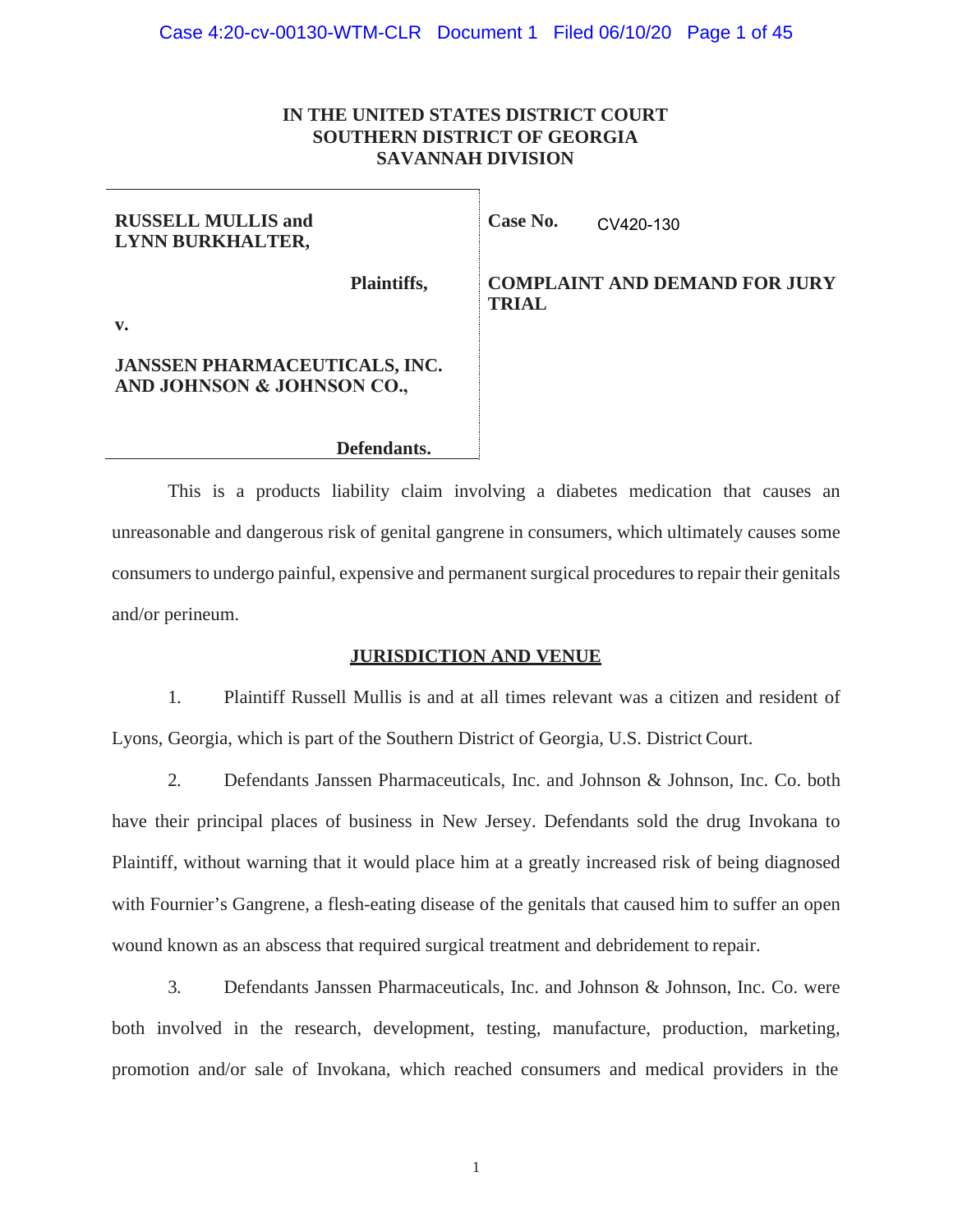#### Case 4:20-cv-00130-WTM-CLR Document 1 Filed 06/10/20 Page 2 of 45

Southern District of Georgia, including Plaintiff.

4. Federal subject matter jurisdiction in this action is based upon 28 U.S.C. § 1332(a), because there is complete diversity between Plaintiff and Defendants, and the amount in controversy exceeds \$75,000. The amount in controversy requirement is satisfied because Plaintiff has undergone extensive and complicated surgical procedures to treat his drug-induced injuries, and he claims additional amounts in pain and suffering.

5. A substantial part of the events and omissions giving rise to Plaintiff's causes of action, including his ingestion of Invokana and resulting medical treatment, occurred in the Southern District of Georgia. Pursuant to 28 U.S.C. § 1391(b)(2), venue is proper in the Southern District of Georgia, U.S. District Court.

#### **NATURE OF THE CASE**

3. This is an action for damages suffered by Russell Mullis as a direct and proximate result of Defendants' negligent and wrongful conduct in connection with the design, development, manufacture, testing, packaging, promoting, marketing, distribution, labeling, and sale of Invokana, or canagliflozin, for the treatment of Type 2 diabetes.

4. Defendants Johnson & Johnson, Co. and Janssen Pharmaceuticals ("Janssen"), concealed their knowledge of Invokana's unreasonably dangerous risks from Plaintiff, other consumers, and the medical community until at least October 2018, when the drug's label was changed to reflect the risk of Fournier's Gangrene.

*5.* As a result of the defective nature of Invokana, persons who were prescribed and ingested Invokana, including Plaintiff, have suffered and may continue to suffer severe and permanent personal injuries, including Fournier's Gangrene, also known as necrotizing fasciitis of the perineum. Other product liability claims involving Invokana have been consolidated in New Jersey federal court as part of MDL 2750, *In Re: Invokana (Canagliflozin) Products Liability*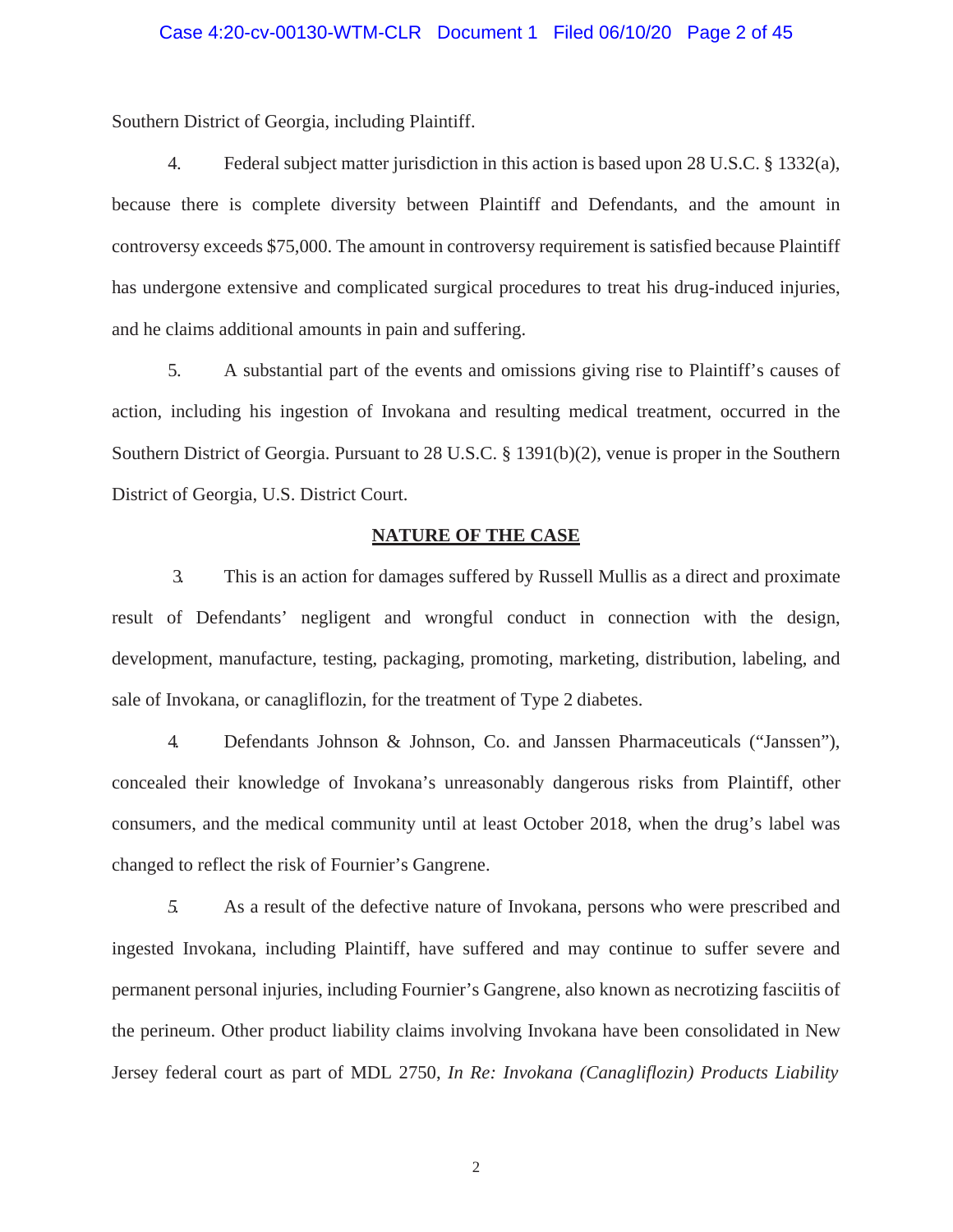### Case 4:20-cv-00130-WTM-CLR Document 1 Filed 06/10/20 Page 3 of 45

*Litigation*, but Plaintiff's claim is not suitable for the MDL. The nature of Plaintiff's claimed injuries falls outside the scope of the MDL proceeding, and in fact were not even publicly known until August 2018 when government authorities published warnings about Fournier's Gangrene and diabetes medications, as described in more detail below.

6. After beginning treatment with Invokana, and as a direct and proximate result of Defendants' actions and inaction, Plaintiff suffered a scrotal abscess due to Fournier's gangrene. Plaintiff's ingestion of the defective and unreasonably dangerous drug Invokana has caused and will continue to cause injury and damage to Plaintiff.

7. Plaintiff brings this action for personal injuries suffered as a proximate result of being prescribed and ingesting Invokana. Plaintiff accordingly seeks compensatory and punitive damages, monetary restitution, and all other available remedies as a result of injuries caused by Invokana.

8. Plaintiff, Russell Mullis, began taking Invokana in 2015 and continued taking Invokana until late 2018.

9. As a result of using Defendants' Invokana, Plaintiff was required to have seven surgeries of his scrotal area including incision and drainage, multiple debridements, and placement of wound vac in August 2019 at Doctor's Hospital: Burn Center in Augusta, Georgia following a diagnosis of Fournier's Gangrene.

10. The U.S. Food and Drug Administration ("FDA") on August 29, 2018, issued a warning about the link between Fournier's gangrene and certain Type 2 diabetes drugs, including SGLT2 inhibitors such as Invokana.<sup>1</sup> Defendants' label for Invokana did not contain a warning for Fournier's gangrene at the time, and it was not changed until at least October 2018.

<sup>1</sup> FDA Warns About Rare Occurences of a Serious Infection of the Genital Area with SGLT2 Inhibitors for Diabetes, available at https://www.fda.gov/Drugs/DrugSafety/ucm617360.htm. This guidance updated an earlier statement made by the FDA in late 2017 that the agency was investigating the same issue with drugs, including both Invokana and Invokamet. The earlier statement did not contain a warning, but was merely advisory in nature. See https://www.fda.gov/Drugs/GuidanceComplianceRegulatoryInformation/Surveillance/AdverseDrugEffects/ucm605 800.htm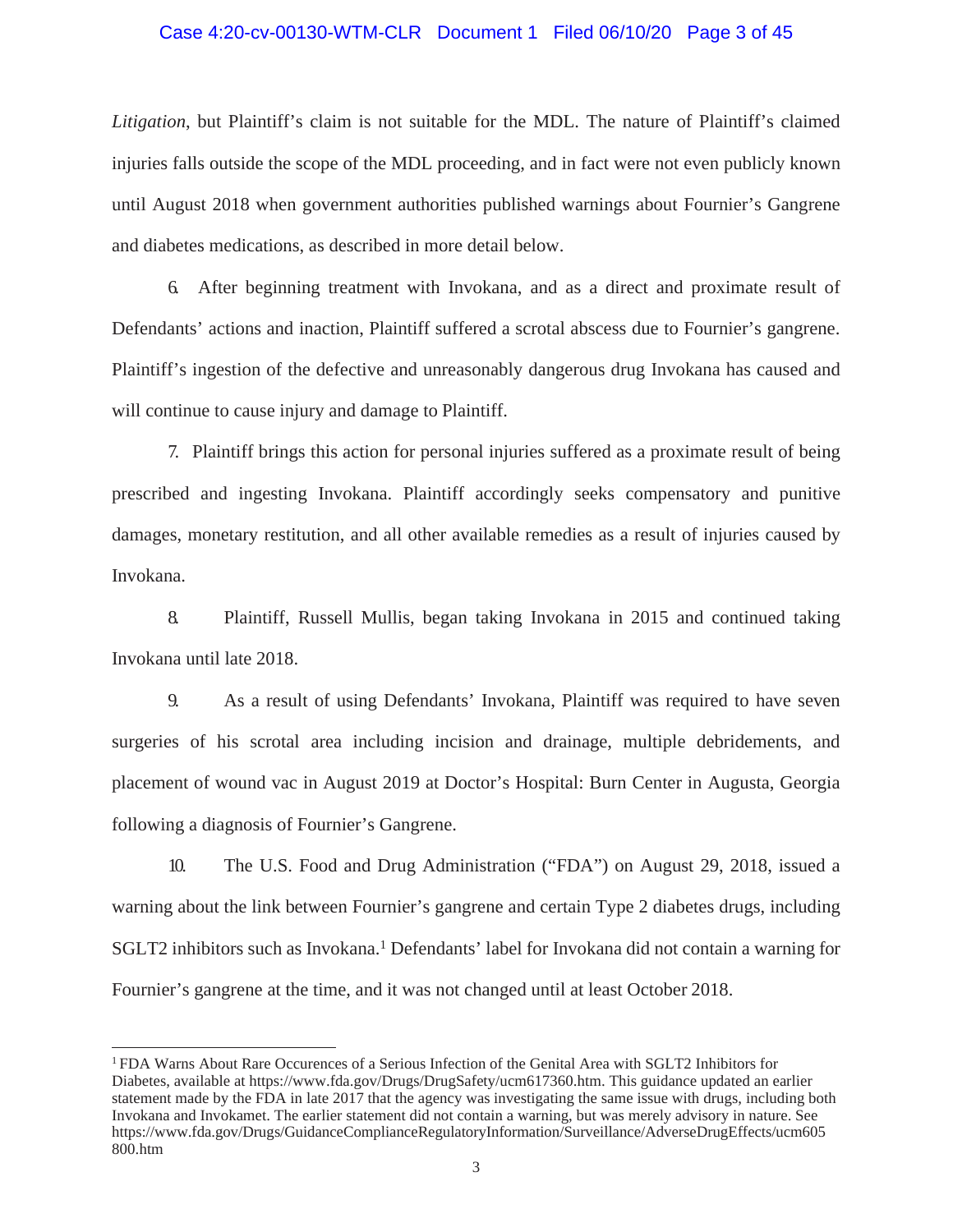#### Case 4:20-cv-00130-WTM-CLR Document 1 Filed 06/10/20 Page 4 of 45

11. The label previously stated only that gangrene may be a complication associated with lower limb amputations. It also stated that animal studies were not conducted for Invokana, but that in animal studies of canagliflozin and metformin individually, there were incidents of testicular tumors. Nowhere did the label state that a male patient might suffer Fournier's gangrene, or lose part of his scrotum. Thus, Plaintiff had no way of knowing that his Fournier's gangrene could have been caused by his ingestion of Invokana, until he learned about the FDA warning a few months ago. His statute of limitations was therefore tolled until the FDA's announcement, at the earliest.

12. As a result of using Defendants' Invokana, Plaintiff was caused to sustain severe and permanent personal injuries, pain, suffering, and emotional distress, including seven surgical procedures, constant scrotal/testicular pain, scarring, and fibrosis of scrotal area.

13. The injuries and damages sustained by Plaintiff were caused by Defendants' Invokana.

### **PARTY DEFENDANTS**

14. Johnson & Johnson Co. is a New Jersey corporation with its principal place of business at One Johnson & Johnson Plaza, New Brunswick, New Jersey. Johnson & Johnson is engaged in the business of researching, developing, designing, licensing, manufacturing, distributing, supplying, selling marketing, and introducing into interstate commerce, either directly or indirectly through third parties or related entities, its products, including the prescription drug Invokana.

15. Defendant Janssen is a Pennsylvania corporation with its principal place of business at 1125 Trenton Harbourton Road, Titusville, New Jersey, and is a wholly owned subsidiary of Defendant Johnson & Johnson. Janssen is engaged in the business of researching, developing, designing, licensing, manufacturing, distributing, supplying, selling marketing, and introducing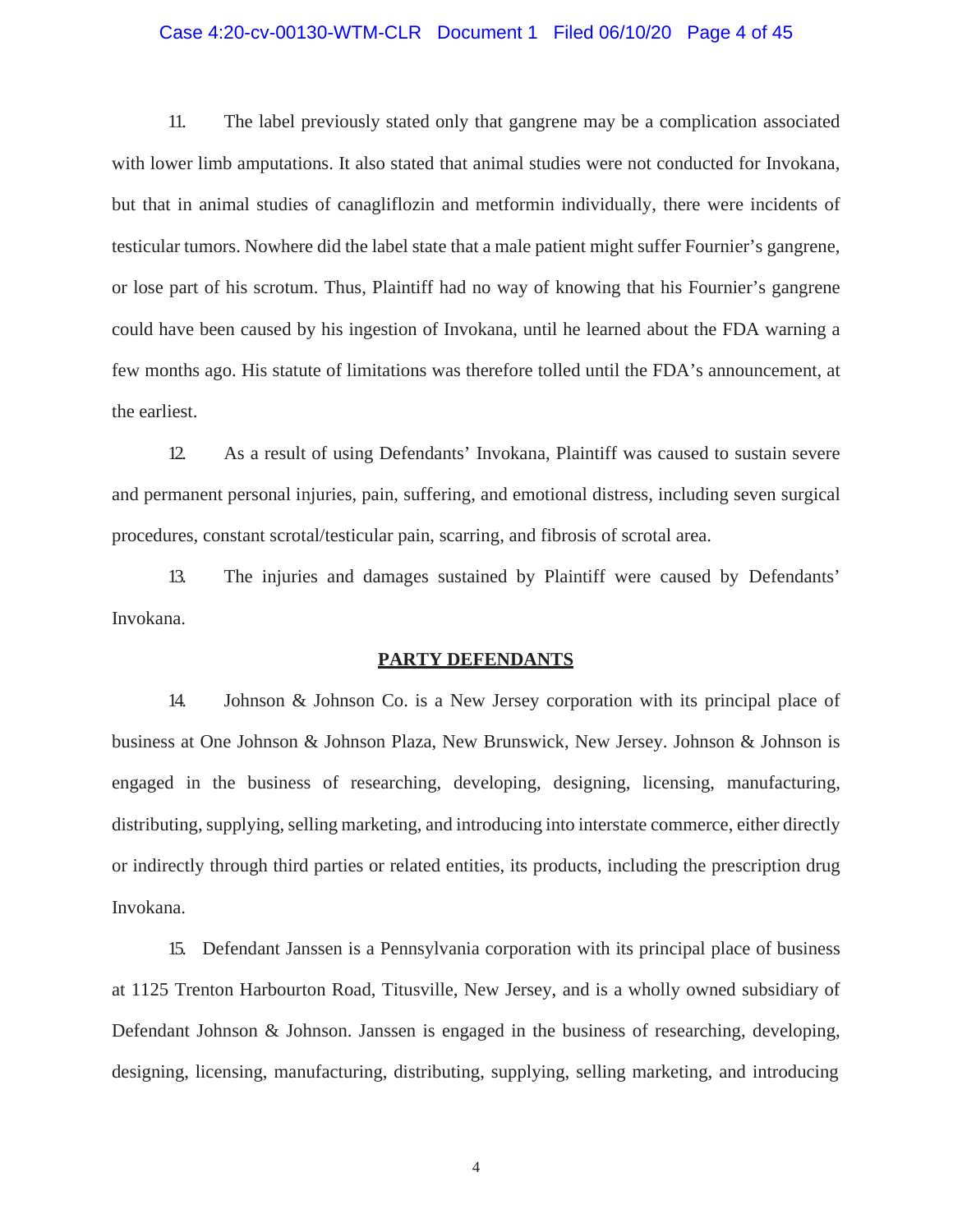### Case 4:20-cv-00130-WTM-CLR Document 1 Filed 06/10/20 Page 5 of 45

into interstate commerce, either directly or indirectly through third parties or related entities, its products, including the prescription drug Invokana.

#### **FACTUAL BACKGROUND**

16. Defendant Johnson & Johnson was involved in the design and development of the Type 2 diabetes drug Invokana.

17. Defendant Janssen, a wholly owned subsidiary of Johnson & Johnson, acquired the marketing rights to Invokana in North America, and marketed, advertised, distributed, and sold Invokana in the United States, including in the State of Georgia.

18. Invokana is one of Defendants' top selling drugs, with sales of \$215 million in just the second quarter of 2018.

19. In 2013, the FDA approved Invokana (canagliflozin) for the treatment of type 2 diabetes. The drug's label did not convey adequate warnings about genital gangrene, even though Defendants knew or should have known of these risks. The FDA issued a warning about the increased risk of Fournier's Gangrene on August 29, 2018, stating, in part, as follows:

> The U.S. Food and Drug Administration (FDA) is warning that cases of a rare but serious infection of the genitals and area around the genitals have been reported with the class of type 2 diabetes medicines called sodium-glucose cotransporter-2 (SGLT2) inhibitors. This serious rare infection, called necrotizing fasciitis of the perineum, is also referred to as Fournier's gangrene. We are requiring a new warning about this risk to be added to the prescribing information of all SGLT2 inhibitors and to the patient Medication Guide.

The FDA further stated that from March 2013 to May 2018, the agency identified 12 cases of Fournier's gangrene in patients taking an SGLT2 inhibitor such as Invokana or Invokamet. All 12 patients were hospitalized and required surgery. By comparison, only 6 cases of Fournier's gangrene were identified by the FDA in a review of other antidiabetic drugs over a period of 30 years.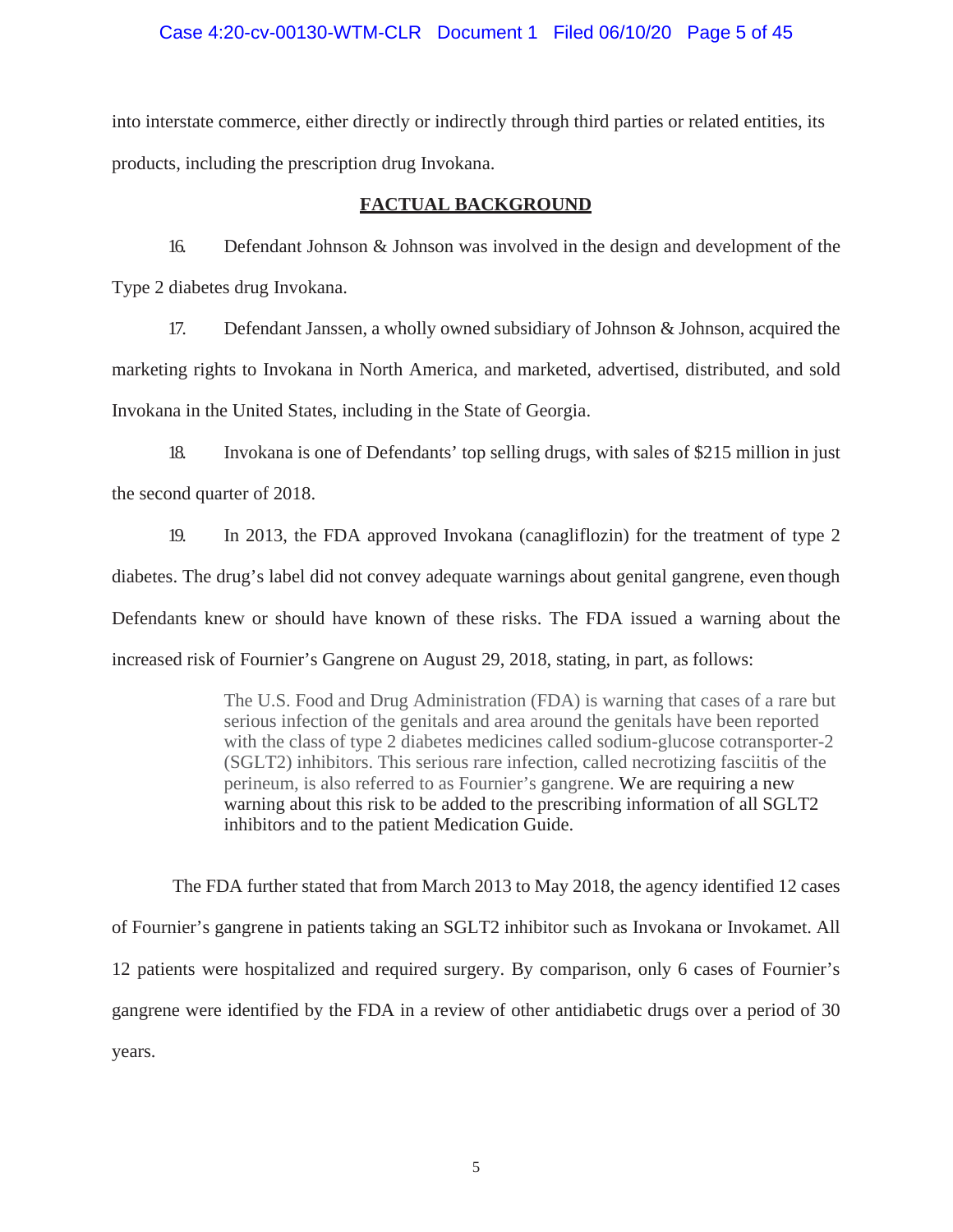#### Case 4:20-cv-00130-WTM-CLR Document 1 Filed 06/10/20 Page 6 of 45

20. *Canagliflozin* is a member of the *gliflozin* class of pharmaceuticals, also known as sodium-glucose cotransporter 2 ("SGLT2") inhibitors, and is marketed in the United States by Defendants under the name Invokana. When combined with metformin, it is sold as Invokamet.

21. SGLT2 inhibitors, including Invokana, primarily are used for treating type 2 diabetes. Invokana was the first SGLT2 inhibitor approved for use by the FDA.

22. SGLT2 inhibitors, including Invokana, are designed to inhibit renal glucose reabsorption with the goal of lowering blood glucose. As a result, excess glucose is not metabolized, but instead is excreted through the kidneys of a population of consumers already at risk for kidney disease.

23. Though Invokana is indicated for only improved glycemic control in type 2 adult diabetics, Defendants have marketed and continue to market Invokana for off label purposes, including but not limited to weight loss, reduced blood pressure, and improved glycemic control in type 1 diabetics.

24. Since Invokana's release, the FDA has received a significant number of reports of Fournier's gangrene among users of Invokana, in addition to reports about other unrelated injuries.

25. An analysis of the FDA's adverse event database, in combination with the FDA's own research, shows that patients taking Invokana are more likely to report Fournier's gangrene than those taking non-SGLT2 diabetes drugs to treat diabetes. More than 10,000 serious adverse events involving Invokana have been reported to the FDA since the drug's approval in 2013, including 4,900 infections. The agency's Adverse Events Reporting System, or FAERS, shows dozens of incidents of "diabetic gangrene" beginning as early as 2013, the year Invokana was first approved.2

<sup>2</sup> See FAERS database, https://fis.fda.gov/sense/app/d10be6bb-494e-4cd2-82e4-0135608ddc13/sheet/45beeb74- 30ab-46be-8267-5756582633b4/state/analysis (last visited Jan. 29, 2018).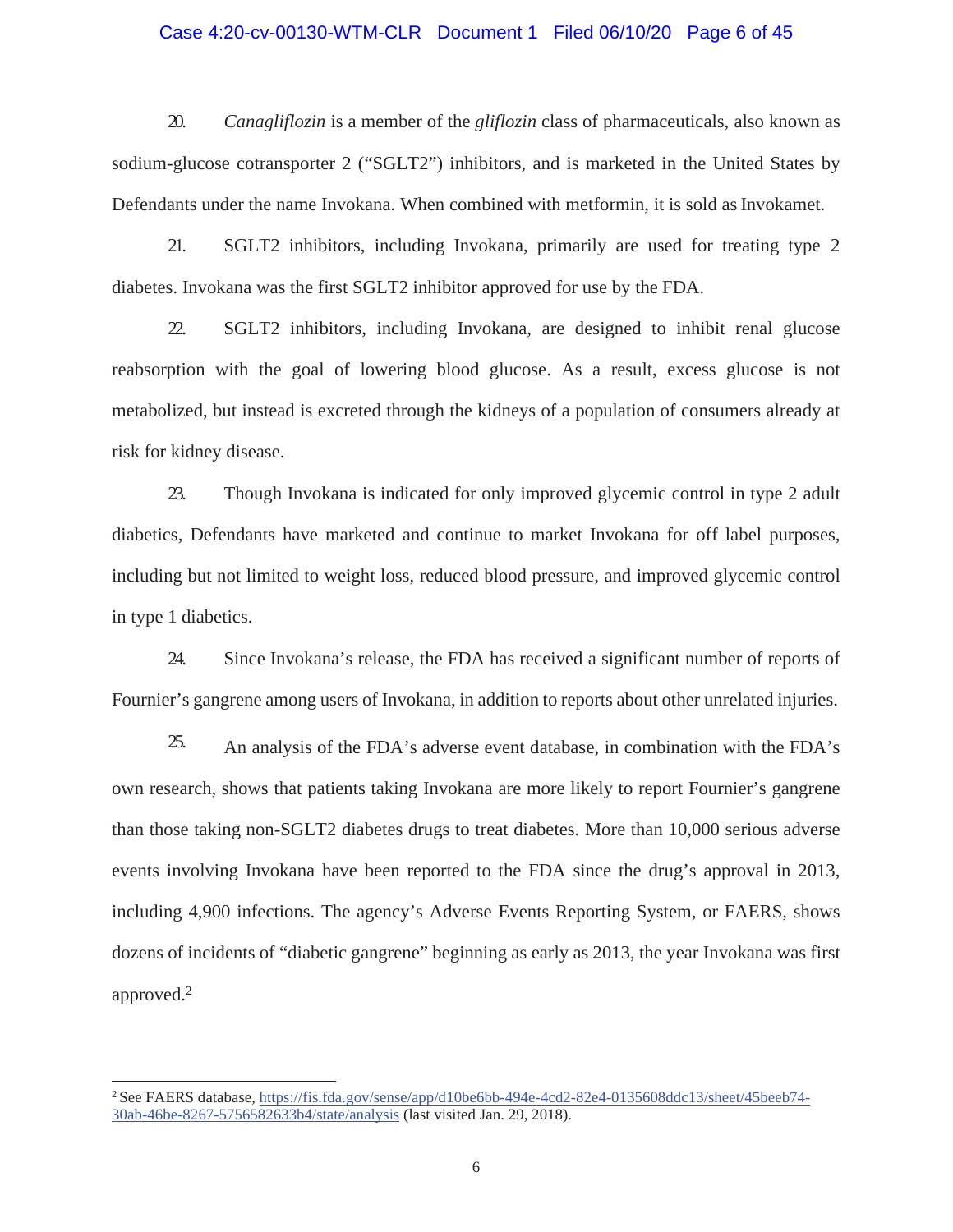#### Case 4:20-cv-00130-WTM-CLR Document 1 Filed 06/10/20 Page 7 of 45

26. Despite Defendants' knowledge of the increased risk of Fournier's gangrene among Invokana users, Defendants did not warn patients but instead continued to promote and distribute Invokana, mislead physicians and the public, and minimize unfavorable findings.

27. Consumers, including Plaintiff, who have used Invokana for treatment of diabetes, have several alternative safer products available to treat the conditions, which do not cause Fournier's gangrene.

28. Defendants knew of the significant risk of Fournier's gangrene caused by ingestion of Invokana. However, Defendants did not adequately and sufficiently warn consumers, including Plaintiff, or the medical community of the severity of such risks.

29. To the contrary, Defendants conducted nationwide sales and marketing campaigns to promote the sale of Invokana and willfully deceived Plaintiff, his health care professionals, the medical community, and the general public as to the health risks and consequences of the use of the Invokana.

30. As a direct result, in or about 2015, Plaintiff was prescribed and began taking Invokana, primarily to treat his Type 2 diabetes.

31. Plaintiff ingested and used Invokana as prescribed by his physicians in Georgia and in a foreseeable manner.

32. The Invokana used by Plaintiff was provided to him in a condition substantially the same as the condition in which it was manufactured and sold.

33. Plaintiff agreed to initiate treatment with Invokana in an effort to reduce his blood sugar. In doing so, Plaintiff relied on claims made by Defendants that Invokana was safe and effective for the treatment of Type 2 diabetes.

34. Instead, Invokana can cause severe injuries, including Fournier's gangrene.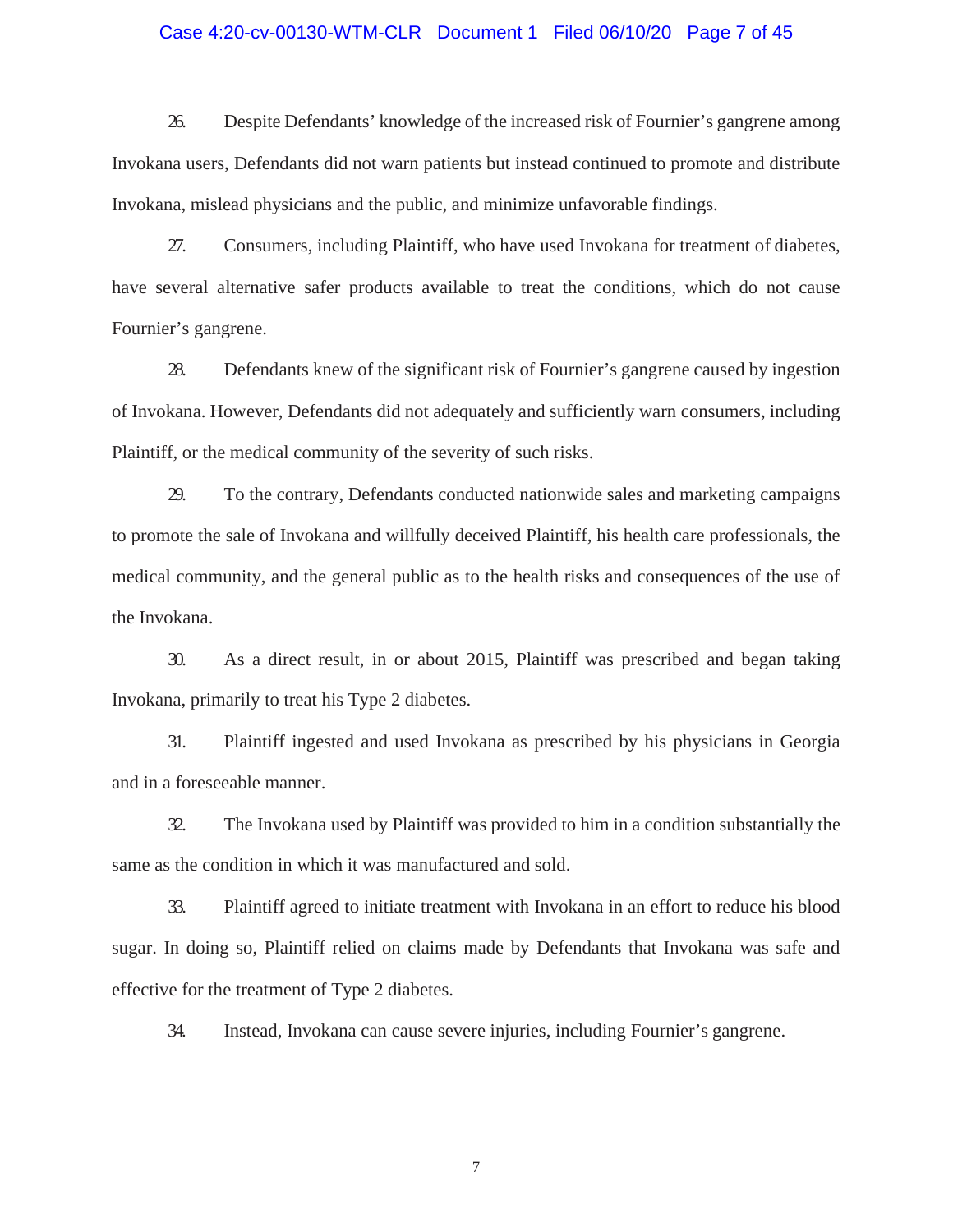#### Case 4:20-cv-00130-WTM-CLR Document 1 Filed 06/10/20 Page 8 of 45

35. After beginning treatment with Invokana, and as a direct and proximate result thereof, Plaintiff suffered Fournier's gangrene, which resulted in the complex incision and drainage and debridement of the scrotum and placement of a wound vac to wound site in August 2019, at Doctor's Hospital: Burn Center by Dr. Robert Mullins.

36. Defendants knew or should have known the risks associated with the use of Invokana, including the risk of Fournier's gangrene.

37. The development of Plaintiff's injuries was preventable and resulted directly from Defendants' failure and refusal to conduct proper safety studies, failure to properly assess and publicize alarming safety signals, suppression of information revealing serious and life-threatening risks, willful and wanton failure to provide adequate instructions, and willful misrepresentations concerning the nature and safety of Invokana. This conduct, as well as the product defects complained of herein, was a substantial factor in bringing about and exacerbating Plaintiff's injuries.

38. Plaintiff's injuries were a reasonably foreseeable consequence of Defendants' conduct and Invokana's defects.

39. At all times material hereto, Defendants, by and through their agents, servants and employees, negligently, recklessly and carelessly marketed, distributed and sold Invokana without adequate instructions or warning of its serious side effects and unreasonably dangerous risks.

40. Plaintiff would not have used Invokana had Defendants properly disclosed the risks associated with the drug. Thus, had Defendants properly disclosed the risks associated with Invokana, Plaintiff would have avoided the risk of developing the injuries complained of herein by not ingesting Invokana.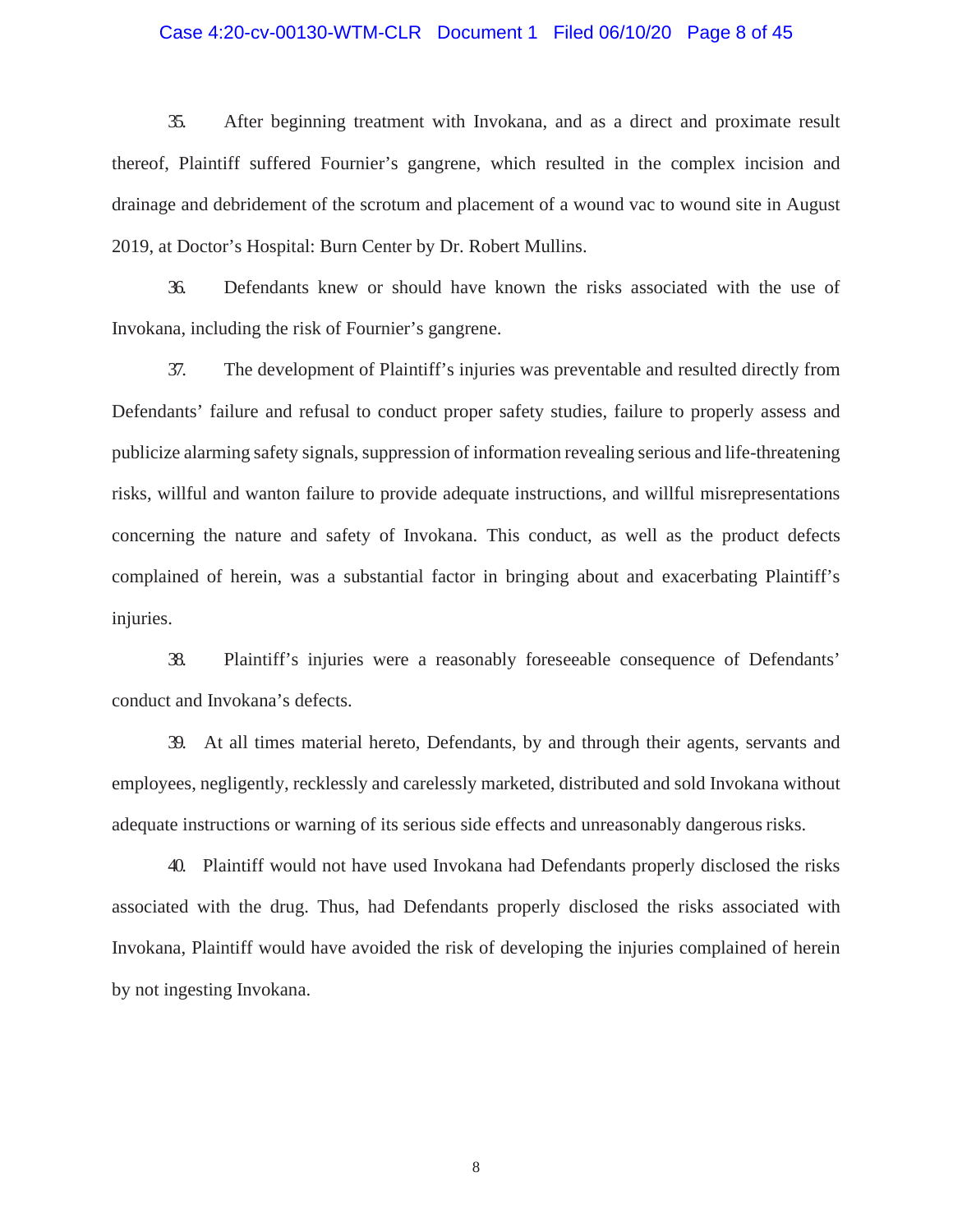#### Case 4:20-cv-00130-WTM-CLR Document 1 Filed 06/10/20 Page 9 of 45

41. Defendants, through their affirmative misrepresentations and omissions, actively concealed from Plaintiff and his physicians the true and significant risks associated with taking Invokana.

42. As a result of Defendants' actions, Plaintiff and his prescribing physicians were unaware, and could not reasonably have known or learned through reasonable diligence, that Plaintiff had been exposed to the risks identified herein, and that those risks were the direct and proximate result of Defendants' acts, omissions, and misrepresentations.

43. As a direct and proximate result of Defendants' negligence, wrongful conduct, and the unreasonably dangerous and defective characteristics of Invokana, Plaintiff suffered severe and permanent physical and emotional injuries. Plaintiff has endured pain and suffering, emotional distress, loss of enjoyment of life, loss of intimacy with his spouse, and economic loss, including significant expenses for medical care and treatment which will continue in the future. Plaintiff Lynn Burkhalter has suffered a loss of consortium as a direct and proximate result of Defendants' conduct. Plaintiff seeks actual, compensatory, and punitive damages from Defendants.

44. Plaintiff has suffered from mental anguish from the knowledge that he may suffer life-long complications as a result of the injuries caused by Invokana.

### **FIRST CAUSE OF ACTION (NEGLIGENCE)**

45. Plaintiff repeats, reiterates and realleges each and every allegation of this Complaint contained in each of the foregoing paragraphs inclusive, with the same force and effect as if more fully set forth herein.

46. Defendants had a duty to exercise reasonable care in the designing, researching, manufacturing, marketing, supplying, promoting, packaging, sale and/or distribution of Invokana into the stream of commerce, including a duty to assure that the product would not cause users to suffer unreasonable, dangerous side effects.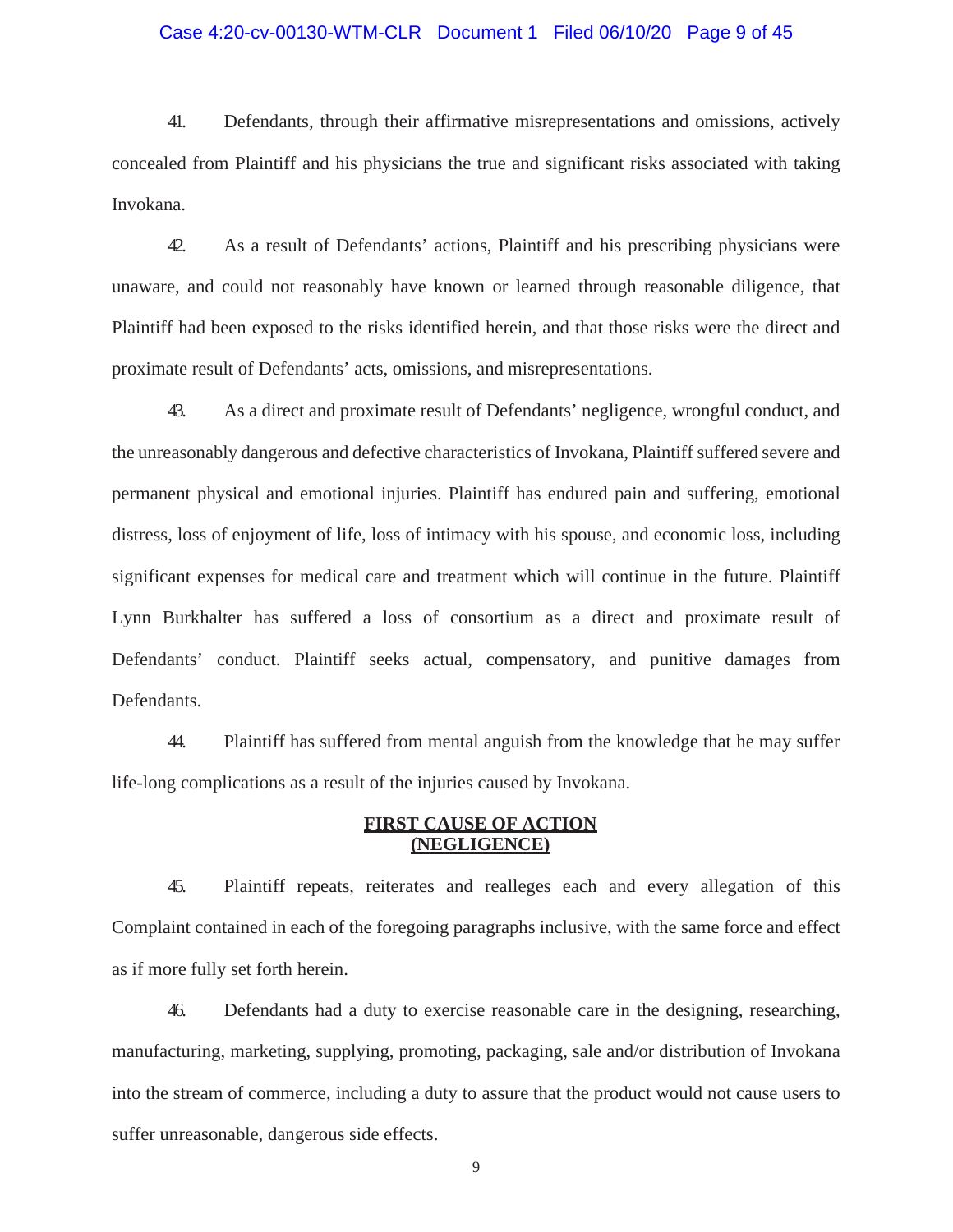## Case 4:20-cv-00130-WTM-CLR Document 1 Filed 06/10/20 Page 10 of 45

47. Defendants failed to exercise ordinary care in the designing, researching, manufacturing, marketing, supplying, promoting, packaging, sale, testing, quality assurance, quality control, and/or distribution of Invokana into interstate commerce in that Defendants knew or should have known that using Invokana created a high risk of unreasonable, dangerous side effects, including Fournier's gangrene, as well as other severe and personal injuries which are permanent and lasting in nature, physical pain and mental anguish, including diminished enjoyment of life, as well as the need for lifelong medical treatment, monitoring and/or medications.

48. The negligence of the Defendants, their agents, servants, and/or employees, included but was not limited to the following acts and/or omissions:

- (a) Manufacturing, producing, promoting, formulating, creating, and/or designing Invokana without thoroughly testing it for Fournier's gangrene and other injuries to the testicles, perineum and scrotum;
- (b) Manufacturing, producing, promoting, formulating, creating, and/or designing Invokana without adequately testing it;
- (c) Not conducting sufficient testing programs to determine whether or not Invokana was safe for use; in that Defendants herein knew or should have known that Invokana was unsafe and unfit for use by reason of the dangers to its users;
- (d) Selling Invokana without making proper and sufficient tests to determine the dangers to its users;
- (e) Negligently failing to adequately and correctly warn the Plaintiff, the public, the medical and healthcare profession, and the FDA of the dangers of Invokana;
- (f) Failing to provide adequate instructions regarding safety precautions to be observed by users, handlers, and persons who would reasonably and foreseeably come into contact with, and more particularly, use, Invokana;
- (g) Failing to test Invokana and/or failing to adequately, sufficiently and properly test Invokana.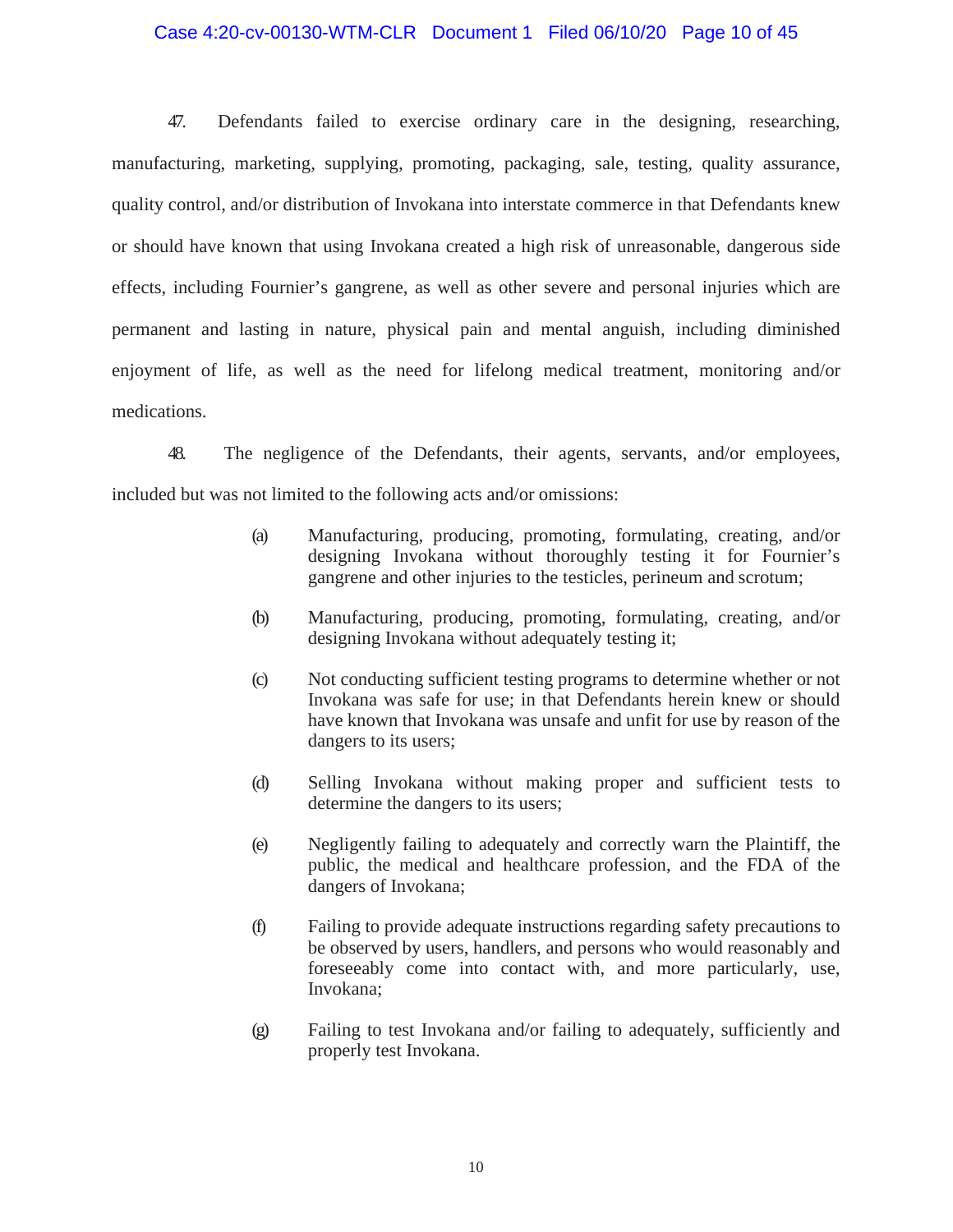- (h) Negligently advertising and recommending the use of Invokana without sufficient knowledge as to its dangerous propensities;
- (i) Negligently representing that Invokana was safe for use for its intended purpose, when, in fact, it was unsafe;
- (j) Negligently representing that Invokana had equivalent safety and efficacy as other forms of treatment for diabetes;
- (k) Negligently designing Invokana in a manner which was dangerous to its users;
- (l) Negligently manufacturing Invokana in a manner which was dangerous to its users;
- (m) Negligently producing Invokana in a manner which was dangerous to its users;
- (n) Negligently assembling Invokana in a manner which was dangerous to its users;
- (o) Concealing information from the Plaintiff in knowing that Invokana was unsafe, dangerous, and/or non-conforming with FDA regulations;
- (p) Improperly concealing and/or misrepresenting information from the Plaintiff, healthcare professionals, and/or the FDA, concerning the severity of risks and dangers of Invokana compared to other forms of treatment for diabetes.

49. Defendants under-reported, underestimated and downplayed the serious dangers of Invokana.

50. Defendants negligently compared the safety risk and/or dangers of Invokana with

other forms of treatment for diabetes.

51. Defendants were negligent in the designing, researching, supplying, manufacturing,

promoting, packaging, distributing, testing, advertising, warning, marketing and sale of Invokana in that they:

> (a) Failed to use due care in designing and manufacturing Invokana so as to avoid the aforementioned risks to individuals when Invokana was used for treatment for diabetes;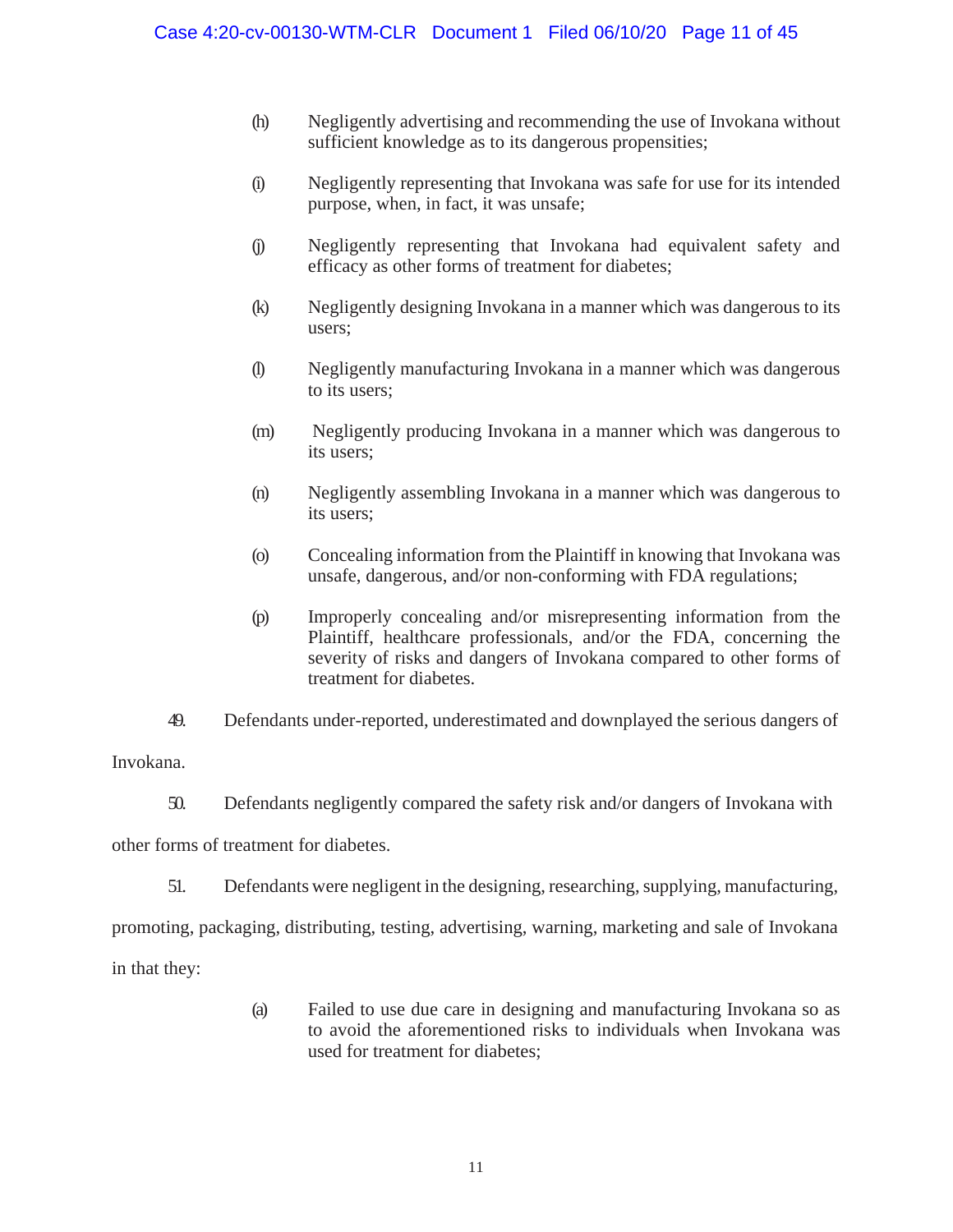- (b) Failed to accompany their product with proper and/or accurate warnings regarding all possible adverse side effects associated with the use of Invokana;
- (c) Failed to accompany their product with proper warnings regarding all possible adverse side effects, including but not limited to Fournier's gangrene, concerning the failure and/or malfunction of Invokana;
- (d) Failed to accompany their product with accurate warnings regarding the risks of all possible adverse side effects concerning Invokana;
- (e) Failed to warn Plaintiff of the severity and duration of such adverse effects, as the warnings given did not accurately reflect the symptoms, or severity of the side effects;
- (f) Failed to conduct adequate testing, including pre-clinical and clinical testing and post-marketing surveillance to determine the safety of Invokana;
- (g) Failed to warn Plaintiff, prior to actively encouraging the sale of Invokana, either directly or indirectly, orally or in writing, about the need for more comprehensive, more regular medical monitoring than usual to ensure early discovery of potentially serious side effects;
- (h) Were otherwise careless and/or negligent.

52. Despite the fact that Defendants knew or should have known that Invokana and Invokana caused unreasonably dangerous side effects, including but not limited to Fournier's gangrene, Defendants continued and continue to market, manufacture, distribute and/or sell the drugs to consumers, including the Plaintiff.

53. Defendants knew or should have known that consumers such as the Plaintiff would foreseeably suffer injury as a result of Defendants' failure to exercise ordinary care, as set forth above.

54. Defendants' negligence was the proximate cause of Plaintiff's injuries, harm and economic loss which Plaintiff suffered and/or will continue to suffer.

55. As a result of the foregoing acts and omissions, the Plaintiff was caused to suffer serious and dangerous side effects including Fournier's gangrene, as well as other severe and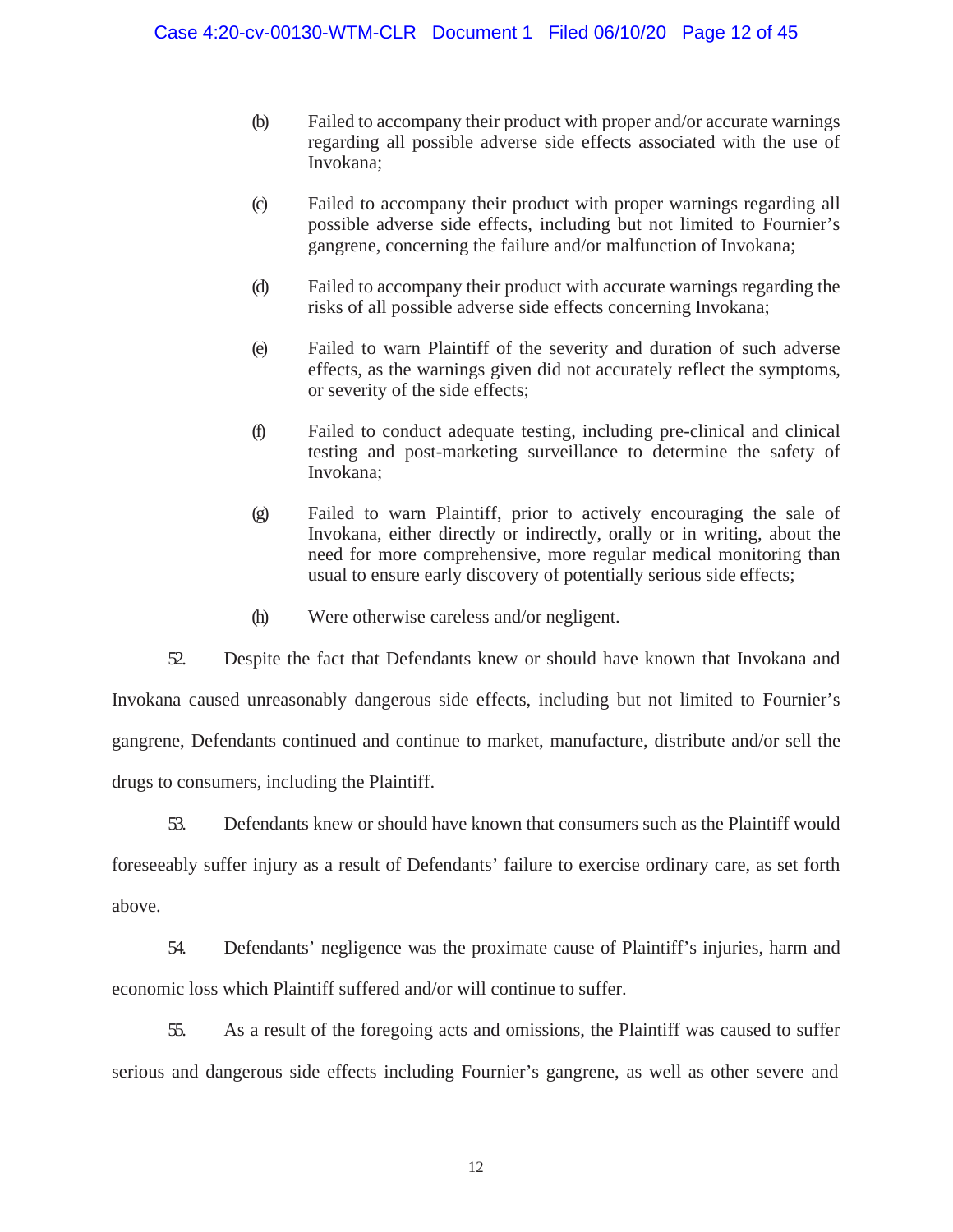#### Case 4:20-cv-00130-WTM-CLR Document 1 Filed 06/10/20 Page 13 of 45

personal injuries which are permanent and lasting in nature, physical pain and mental anguish, including diminished enjoyment of life, as well as the need for lifelong medical treatment, monitoring and/or medications.

56. As a result of the foregoing acts and omissions the Plaintiff requires and/or will require more health care and services and did incur medical, health, incidental and related expenses. Plaintiff is informed and believes and further alleges that Plaintiff will in the future be required to obtain further medical and/or hospital care, attention, and services.

57. By reason of the foregoing, Plaintiff has been damaged as against the Defendants in an amount in excess of \$75,000.00.

### **SECOND CAUSE OF ACTION (STRICT PRODUCTS LIABILITY)**

58. Plaintiff repeats, reiterates and realleges each and every allegation of this Complaint contained in each of the foregoing paragraphs inclusive, with the same force and effect as if more fully set forth herein.

59. At all times herein mentioned, the Defendants designed, researched, manufactured, tested, advertised, promoted, marketed, sold, distributed, and/or have recently acquired the Defendants who have designed, researched, manufactured, tested, advertised, promoted, marketed, sold and distributed Invokana as hereinabove described that was used by the Plaintiff.

60. That Invokana was expected to and did reach the usual consumers, handlers, and persons coming into contact with said product without substantial change in the condition in which it was produced, manufactured, sold, distributed, and marketed by the Defendants.

61. At those times, Invokana was in an unsafe, defective, and inherently dangerous condition, which was dangerous to users, and in particular, the Plaintiff herein.

62. The Invokana designed, researched, manufactured, tested, advertised, promoted, marketed, sold and distributed by Defendants was defective in design or formulation in that, when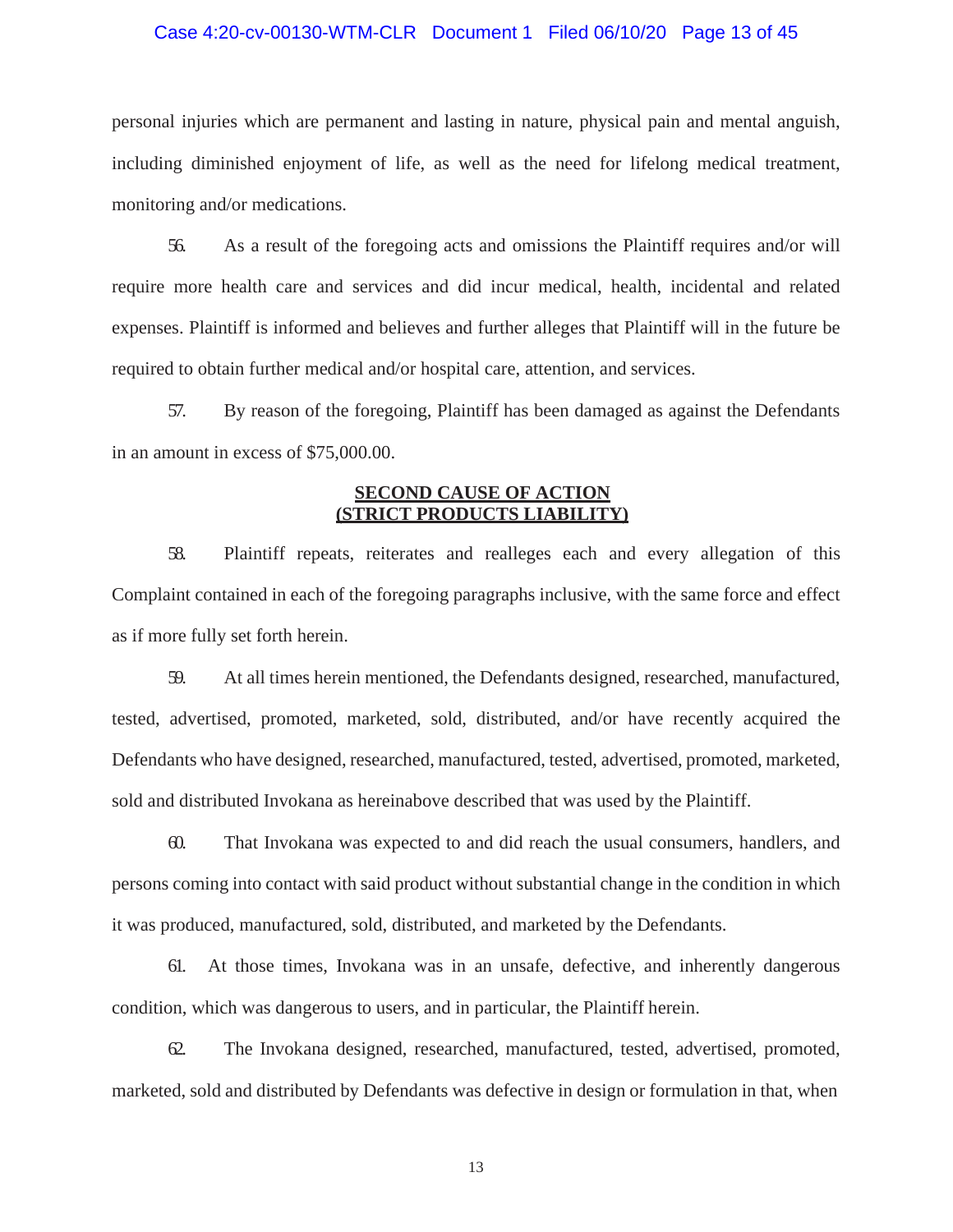#### Case 4:20-cv-00130-WTM-CLR Document 1 Filed 06/10/20 Page 14 of 45

it left the hands of the manufacturer and/or suppliers, the foreseeable risks exceeded the benefits associated with the design or formulation of Invokana.

63. The Invokana designed, researched, manufactured, tested, advertised, promoted, marketed, sold and distributed by Defendants was defective in design and/or formulation, in that, when it left the hands of the Defendants manufacturers and/or suppliers, it was unreasonably dangerous, and it was more dangerous than an ordinary consumer would expect.

64. At all times herein mentioned, Invokana was in a defective condition and unsafe, and Defendants knew or had reason to know that said product was defective and unsafe, especially when used in the form and manner as provided by the Defendants.

65. Defendants knew, or should have known that at all times herein mentioned its Invokana was in a defective condition, and was and is inherently dangerous and unsafe.

66. At the time of the Plaintiff's use of Invokana, the drug was being used for the purposes and in a manner normally intended, namely to control high blood sugar in people with type 2 diabetes.

67. Defendants with this knowledge voluntarily designed its Invokana in a dangerous condition for use by the public, and in particular the Plaintiff.

68. Defendants had a duty to create a product that was not unreasonably dangerous for its normal, intended use.

69. Defendants created a product unreasonably dangerous for its normal, intended use.

70. The Invokana designed, researched, manufactured, tested, advertised, promoted, marketed, sold and distributed by Defendants was manufactured defectively in that Invokana left the hands of Defendants in a defective condition and was unreasonably dangerous to its intended users.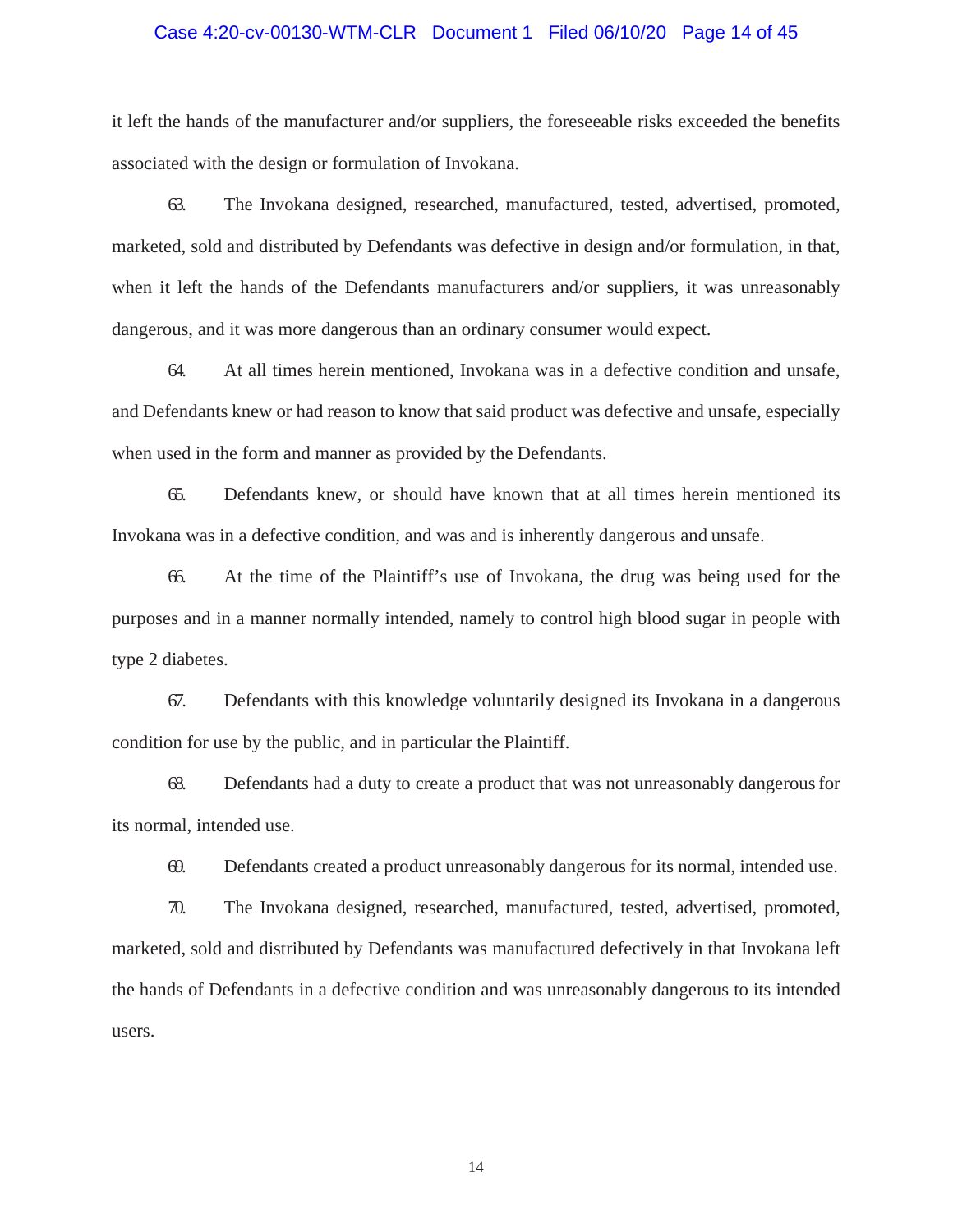# Case 4:20-cv-00130-WTM-CLR Document 1 Filed 06/10/20 Page 15 of 45

71. The Invokana designed, researched, manufactured, tested, advertised, promoted, marketed, sold and distributed by Defendants reached their intended users in the same defective and unreasonably dangerous condition in which the Defendants' Invokana was manufactured.

72. Defendants designed, researched, manufactured, tested, advertised, promoted, marketed, sold and distributed a defective product which created an unreasonable risk to the health of consumers and to the Plaintiff in particular, and Defendants are therefore strictly liable for the injuries sustained by the Plaintiff.

73. The Plaintiff could not, by the exercise of reasonable care, have discovered Invokana's defects herein mentioned and perceived its danger.

74. The Invokana designed, researched, manufactured, tested, advertised, promoted, marketed, sold and distributed by Defendants was defective due to inadequate warnings or instructions as the Defendants knew or should have known that the product created a risk of serious and dangerous side effects including Fournier's gangrene, as well as other severe and personal injuries which are permanent and lasting in nature and the Defendants failed to adequately warn of said risk.

75. The Invokana designed, researched, manufactured, tested, advertised, promoted, marketed, sold and distributed by Defendants was defective due to inadequate warnings and/or inadequate testing.

76. The Invokana designed, researched, manufactured, tested, advertised, promoted, marketed, sold and distributed by Defendants was defective due to inadequate post-marketing surveillance and/or warnings because, after Defendants knew or should have known of the risks of serious side effects including, Fournier's gangrene, as well as other severe and permanent health consequences from Invokana, they failed to provide adequate warnings to users or consumers of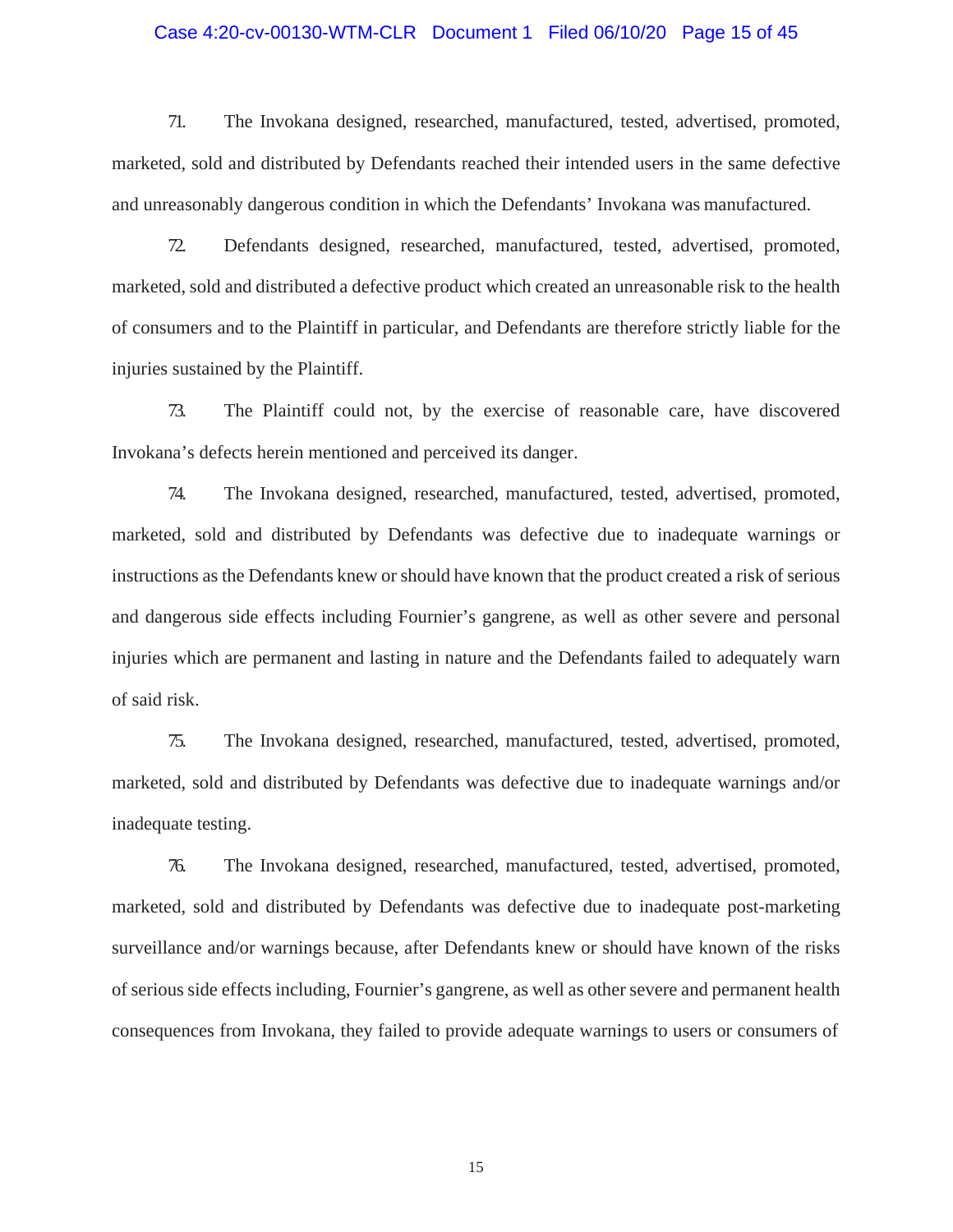#### Case 4:20-cv-00130-WTM-CLR Document 1 Filed 06/10/20 Page 16 of 45

the product, and continued to improperly advertise, market and/or promote their product, Invokana.

77. By reason of the foregoing, the Defendants have become strictly liable in tort to the Plaintiff for the manufacturing, marketing, promoting, distribution, and selling of a defective product, Invokana.

78. Defendants' defective design, manufacturing defect, and inadequate warnings of Invokana were acts that amount to willful, wanton, and/or reckless conduct by Defendants.

79. That said defects in Defendants' drug Invokana were a substantial factor in causing Plaintiff's injuries.

80. As a result of the foregoing acts and omissions, the Plaintiff was caused to suffer serious and dangerous side effects including Fournier's gangrene, as well as other severe and personal injuries which are permanent and lasting in nature, physical pain and mental anguish, and including diminished enjoyment of life.

81. As a result of the foregoing acts and omissions the Plaintiff requires and/or will require more health care and services and did incur medical, health, incidental and related expenses. Plaintiff is informed and believes and further alleges that Plaintiff will in the future be required to obtain further medical and/or hospital care, attention, and services.

82. By reason of the foregoing, Plaintiff has been damaged as against the Defendants in an amount to be determined at trial by jury, but easily exceeding \$75,000.00 including medical expenses past and future, and pain and suffering past and future.

## **THIRD CAUSE OF ACTION (BREACH OF EXPRESS WARRANTY)**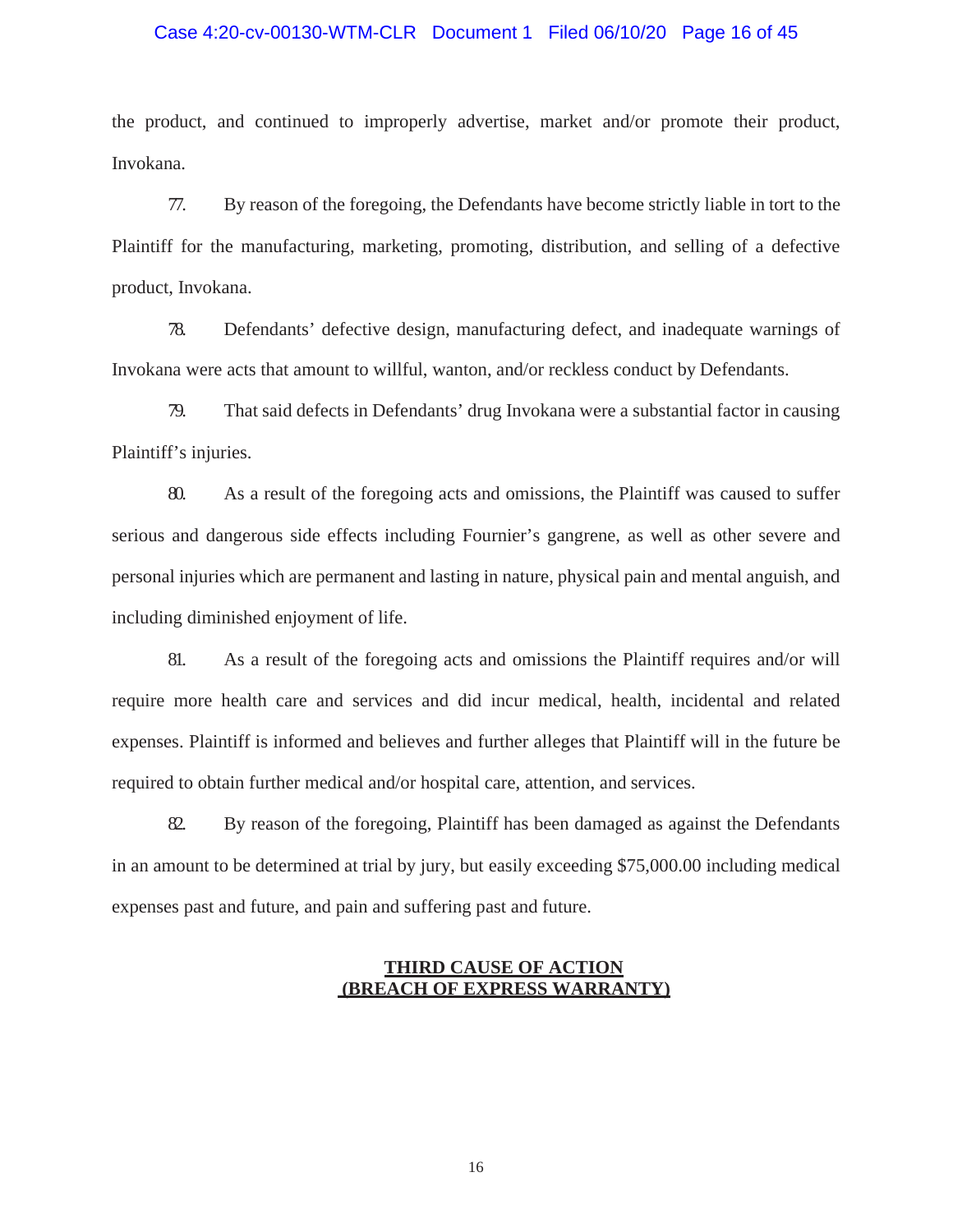# Case 4:20-cv-00130-WTM-CLR Document 1 Filed 06/10/20 Page 17 of 45

83. Plaintiff repeats, reiterates and realleges each and every allegation of this Complaint contained in each of the foregoing paragraphs inclusive, with the same force and effect as if more fully set forth herein.

84. At all times material hereto, Defendants engaged in the business of testing, developing, designing, manufacturing, packaging, labeling, marketing, promoting, selling, and/or distributing Invokana, which is unreasonably dangerous and defective, thereby placing Invokana into the stream of commerce.

85. Defendants expressly represented to Plaintiff, other consumers, Plaintiff's physicians, and the medical community, by and through statements made and written materials disseminated by Defendants or their authorized agents or sales representatives, that Invokana:

- (a) was safe and fit for its intended purposes;
- (b) was of merchantable quality;
- (c) did not produce any dangerous side effects, and
- (d) had been adequately tested and found to be safe and effective for the treatment of diabetes.

86. These express representations include incomplete prescribing information that purports, but fails, to include the true risks associated with use of Invokana. In fact, Defendants knew or should have known that the risks identified in the drug's prescribing information and package inserts do not accurately or adequately set forth the drug's true risks, including the risk of Fournier's gangrene. Despite this, Defendants expressly warranted Invokana as safe and effective for use.

87. Defendants advertised, labeled, marketed, and promoted Invokana, representing the quality to health care professionals, Plaintiff, and the public in such a way as to induce Invokana's purchase or use, thereby making an express warranty that Invokana would conform to the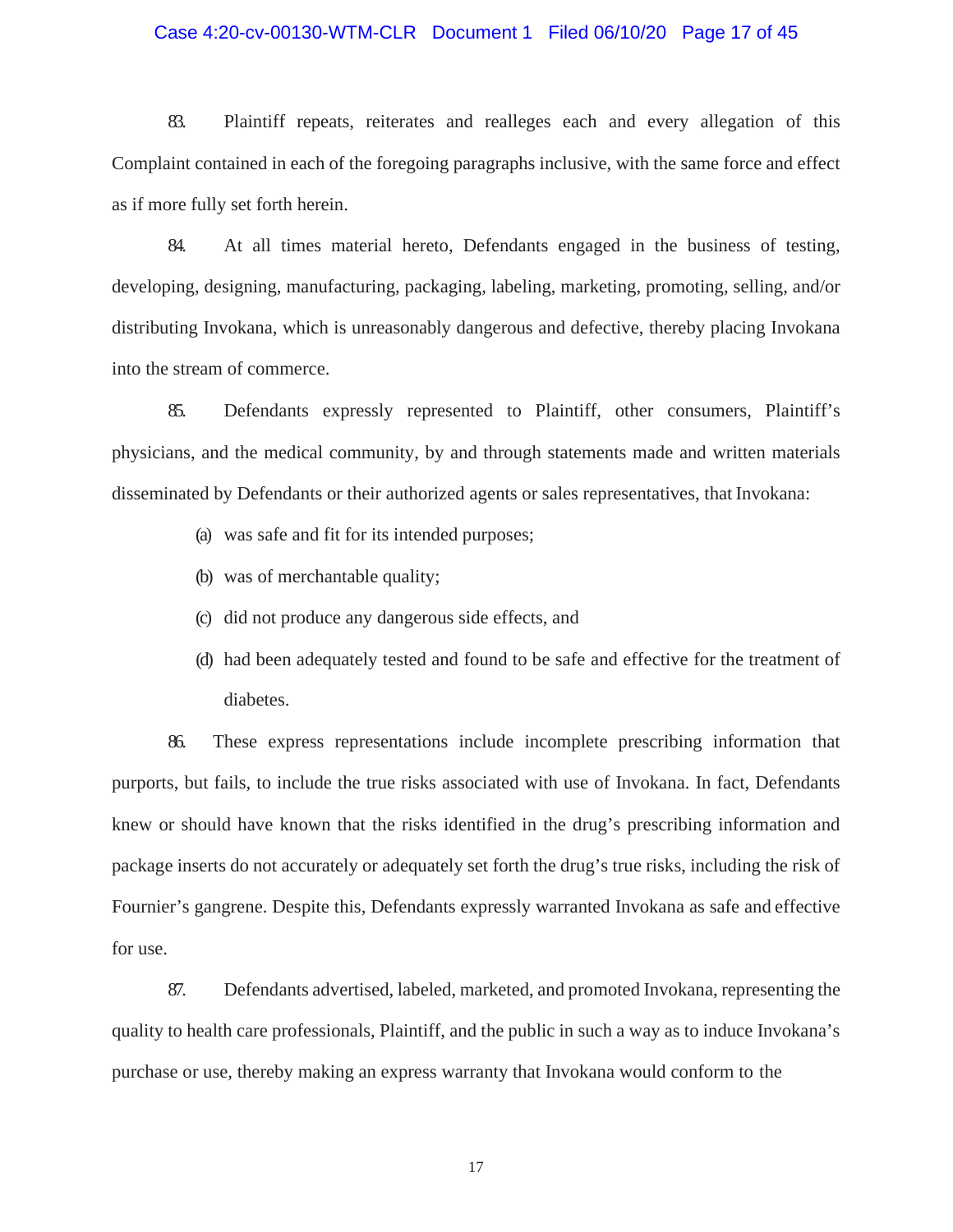#### Case 4:20-cv-00130-WTM-CLR Document 1 Filed 06/10/20 Page 18 of 45

representations. More specifically, the prescribing information for Invokana did not and does not contain adequate information about the true risks of developing the injuries complained of herein.

88. Despite this, Defendants expressly represented that Invokana was safe and effective, that it was safe and effective for use by individuals such as Plaintiff, and/or that it was safe and effective to treat diabetes. Portions of the prescribing information relied upon by Plaintiff and his health care professionals, including the "Warnings and Precautions" section, purport to expressly include the risks associated with the use of Invokana, but those risks are neither accurately nor adequately set forth, including the specific risk of Fournier's gangrene.

89. The representations about Invokana contained or constituted affirmations of fact or promises made by the seller to the buyer which related to the goods and became part of the basis of the bargain creating an express warranty that the goods shall conform to the affirmations of fact or promises.

90. Invokana does not conform to Defendants' express representations because it is not safe, has numerous and serious side effects, and causes severe and permanent injuries. Therefore, Defendants breached the aforementioned warranties.

91. At all relevant times, Invokana did not perform as safely as an ordinary consumer would expect when used as intended or in a reasonably foreseeable manner.

92. Neither Plaintiff nor his prescribing health care professionals had knowledge of the falsity or incompleteness of the Defendants' statements and representations concerning Invokana.

93. Plaintiff, other consumers, Plaintiff's physicians, and the medical community justifiably and detrimentally relied upon Defendants' express warranties when prescribing and ingesting Invokana.

94. Had the prescribing information for Invokana accurately and adequately set forth the true risks associated with the use of such product, including Plaintiff's genital injuries, rather than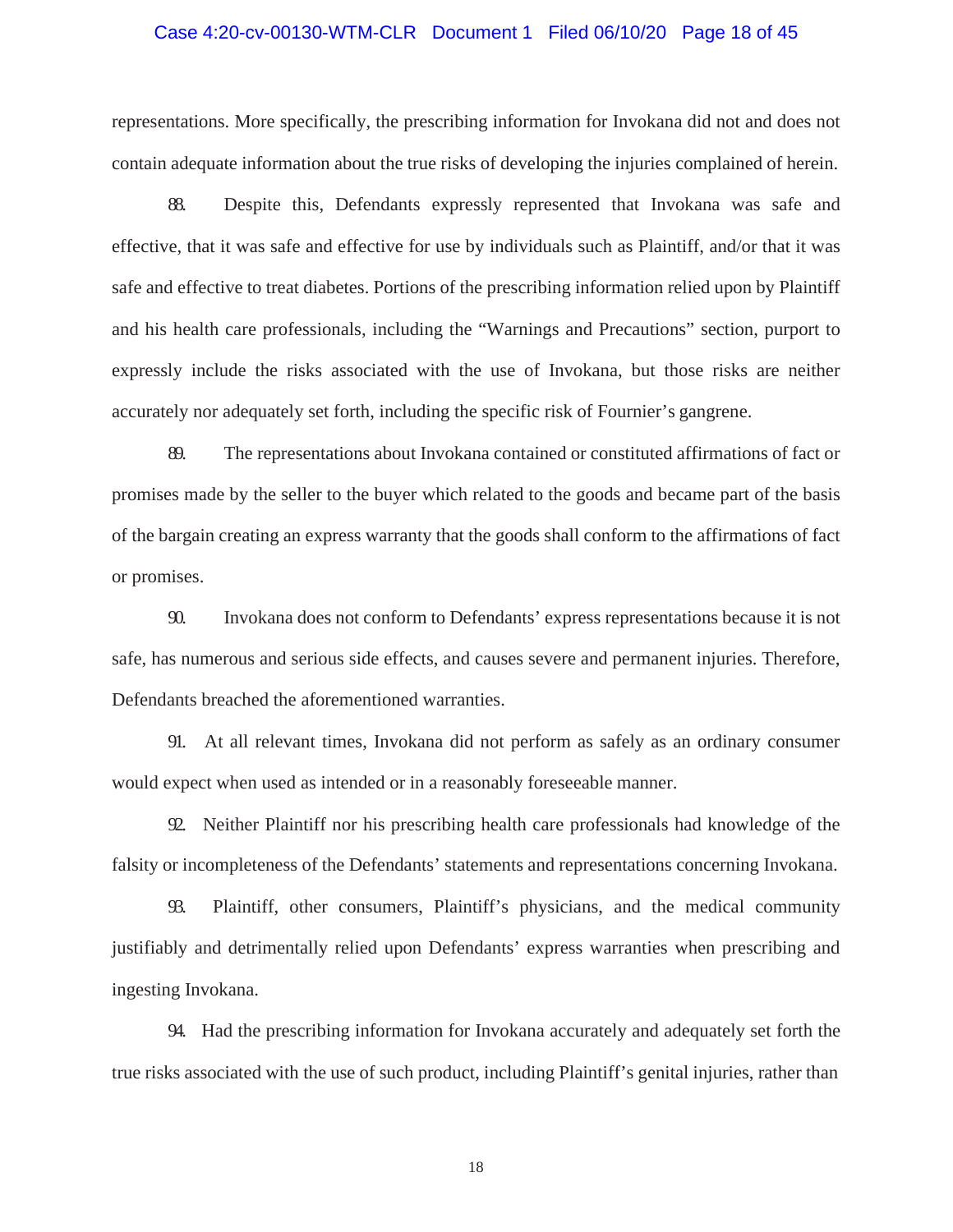# Case 4:20-cv-00130-WTM-CLR Document 1 Filed 06/10/20 Page 19 of 45

expressly excluding such information and warranting that the product was safe for its intended use, Plaintiff could have avoided the injuries complained of herein.

95. As a foreseeable, direct, and proximate consequence of Defendants' actions, omissions, and misrepresentations, Plaintiff suffered Fournier's gangrene, removal of part of his scrotum, and other related health complications. In addition, Plaintiff requires and will continue to require healthcare and services. Plaintiff has incurred and will continue to incur medical and related expenses. Plaintiff also has suffered and will continue to suffer diminished capacity for the enjoyment of life, a diminished quality of life, increased risk of premature death, aggravation of preexisting conditions, activation of latent conditions, and other losses and damages. Plaintiff's direct medical losses and costs include physician care, monitoring, and treatment. Plaintiff has incurred and will continue to incur mental and physical pain and suffering.

96. By reason of the foregoing, Plaintiff has been damaged as against the Defendants in an amount exceeding \$75,000.00.

### **FOURTH CAUSE OF ACTION AS AGAINST THE DEFENDANTS (BREACH OF IMPLIED WARRANTIES)**

97. Plaintiff repeats, reiterates and realleges each and every allegation of this Complaint contained in each of the foregoing paragraphs inclusive, with the same force and effect as if more fully set forth herein.

98. Defendants manufactured, distributed, advertised, promoted, and sold Invokana.

99. At all relevant times, Defendants knew of the use for which Invokana was intended, and impliedly warranted the product to be of merchantable quality and safe and fit for such use.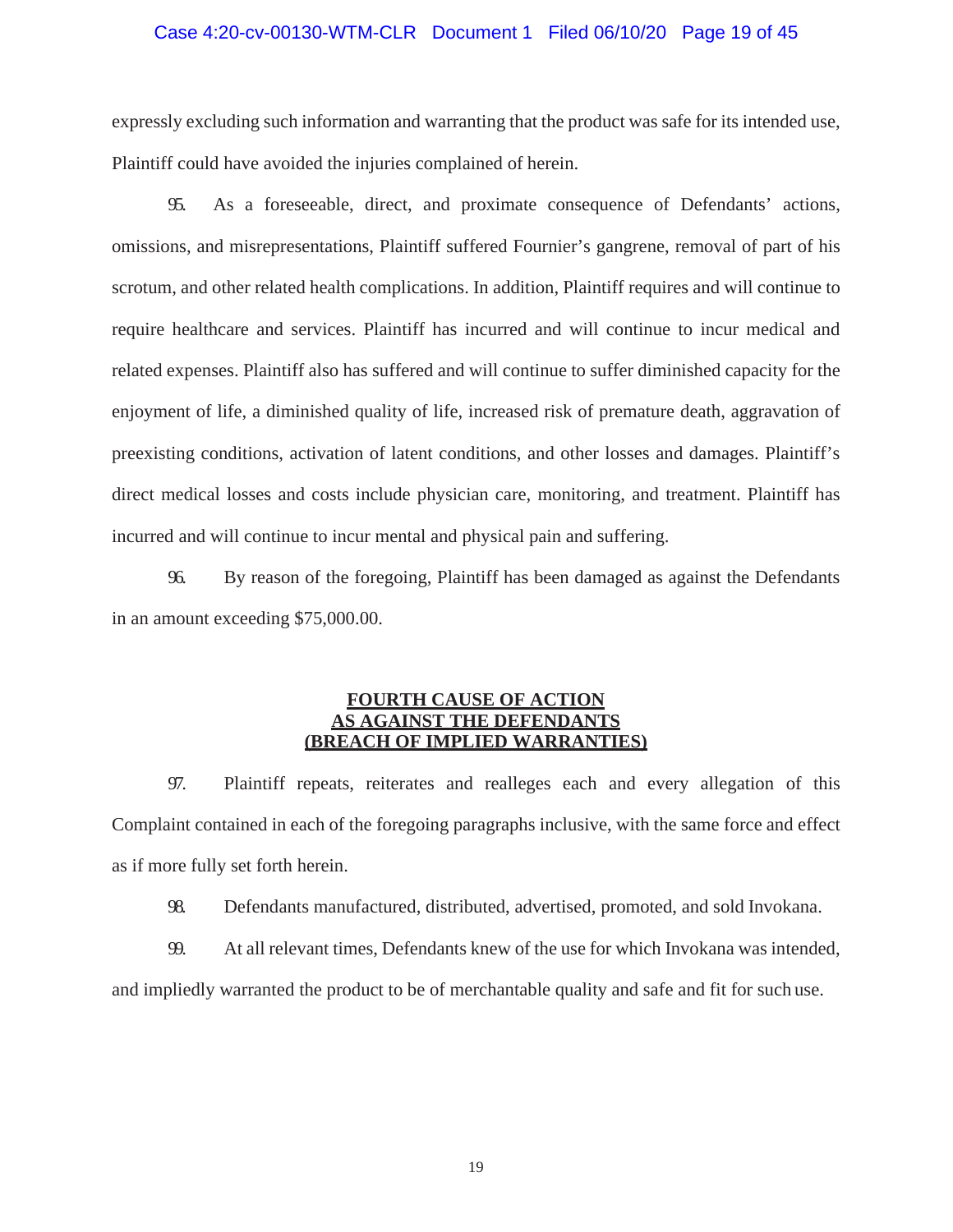# Case 4:20-cv-00130-WTM-CLR Document 1 Filed 06/10/20 Page 20 of 45

100. Defendants were aware that consumers, including Plaintiff, would use Invokana for treatment of type 2 diabetes and for other purposes, including but not limited to weight loss, reduced blood pressure, and improved glycemic control in type 1 diabetics.

101. Invokana was neither safe for its intended use nor of merchantable quality, as impliedly warranted by Defendants, in that Invokana has dangerous propensities when used as intended and can cause serious injuries, including Fournier's gangrene or diabetic gangrene.

102. At all relevant times, Defendants intended that Invokana be used in the manner used by Plaintiff, and Defendants impliedly warranted it to be of merchantable quality, safe, and fit for such use, despite the fact that Invokana was not adequately tested for Fournier's gangrene and/or necrotizing fasciitis.

103. Defendants were aware that consumers, including Plaintiff, would use Invokana as marketed by Defendants. As such, Plaintiff was a foreseeable user of Invokana.

104. Upon information and belief, Plaintiff and/or his health care professionals were at all relevant times in privity with Defendants.

105. Invokana was dangerous and defective when Defendants placed it into the stream of commerce because of its propensity to cause Plaintiff's injuries.

106. Plaintiff and the medical community reasonably relied upon the judgment and sensibility of Defendants to sell Invokana only if it was indeed of merchantable quality and safe and fit for its intended use.

107. Defendants breached their implied warranty to consumers, including Plaintiff. Invokana was not of merchantable quality, nor was it safe and fit for its intended use.

108. Plaintiff and his physicians reasonably relied upon Defendants' implied warranty for Invokana when prescribing and ingesting Invokana.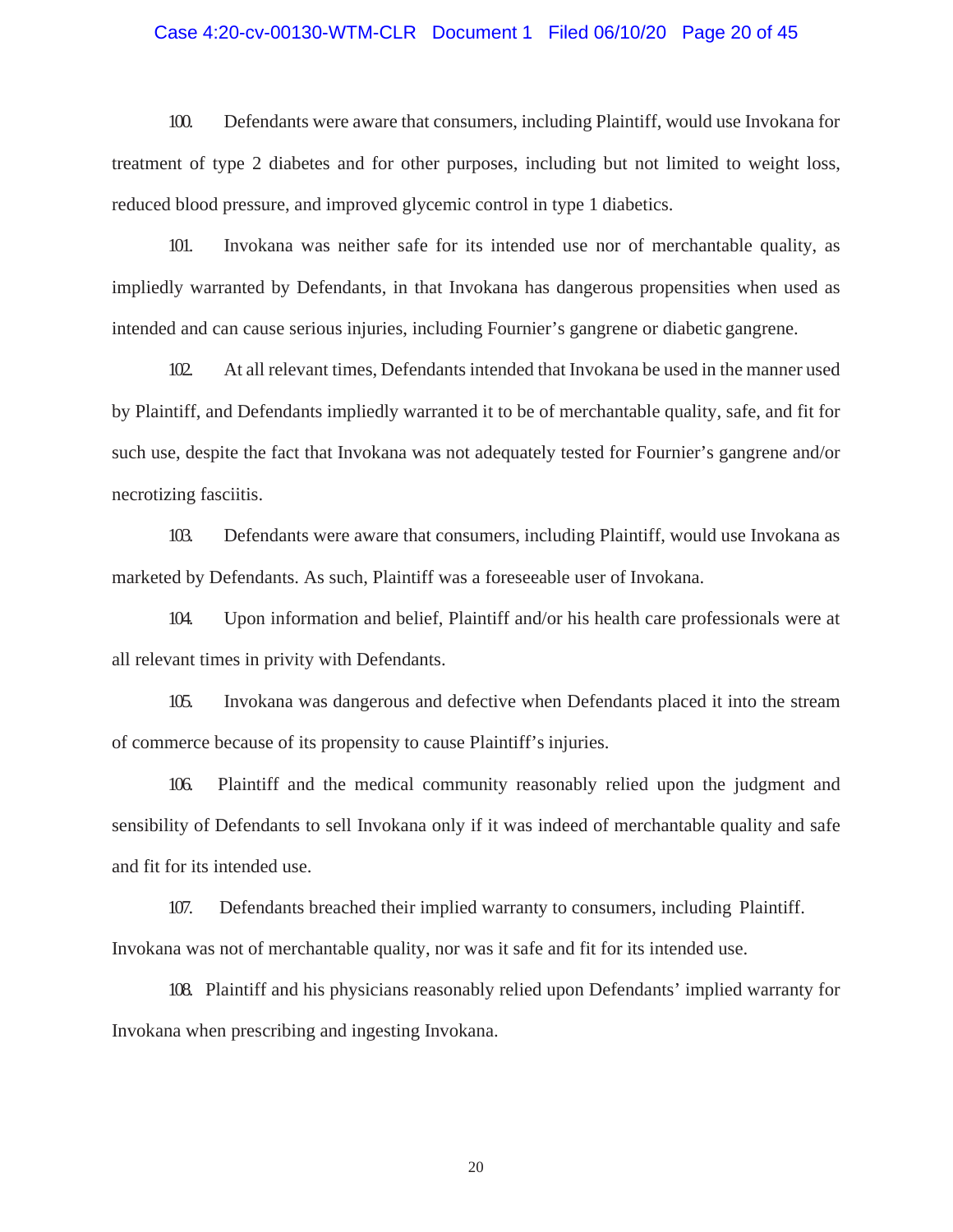# Case 4:20-cv-00130-WTM-CLR Document 1 Filed 06/10/20 Page 21 of 45

109. Plaintiff's use of Invokana was as prescribed and in a foreseeable manner as intended, recommended, promoted, and marketed by Defendants.

110. Invokana was expected to reach and did in fact reach consumers, including Plaintiff, without substantial change in the condition in which it was manufactured and sold by Defendants.

111. Defendants breached the warranties of merchantability and fitness for its particular purpose because Invokana was unduly dangerous and caused undue injuries, including Plaintiff's injuries.

112. The harm caused by Invokana far outweighed its alleged benefit, rendering Invokana more dangerous than an ordinary consumer or health care professional would expect and more dangerous than alternative products.

113. Neither Plaintiff nor his health care professionals reasonably could have discovered or known of the risk of serious injury and death associated with Invokana.

114. Defendants' breach of these implied warranties caused Plaintiff's injuries.

115. As a foreseeable, direct, and proximate consequence of Defendants' actions, omissions, and misrepresentations, Plaintiff suffered Fournier's gangrene, a scrotal abscess, seven surgeries of his scrotal area including incision and drainage and multiple debridements with placement of wound vac, wound scarring and fibrosis, and other related health complications. In addition, Plaintiff requires and will continue to require healthcare and services. Plaintiff has incurred and will continue to incur medical and related expenses. Plaintiff also has suffered and will continue to suffer diminished capacity for the enjoyment of life, a diminished quality of life, increased risk of premature death, aggravation of preexisting conditions, activation of latent conditions, and other losses and damages. Plaintiff's direct medical losses and costs include physician care, monitoring, and treatment. Plaintiff has incurred and will continue to incur mental and physical pain and suffering.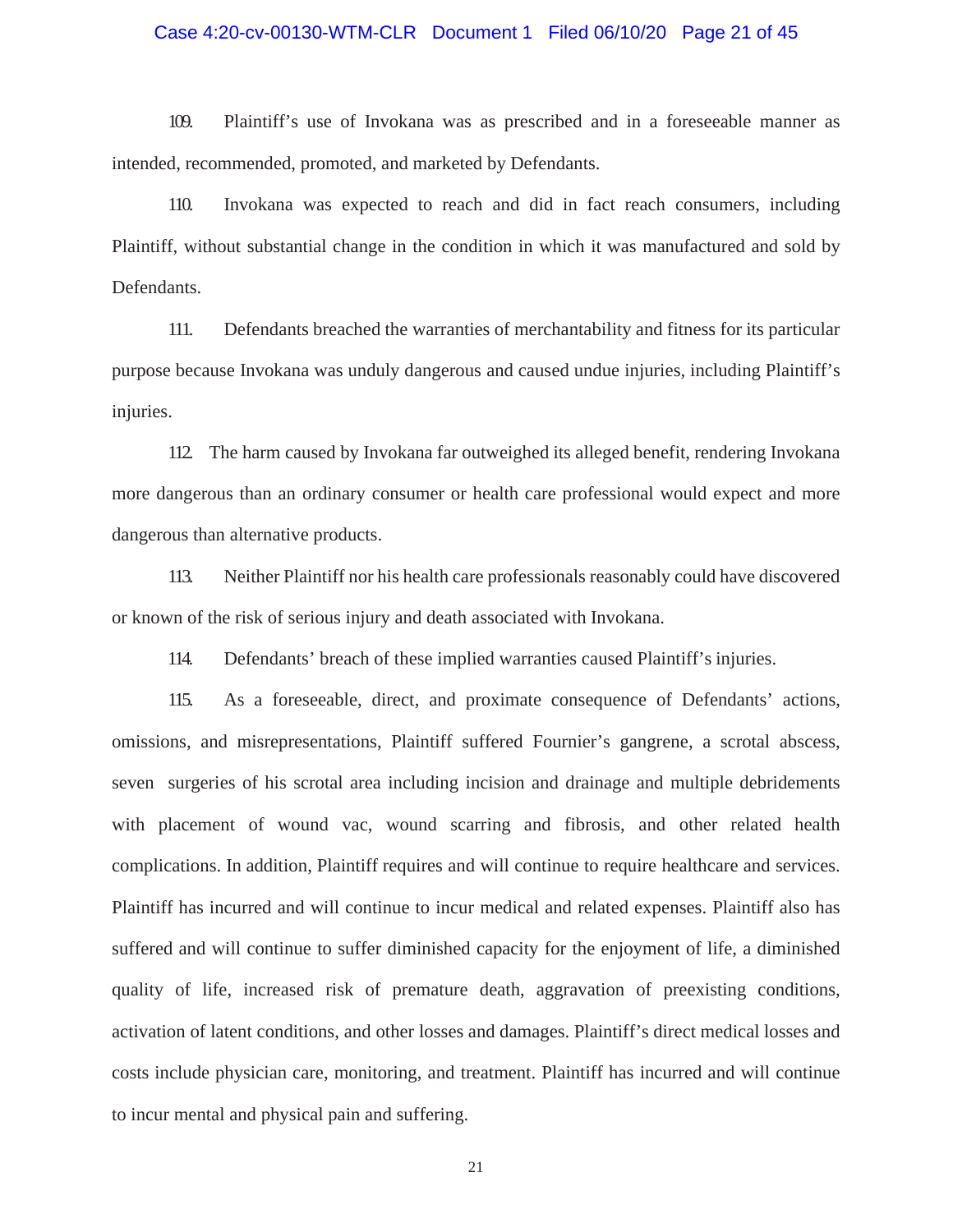## Case 4:20-cv-00130-WTM-CLR Document 1 Filed 06/10/20 Page 22 of 45

118. By reason of the foregoing, Plaintiff has been damaged as against the Defendants in an amount exceeding \$75,000.00.

## **FIFTH CAUSE OF ACTION (FRAUDULENT MISREPRESENTATION)**

116. Plaintiff repeats, reiterates and realleges each and every allegation of this Complaint contained in each of the foregoing paragraphs inclusive, with the same force and effect as if more fully set forth herein.

117. Defendants made fraudulent misrepresentations with respect to Invokana in the

following particulars:

- (a) Defendants represented through their labeling, advertising, marketing materials, detail persons, seminar presentations, publications, notice letters, and regulatory submissions that Invokana had been tested and found to be safe and effective for the treatment of diabetes; and
- (b) Upon information and belief, Defendants represented that Invokana was safer than other alternative medications.
- (c) Defendants knew that their representations were false, yet they willfully, wantonly, and recklessly disregarded their obligation to provide truthful representations regarding the safety and risk of Invokana to Plaintiff, other consumers, Plaintiff's physicians, and the medical community.

118. The representations were made by the Defendants with the intent that doctors and patients, including Plaintiff and his physicians, rely upon them.

119. Defendants' representations were made with the intent of defrauding and deceiving

Plaintiff, other consumers, Plaintiff's physicians, and the medical community to induce and encourage the sale of Invokana.

120. Plaintiff, his doctors, and others relied upon these representations.

121. As a foreseeable, direct, and proximate consequence of Defendants' actions, omissions, and misrepresentations, Plaintiff suffered Fournier's gangrene and other related health complications. In addition, Plaintiff requires and will continue to require healthcare and services.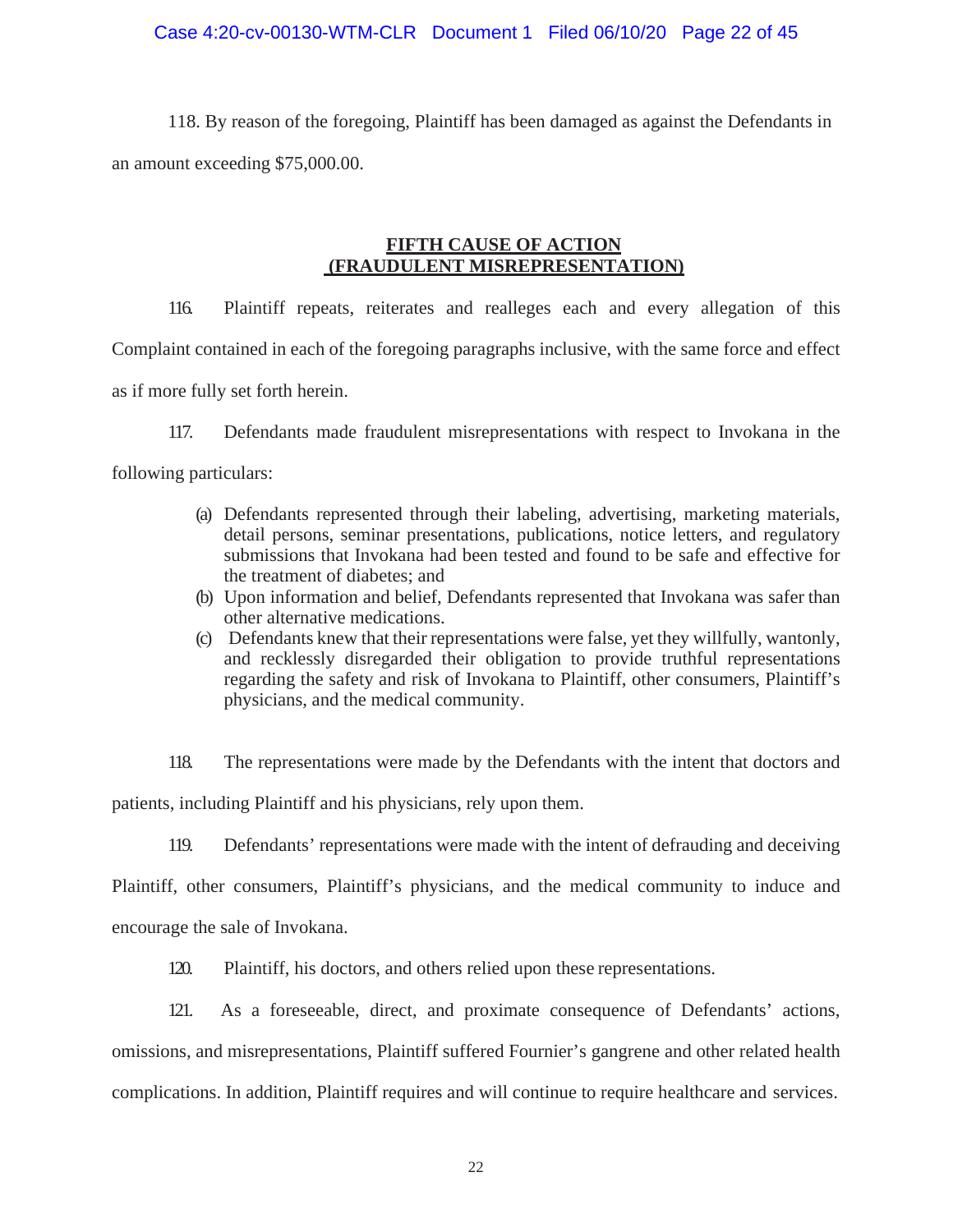## Case 4:20-cv-00130-WTM-CLR Document 1 Filed 06/10/20 Page 23 of 45

Plaintiff has incurred and will continue to incur medical and related expenses. Plaintiff also has suffered and will continue to suffer diminished capacity for the enjoyment of life, a diminished quality of life, increased risk of premature death, aggravation of preexisting conditions, activation of latent conditions, and other losses and damages. Plaintiff's direct medical losses and costs include physician care, monitoring, and treatment. Plaintiff has incurred and will continue to incur mental and physical pain and suffering.

122. By reason of the foregoing, Plaintiff has been damaged as against the Defendants in an amount exceeding \$75,000.00.

### **SIXTH CAUSE OF ACTION (FRAUDULENT CONCEALMENT)**

123. Plaintiff repeats, reiterates and realleges each and every allegation of this Complaint contained in each of the foregoing paragraphs inclusive, with the same force and effect as if more fully set forth herein.

124. Throughout the relevant time period, Defendants knew that Invokana was defective and unreasonably unsafe for its intended purpose, and intentionally and willfully failed to disclose and/or suppressed information regarding the true nature of the risks of use of Invokana.

125. Defendants fraudulently concealed information with respect to Invokana in the following particulars:

- (a) Defendants represented through their labeling, advertising, marketing materials, detail persons, seminar presentations, publications, notice letters, and regulatory submissions that Invokana was safe and fraudulently withheld and concealed information about the severity of the substantial risks of using Invokana; and
- (b) Upon information and belief, Defendants represented that Invokana was safer than other alternative medications and fraudulently concealed information which demonstrated that Invokana was not safer than alternatives available on the market.
- (c) Defendants were under a duty to Plaintiff, to disclose and warn of the defective and dangerous nature of Invokana because:
- (d) Defendants had sole access to material facts concerning, and unique and special expertise regarding, the dangers and unreasonable risks of Invokana;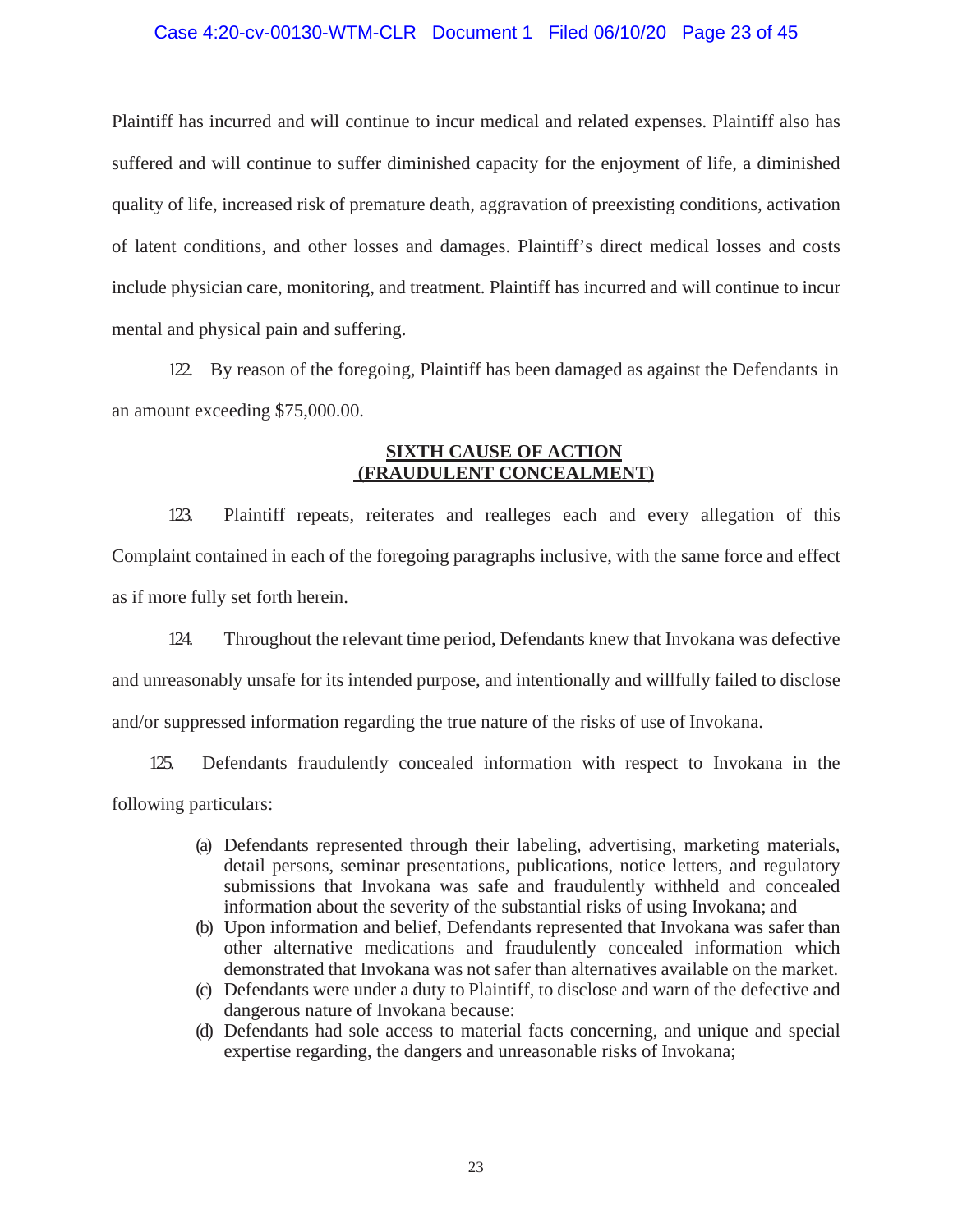### Case 4:20-cv-00130-WTM-CLR Document 1 Filed 06/10/20 Page 24 of 45

- (e) Defendants knowingly made false claims and omitted important information about the safety and quality of Invokana in the documents and marketing materials Defendants provided to physicians and the general public; and
- (f) Defendants fraudulently and affirmatively concealed the defective and dangerous nature of Invokana from Plaintiff.

126. As the designers, manufacturers, sellers, promoters, and/or distributors of Invokana, Defendants had unique knowledge and special expertise regarding Invokana. This placed them in a position of superiority and influence over Plaintiff and his healthcare providers. As such, Plaintiff and his healthcare providers reasonably placed their trust and confidence in Defendants and in the information disseminated by Defendants.

127. The facts concealed or not disclosed by Defendants to Plaintiff were material facts that a reasonable person would have considered to be important in deciding whether or not to purchase or use Invokana.

128. The concealment and/or non-disclosure of information by Defendants about the severity of the risks caused by Invokana was intentional, and the representations made by Defendants were known by them to be false.

129. The concealment of information and the misrepresentations about Invokana were made by Defendants with the intent that doctors and patients, including Plaintiff, rely upon them so that Plaintiff would request and purchase Invokana and his health care providers would prescribe and recommend Invokana.

130. Plaintiff, his doctors, and others reasonably relied on Defendants' representations and were unaware of the substantial risk posed by Invokana.

131. Had Defendants not concealed or suppressed information regarding the severity of the risks of Invokana, Plaintiff and him physicians would not have prescribed or ingested the drug.

132. Defendants, by concealment or other action, intentionally prevented Plaintiff and him health care professionals from acquiring material information regarding the lack of safety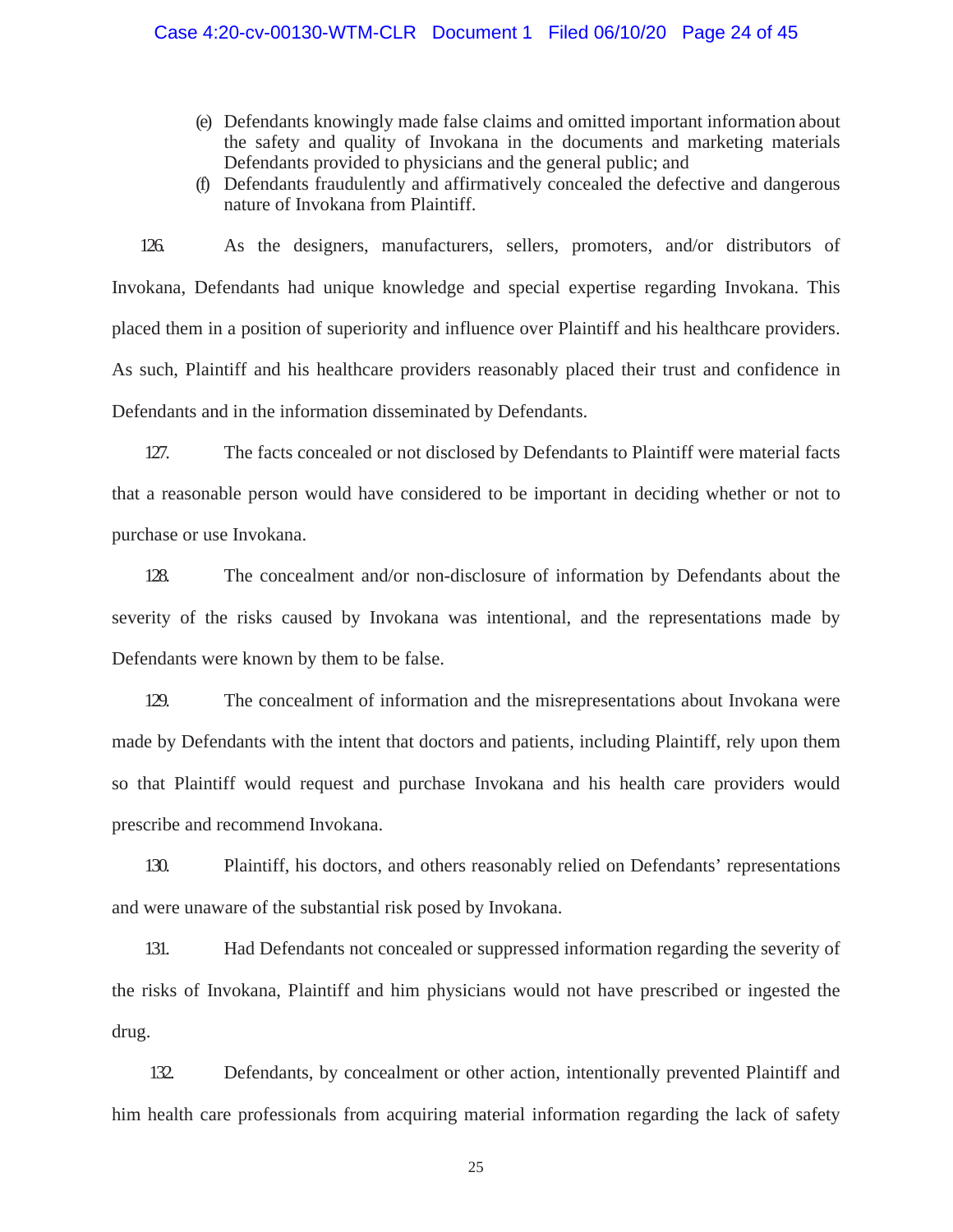#### Case 4:20-cv-00130-WTM-CLR Document 1 Filed 06/10/20 Page 25 of 45

of Invokana, thereby preventing Plaintiff from discovering the truth. As such, Defendants are liable for fraudulent concealment.

133. As a foreseeable, direct, and proximate consequence of Defendants' actions, omissions, and misrepresentations, Plaintiff suffered Fournier's gangrene and other related health complications. In addition, Plaintiff requires and will continue to require healthcare and services. Plaintiff has incurred and will continue to incur medical and related expenses. Plaintiff also has suffered and will continue to suffer diminished capacity for the enjoyment of life, a diminished quality of life, increased risk of premature death, aggravation of preexisting conditions, activation of latent conditions, and other losses and damages. Plaintiff's direct medical losses and costs include physician care, monitoring, and treatment. Plaintiff has incurred and will continue to incur mental and physical pain and suffering.

134. By reason of the foregoing, Plaintiff has been damaged as against the Defendants in an amount exceeding \$75,000.00.

### **SEVENTH CAUSE OF ACTION (NEGLIGENT MISREPRESENTATION)**

135. Plaintiff repeats, reiterates and realleges each and every allegation of this Complaint contained in each of the foregoing paragraphs inclusive, with the same force and effect as if more fully set forth herein.

136. Defendants owed a duty in all of their undertakings, including the dissemination of information concerning Invokana, to exercise reasonable care to ensure they did not create unreasonable risks of personal injury to others.

137. Defendants disseminated to health care professionals and consumers — through published labels, marketing materials, and otherwise — information that misrepresented the properties and effects of Invokana with the intention that health care professionals and consumers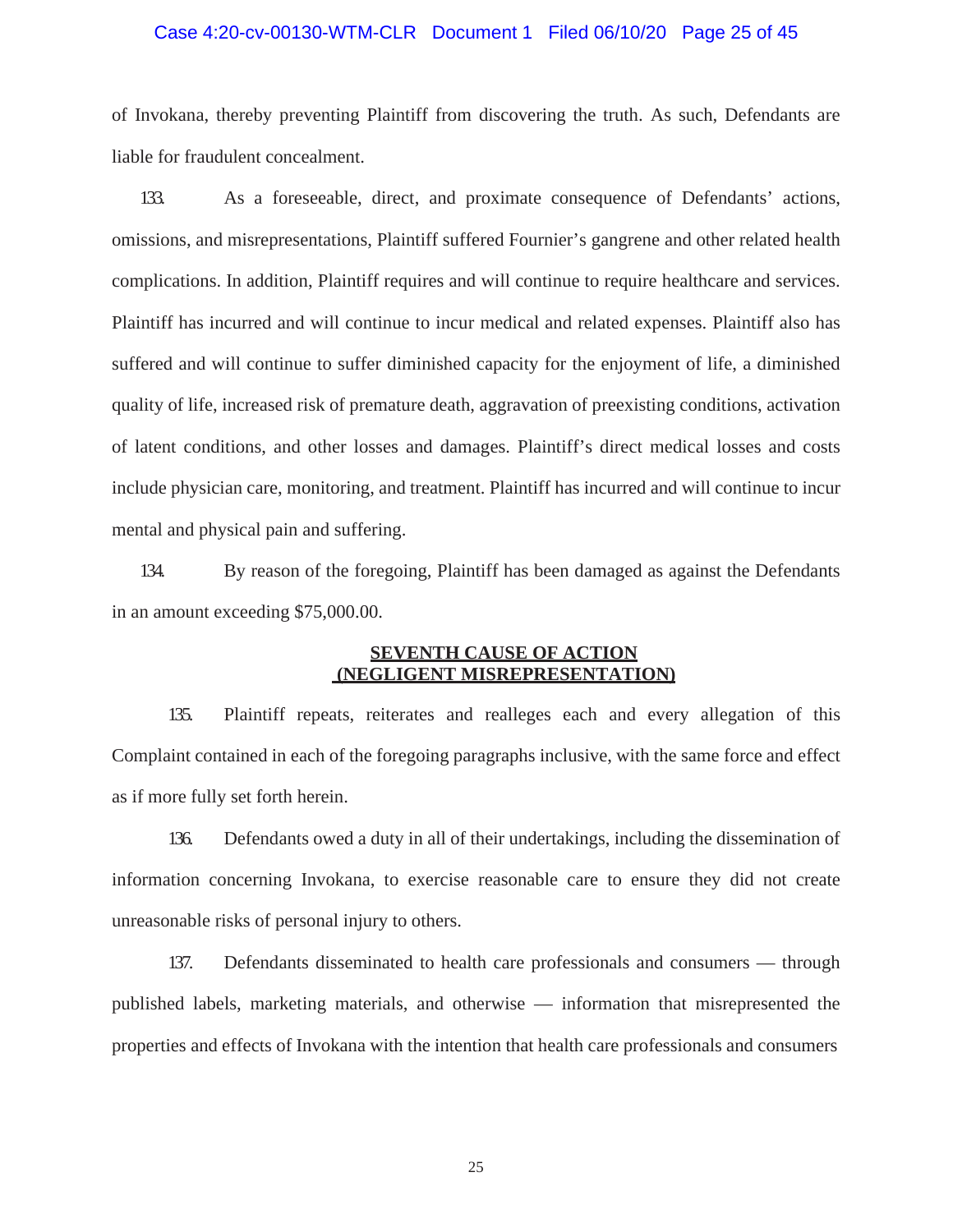# Case 4:20-cv-00130-WTM-CLR Document 1 Filed 06/10/20 Page 26 of 45

would rely upon that information in their decisions concerning whether to prescribe or ingest Invokana.

138. Defendants, as the designers, manufacturers, sellers, promoters, and/or distributors of Invokana, knew or reasonably should have known that health care professionals and consumers of Invokana rely on information disseminated and marketed to them regarding the product when weighing the potential benefits and potential risks of prescribing or ingesting Invokana.

139. Defendants failed to exercise reasonable care to ensure that the information they disseminated to health care professionals and consumers concerning the properties and effects of Invokana were accurate, complete, and not misleading. As a result, Defendants disseminated information to health care professionals and consumers that was negligently and materially inaccurate, misleading, false, and unreasonably dangerous to consumers such as Plaintiff.

140. Defendants, as designers, manufacturers, sellers, promoters, and/or distributors of Invokana, knew or reasonably should have known that health care professionals would write prescriptions for Invokana in reliance on the information disseminated by Defendants, and that the patients receiving prescriptions for Invokana would be placed in peril of developing serious and potential life threatening injuries if the information disseminated by Defendants and relied upon was materially inaccurate, misleading, or otherwise false.

141. From the time Invokana was first tested, studied, researched, evaluated, endorsed, manufactured, marketed, and distributed, and up to the present, Defendants failed to disclose material facts regarding the safety of Invokana. Defendants made material misrepresentations to Plaintiff, his health care professionals, the healthcare community, and the general public, including:

> (a) stating that Invokana had been tested and found to be safe and effective for the treatment of diabetes;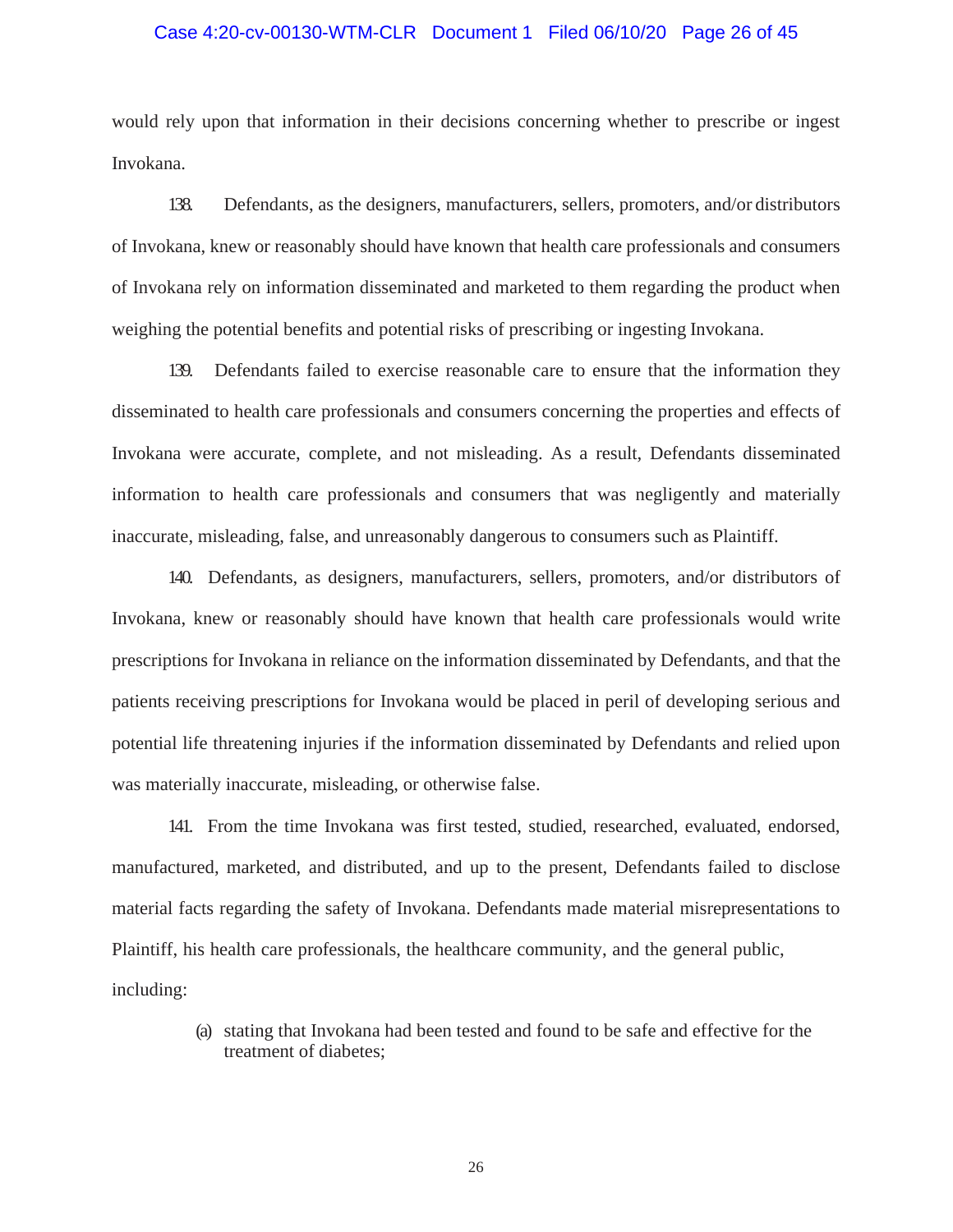# Case 4:20-cv-00130-WTM-CLR Document 1 Filed 06/10/20 Page 27 of 45

- (b) concealing, misrepresenting, and actively downplaying the severe and lifethreatening risks of harm to users of Invokana, when compared to comparable or superior alternative drug therapies; and
- (c) misrepresenting Invokana's risk of unreasonable, dangerous, adverse side effects.

142. Defendants made the foregoing representations without any reasonable ground for believing them to be true.

143. These representations were made directly by Defendants, their sales representative, and other authorized agents, and in publications and other written materials directed to health care professionals, medical patients, and the public.

144. Defendants made these representations with the intent to induce reliance thereon, and to encourage the prescription, purchase, and use of Invokana.

145. Defendants had a duty to accurately and truthfully represent to medical professionals and consumers, including Plaintiff, the truth regarding Defendants' claims that Invokana had been tested and found to be safe and effective for treating diabetes.

146. The misrepresentations made by Defendants, in fact, were false and known by Defendants to be false at the time the misrepresentations were made.

147. Defendants failed to exercise ordinary care in making their representations concerning Invokana and in the manufacture, sale, testing, quality assurance, quality control, and distribution in interstate commerce of Invokana.

148. Defendants engaged in a nationwide marketing campaign, over-promoting Invokana in written marketing literature, in written product packaging, and in direct-to-consumer advertising via written and internet advertisements and television commercial ads. Defendants' over-promotion was undertaken by touting the safety and efficacy of Invokana while concealing, misrepresenting, and actively downplaying the serious, severe, and life-threatening risks of harm to users of Invokana, when compared to comparable or superior alternative drug therapies.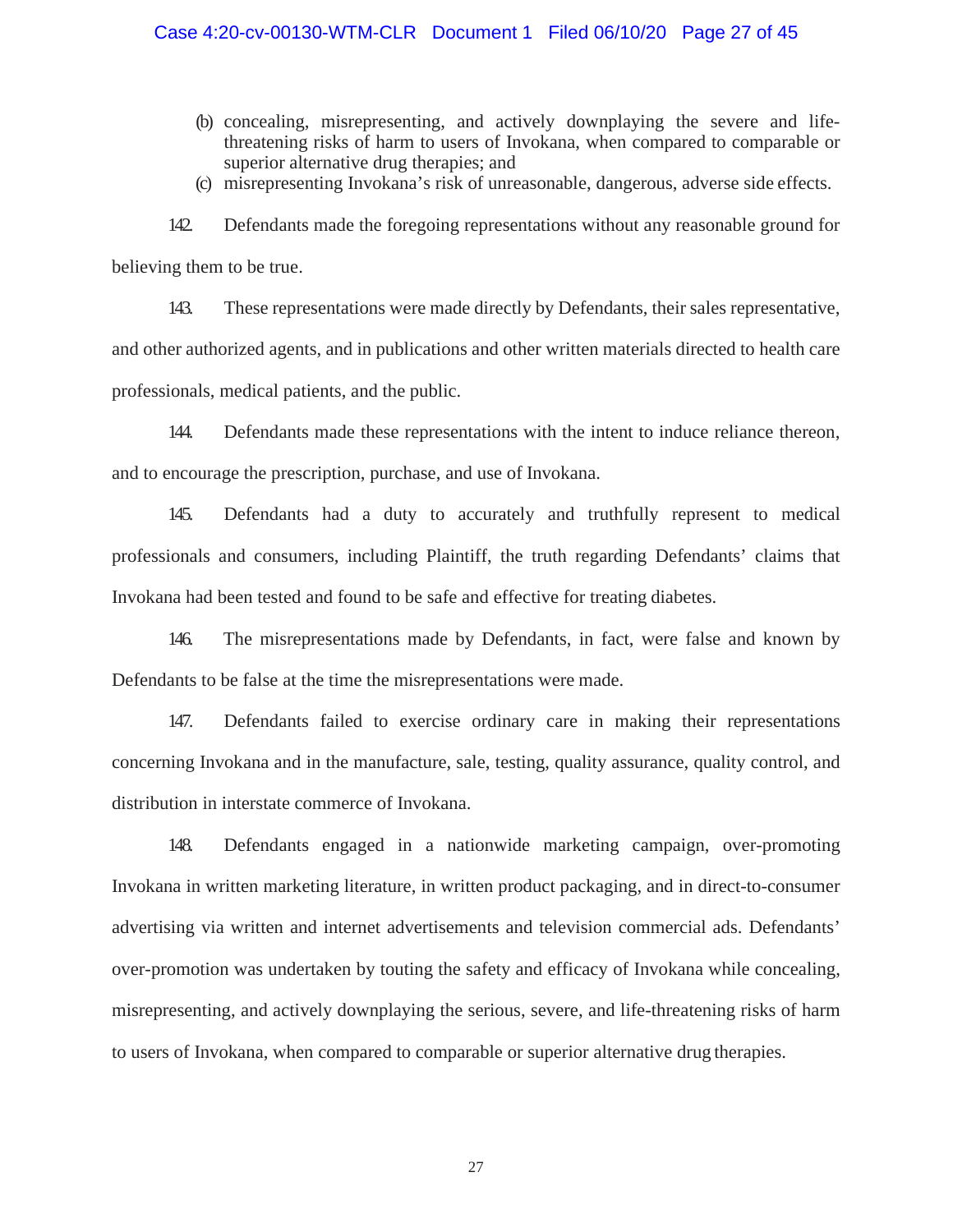# Case 4:20-cv-00130-WTM-CLR Document 1 Filed 06/10/20 Page 28 of 45

Defendants negligently misrepresented Invokana's risk of unreasonable and dangerous adverse side effects.

149. Defendants' conduct, as described above, was reckless. Defendants risked the lives of consumers and users of Invokana, including Plaintiff. Defendants had knowledge of the safety problems and suppressed this knowledge from the general public. Defendants made conscious decisions not to redesign, re-label, adequately warn, or inform the unsuspecting public. Defendants' reckless conduct warrants an award of punitive damages.

150. As a foreseeable, direct, and proximate consequence of Defendants' actions, omissions, and misrepresentations, Plaintiff suffered Fournier's gangrene and other related health complications. In addition, Plaintiff requires and will continue to require healthcare and services. Plaintiff has incurred and will continue to incur medical and related expenses. Plaintiff also has suffered and will continue to suffer diminished capacity for the enjoyment of life, a diminished quality of life, increased risk of premature death, aggravation of preexisting conditions, activation of latent conditions, and other losses and damages. Plaintiff's direct medical losses and costs include physician care, monitoring, and treatment. Plaintiff has incurred and will continue to incur mental and physical pain and suffering.

151. By reason of the foregoing, Plaintiff has been damaged as against the Defendants in an amount exceeding \$75,000.00.

#### **EIGHTH CAUSE OF ACTION (FRAUD AND DECEIT)**

152. Plaintiff repeats, reiterates and realleges each and every allegation of this Complaint contained in each of the foregoing paragraphs inclusive, with the same force and effect as if more fully set forth herein.

153. Defendants conducted research and used Invokana as part of their research.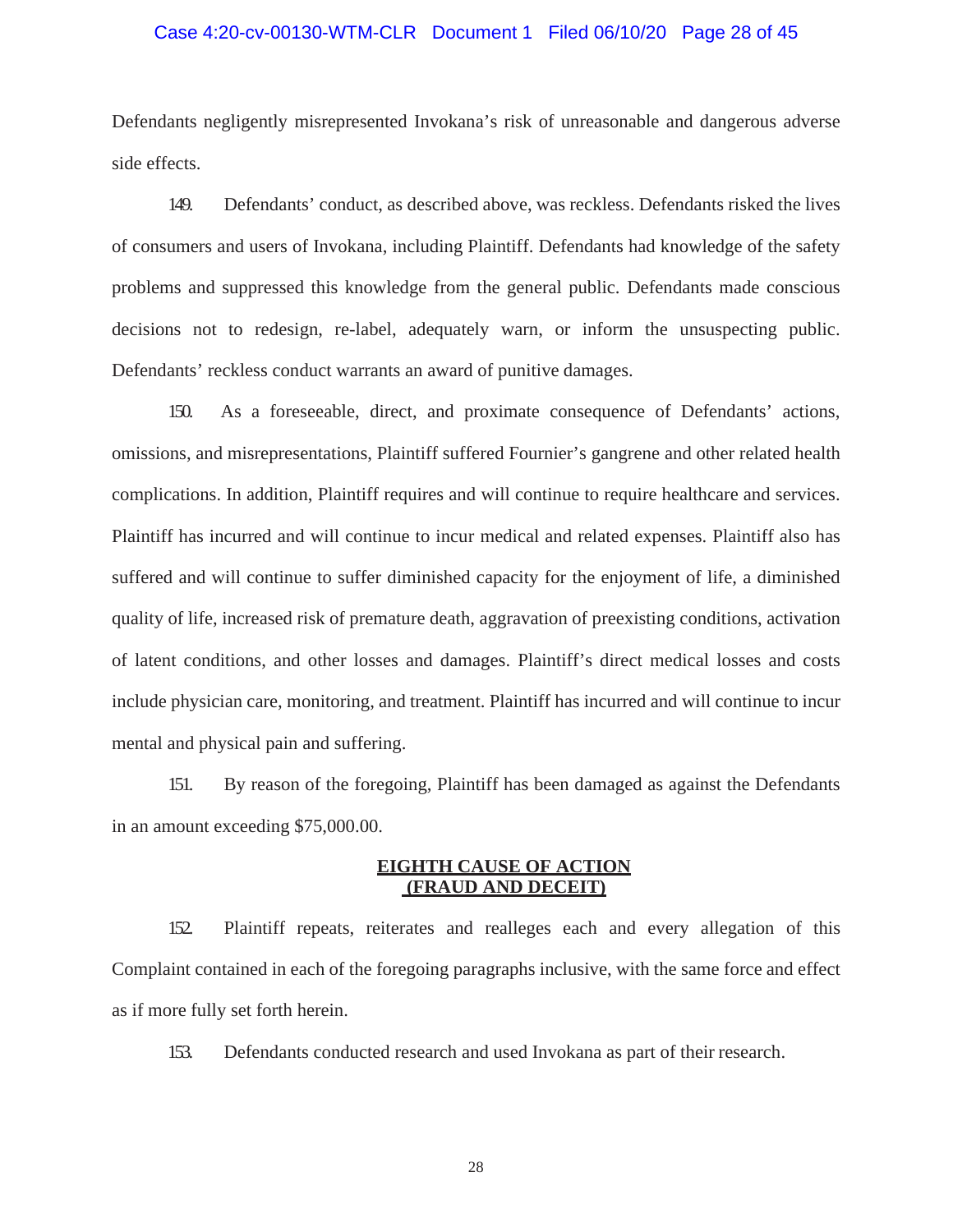# Case 4:20-cv-00130-WTM-CLR Document 1 Filed 06/10/20 Page 29 of 45

154. As a result of Defendants' research and testing, or lack thereof, Defendants blatantly and intentionally distributed false information, including but not limited to assuring the public, Plaintiff, Plaintiff's doctors, hospitals, healthcare professionals, and/or the FDA that Invokana was safe and effective for use as a means to control high blood sugar in people with type 2 diabetes.

155. As a result of Defendants' research and testing, or lack thereof, Defendants intentionally omitted certain results of testing and research to the public, healthcare professionals, and/or the FDA, including the Plaintiff, as it relates to Fournier's gangrene, and/or diabetic gangrene, the risks of which were well known even in 2013 when Invokana was approved, based on early adverse events involving these injuries.

156. Defendants had a duty when disseminating information to the public to disseminate truthful information and a parallel duty not to deceive the public and the Plaintiff, as well as Plaintiff's respective healthcare providers and/or the FDA about the risks of Fournier's gangrene.

157. The information distributed to the public, the FDA, and the Plaintiff by Defendants, including but not limited to reports, press releases, advertising campaigns, television commercials, print ads, magazine ads, billboards, and all other commercial media contained material representations of fact and/or omissions.

158. The information distributed to the public, the FDA, and the Plaintiff by Defendants intentionally included representations that Defendants' drug Invokana was safe and effective for use to control high blood sugar in people with type 2 diabetes, and by omitting any mention of the risk of Fournier's gangrene.

159. The information distributed to the public, the FDA, and the Plaintiff, by Defendants intentionally included representations that Defendants' drug Invokana carried the same risks,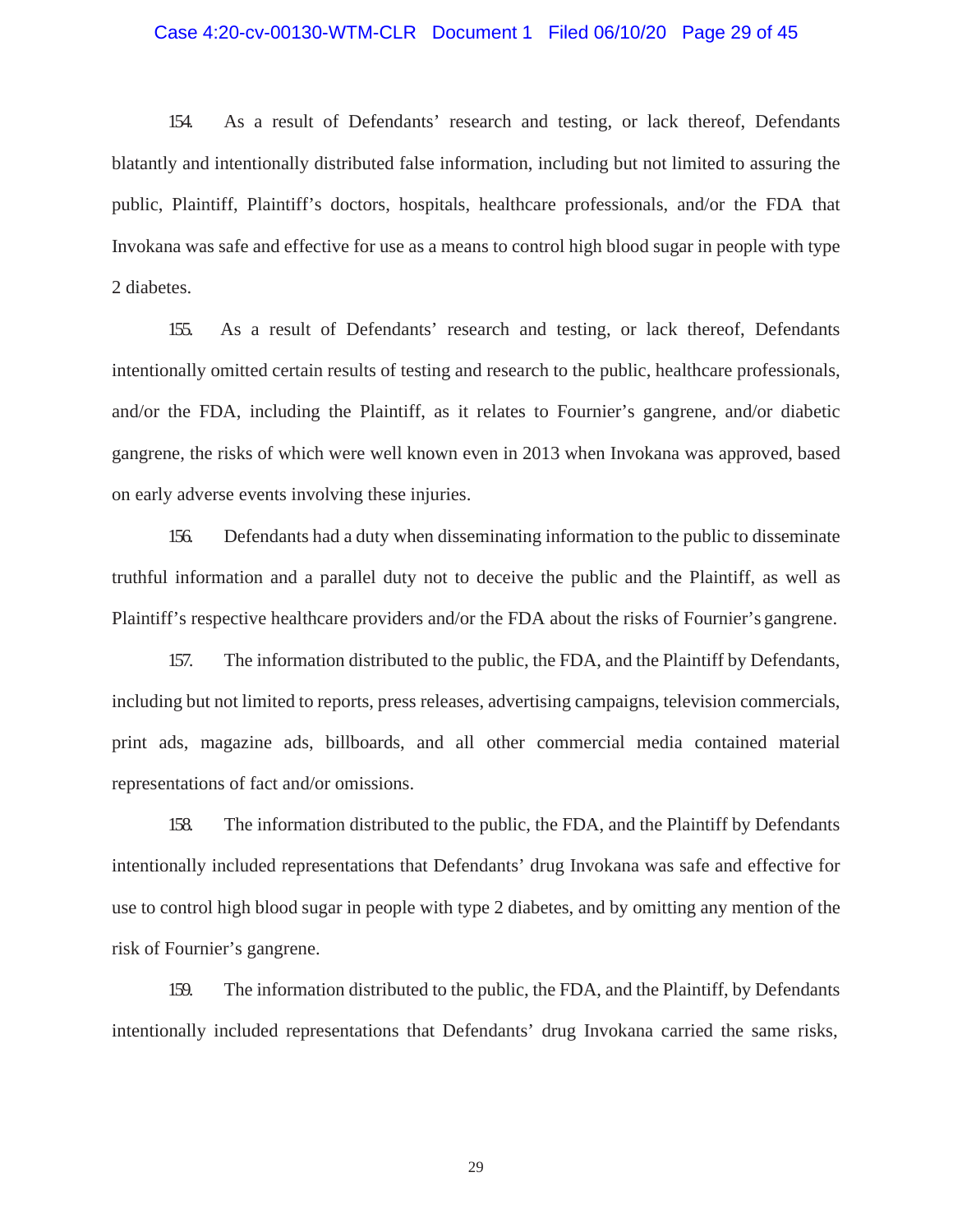#### Case 4:20-cv-00130-WTM-CLR Document 1 Filed 06/10/20 Page 30 of 45

hazards, and/or dangers as other forms of treatment control high blood sugar in people with type 2 diabetes.

160. The information distributed to the public, the FDA, and the Plaintiff, by Defendants intentionally included false representations that Invokana was not injurious to the health and/or safety of its intended users, and that it would not cause an increased risk of Fournier's gangrene.

161. The information distributed to the public, the FDA, and the Plaintiff, by Defendants intentionally included false representations that Invokana was as potentially injurious to the health and/or safety of its intended as other forms of treatment to control high blood sugar in people with type 2 diabetes.

162. These representations and/or omissions were all false and misleading.

163. Upon information and belief, Defendants intentionally suppressed, ignored and disregarded test results and adverse events that were not favorable to the Defendants, and results that demonstrated that Invokana was not safe as a means of treatment for controlling high blood sugar in people with type 2 diabetes, and that Invokana would cause an increased risk of Fournier's gangrene in consumers.

164. Defendants intentionally made material representations to the FDA and the public, including the medical profession, and the Plaintiff, regarding the safety of Invokana, specifically but not limited to Invokana not having dangerous and serious health and/or safety concerns related to Fournier's gangrene.

165. Defendants intentionally made material representations to the FDA and the public in general, including the medical profession, and the Plaintiff, regarding the safety of Invokana, specifically but not limited to Invokana being a safe means of controlling high blood sugar in people with type 2 diabetes.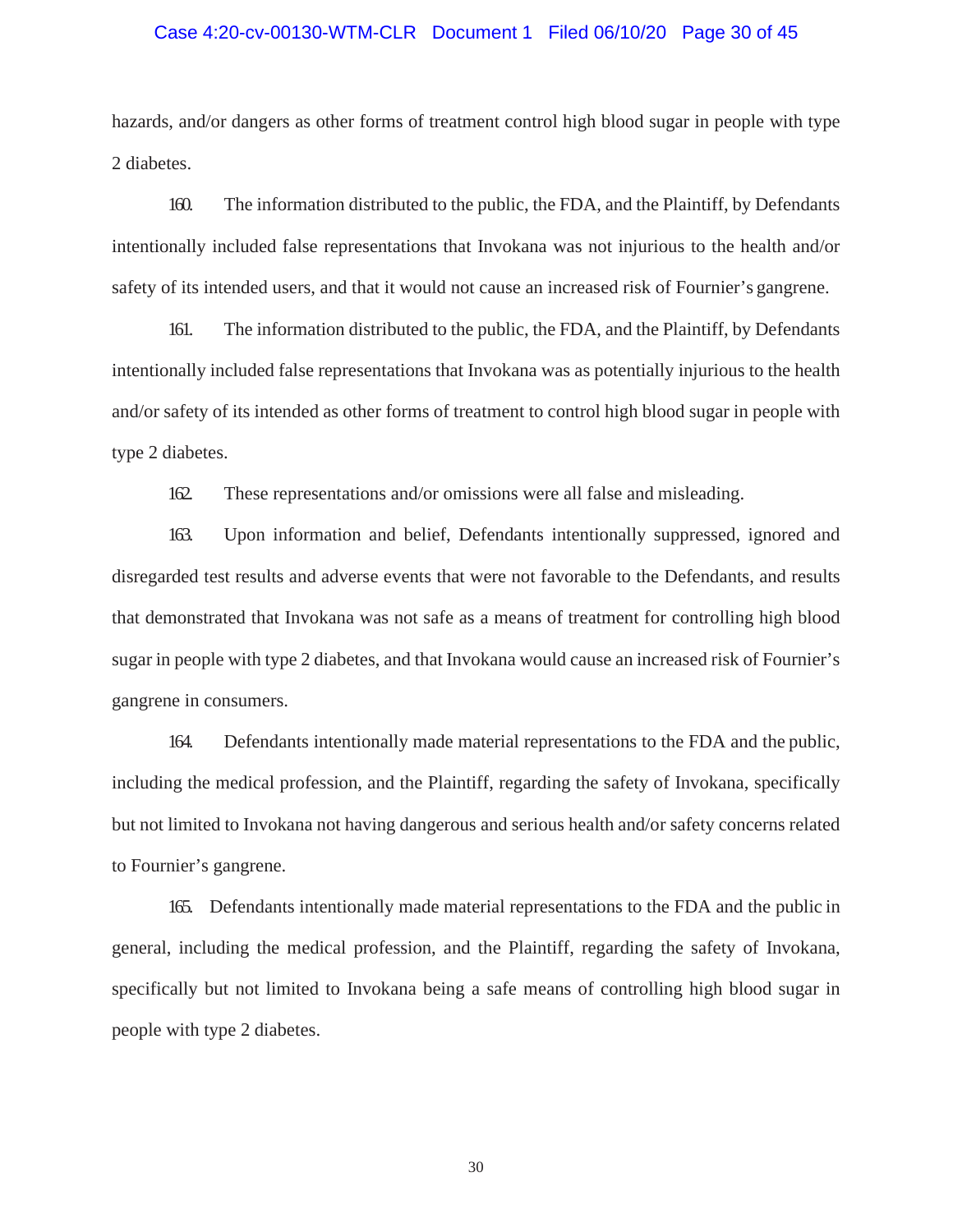# Case 4:20-cv-00130-WTM-CLR Document 1 Filed 06/10/20 Page 31 of 45

166. It was the purpose of Defendants in making these representations to deceive and defraud the public, the FDA, and/or the Plaintiff, to gain the confidence of the public, healthcare professionals, the FDA, and/or the Plaintiff, to falsely ensure the quality and fitness for use of Invokana and induce the public, and/or the Plaintiff to purchase, request, dispense, prescribe, recommend, and/or continue to use Invokana.

167. Defendants made the aforementioned false claims and false representations with the intent of convincing the public, healthcare professionals, the FDA, and/or the Plaintiff that Invokana was fit and safe for use as treatment to control high blood sugar in people with type 2 diabetes.

168. Defendants made the aforementioned false claims and false representations with the intent of convincing the public, healthcare professionals, the FDA, and/or the Plaintiff that Invokana was fit and safe for use as treatment for controlling high blood sugar in people with type 2 diabetes.

169. Defendants made claims and representations in documents submitted to the FDA, to the public, to healthcare professionals, and the Plaintiff that Invokana did not present serious health and/or safety risks including Fournier's gangrene.

170. Defendants made claims and representations in its documents submitted to the FDA, to the public, to healthcare professionals, and Plaintiff that Invokana did not present health and/or safety risks related to Fournier's gangrene that were greater than other forms of treatment for controlling high blood sugar in people with type 2 diabetes.

171. These representations and others made Defendants were false when made, and/or were made with a pretense of actual knowledge when knowledge did not actually exist, and/or were made recklessly and without regard to the actual facts.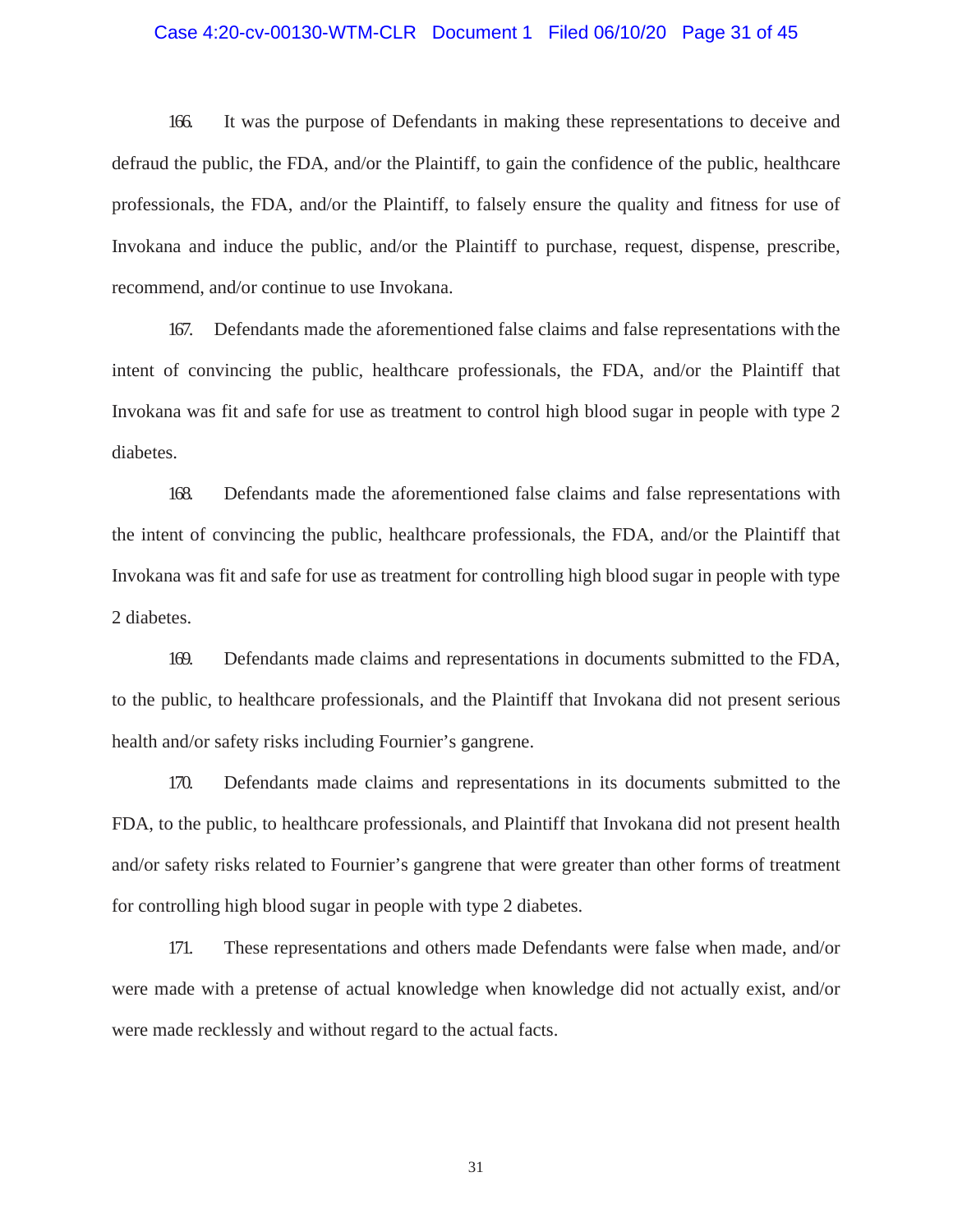#### Case 4:20-cv-00130-WTM-CLR Document 1 Filed 06/10/20 Page 32 of 45

172. These representations and others, made by Defendants, were made with the intention of deceiving and defrauding the Plaintiff, including his respective healthcare professionals and/or the FDA, and were made in order to induce the Plaintiff and/or his respective healthcare professionals to rely upon misrepresentations and caused the Plaintiff to purchase, use, rely on, request, dispense, recommend, and/or prescribe Invokana.

173. Defendants, recklessly and intentionally falsely represented the dangerous and serious health and/or safety concerns of Invokana to the public at large, the Plaintiff in particular, for the purpose of influencing the marketing of a product known to be dangerous and defective and/or not as safe as other alternatives, including other forms of treatment for controlling high blood sugar in people with type 2 diabetes.

174. That Defendants willfully and intentionally failed to disclose the material facts regarding the dangerous and serious safety concerns of Invokana by concealing and suppressing material facts regarding the dangerous and serious health and/or safety concerns of Invokana. Defendants had the opportunity to change the drug's label based on information in their possession about the risks of Fournier's gangrene, but they withheld this information from the public and from regulatory agencies, and did not take action to change the label to add warnings about Fournier's gangrene until on or about October 2018, and only then because they were forced to do so by FDA regulators.

175. Defendants willfully and intentionally failed to disclose the truth, failed to disclose material facts and made false representations with the purpose and design of deceiving and lulling the Plaintiff, as well as his respective healthcare professionals into a sense of security so that Plaintiff would rely on the representations and purchase, use and rely on Invokana and/or that Plaintiff's respective healthcare providers would dispense, prescribe, and/or recommend the same.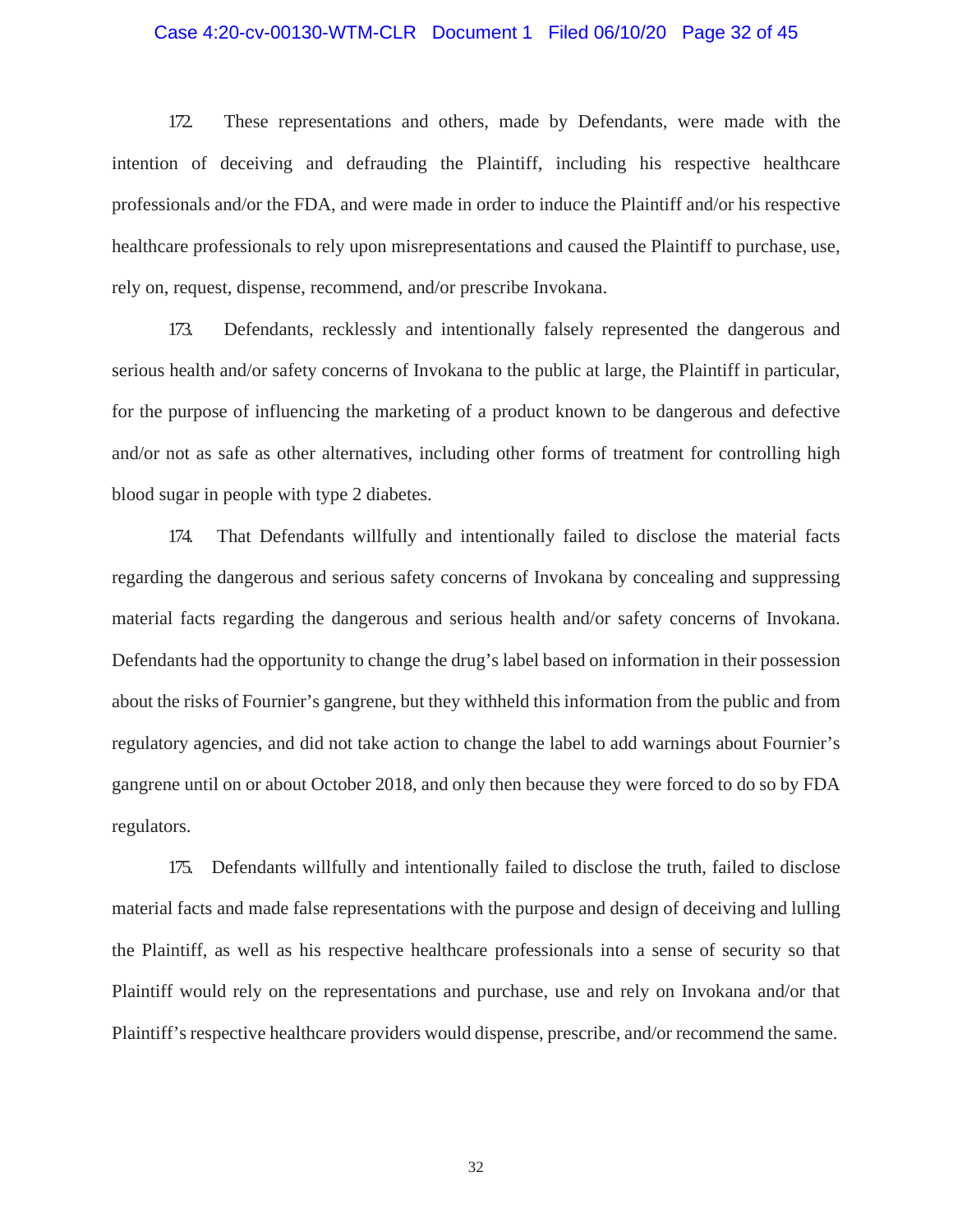#### Case 4:20-cv-00130-WTM-CLR Document 1 Filed 06/10/20 Page 33 of 45

176. Defendants, through their public relations efforts, which included but were not limited to public statements and press releases, knew or should have known that the public, including the Plaintiff, as well as Plaintiff's respective healthcare professionals would rely upon the information being disseminated.

177. Defendants utilized direct to consumer adverting to market, promote, and/or advertise Invokana.

178. That the Plaintiff and/or his respective healthcare professionals did in fact rely on and believe the Defendants' representations to be true at the time they were made and relied upon the representations as well as the superior knowledge of treatment for controlling high blood sugar in people with type 2 diabetes.

179. At the time the representations were made, Plaintiff and/or his respective healthcare providers did not know the truth with regard to the dangerous and serious health and/or safety concerns of Invokana, related to Fournier's gangrene.

180. Plaintiff did not discover the true facts with respect to the dangerous and serious health and/or safety concerns, and the false representations of Defendants, nor could the Plaintiff with reasonable diligence have discovered the true facts, until at the very least August 2018.

181. Had Plaintiff known the true facts with respect to the dangerous and serious health and/or safety concerns of Invokana, Plaintiff would not have purchased, used and/or relied on Defendants' drug Invokana.

182. That the Defendants' aforementioned conduct constitutes fraud and deceit, and was committed and/or perpetrated willfully, wantonly and/or purposefully on the Plaintiff.

183. As a result of the foregoing acts and omissions, the Plaintiff was caused to suffer serious and dangerous side effects including Fournier's gangrene, as well as other severe and personal injuries which are permanent and lasting in nature, physical pain and mental anguish,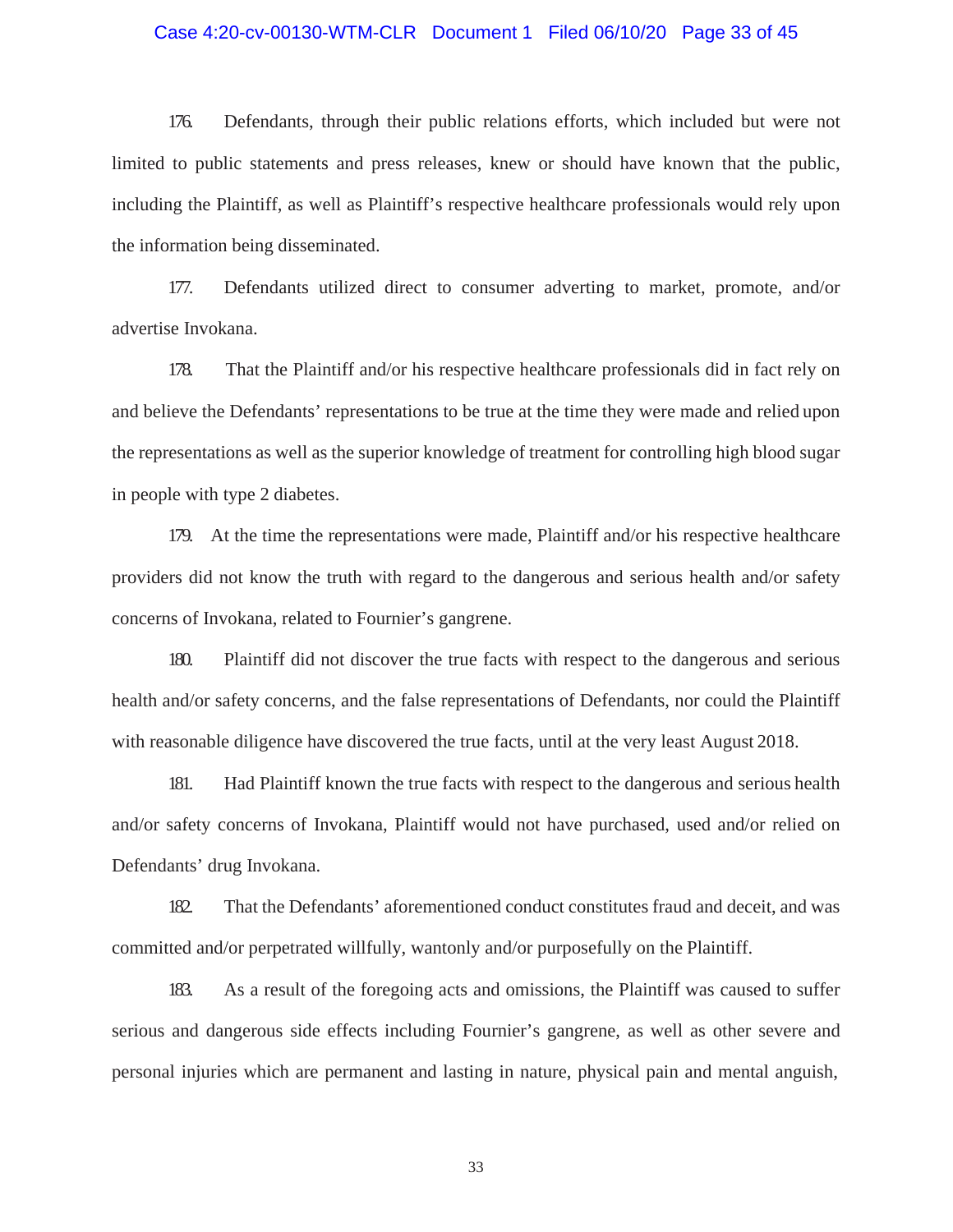#### Case 4:20-cv-00130-WTM-CLR Document 1 Filed 06/10/20 Page 34 of 45

including diminished enjoyment of life, as well as the need for lifelong medical treatment, monitoring and/or medications.

184. As a result of the foregoing acts and omissions the Plaintiff requires and/or will require more health care and services and did incur medical, health, incidental and related expenses. Plaintiff is informed and believes and further alleges that Plaintiff will in the future be required to obtain further medical and/or hospital care, attention, and services.

185. By reason of the foregoing, Plaintiff has been damaged as against the Defendants in an amount exceeding \$75,000.00.

## **NINTH CAUSE OF ACTION (GEORGIA PRODUCTS LIABILITY ACT (O.C.G.A. § 51-1-11** *et seq***))**

186. Plaintiff repeats, reiterates and realleges each and every allegation of this Complaint contained in each of the foregoing paragraphs inclusive, with the same force and effect as if more fully set forth herein.

187. Defendants designed, developed, researched, tested, licensed, manufactured, packaged, labeled, promoted, marketed, sold, and/or distributed Invokana, including the Invokana used by Plaintiff, Russell Mullis, was in a defective and unreasonably dangerous condition.

188. Defendants expected Invokana to reach, and it did in fact reach, Plaintiff without substantial change in the condition in which it was manufactured and sold by the Defendants.

189. At all times relevant hereto, Defendants' Invokana was manufactured, designed, and labeled in an unsafe, defective, and inherently dangerous condition and was dangerous for use by the public and in particular by Plaintiff.

190. At all times relevant to this action, Invokana, as designed, developed, researched, tested, licensed, manufactured, packaged, labeled, promoted, marketed, sold, and/or distributed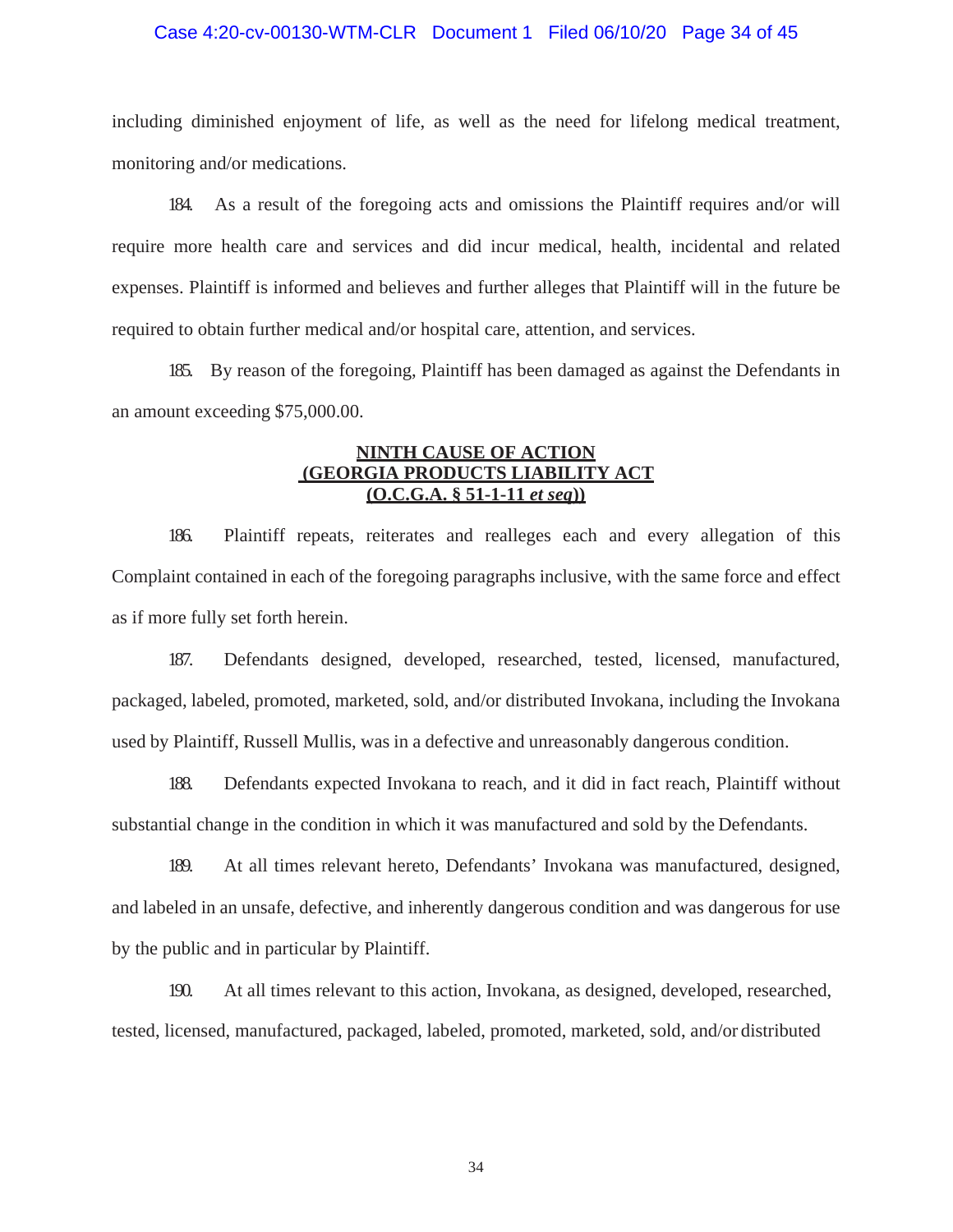## Case 4:20-cv-00130-WTM-CLR Document 1 Filed 06/10/20 Page 35 of 45

by the Defendants, was defective in design and formulation in one or more of the following

particulars:

- (a) When placed in the stream of commerce, Invokana contained unreasonably dangerous design defects and was not reasonably safe as intended to be used, subjecting Plaintiff to risks that exceeded the benefits of the drug;
- (b) When placed in the stream of commerce, Invokana was defective in design and formulation, making use of the drug more dangerous than an ordinary consumer would expect and more dangerous than other risks associated with the treatment of diabetes;
- (c) Invokana was insufficiently tested;
- (d) Invokana caused harmful side effects that outweighed any potential utility;
- (e) Defendants were aware at the time Invokana was marketed that ingestion of Invokana would result in an increased risk of injuries from Fournier's gangrene;
- (f) Inadequate post-marketing surveillance; and/or
- (g) There were safer alternative designs and formulations that were not utilized.

191. Invokana was defective, failed to perform safely, and was unreasonably dangerous when used by ordinary consumers, including Plaintiff, as intended and in a reasonably foreseeable manner.

192. Invokana, as designed, developed, researched, tested, licensed, manufactured, packaged, labeled, promoted, marketed, sold, and/or distributed by Defendants, was defective in its design or formulation, in that it was unreasonably dangerous and its foreseeable risks exceeded the alleged benefits associated with Invokana's design or formulation.

193. Invokana, as designed, developed, researched, tested, licensed, manufactured, packaged, labeled, promoted, marketed, sold, and/or distributed by Defendants, was defective in design or formulation in that it posed a greater likelihood of injury than other diabetes drugs and was more dangerous than an ordinary consumer could reasonably foresee or anticipate.

194. At all times relevant to this action, Defendants knew or had reason to know that Invokana was in a defective condition and was inherently dangerous and unsafe when used in the manner instructed, provided, and/or promoted by Defendants.

195. Defendants had a duty to properly test, develop, design, manufacture, inspect, package, label, market, promote, sell, distribute, maintain supply, provide proper warnings, and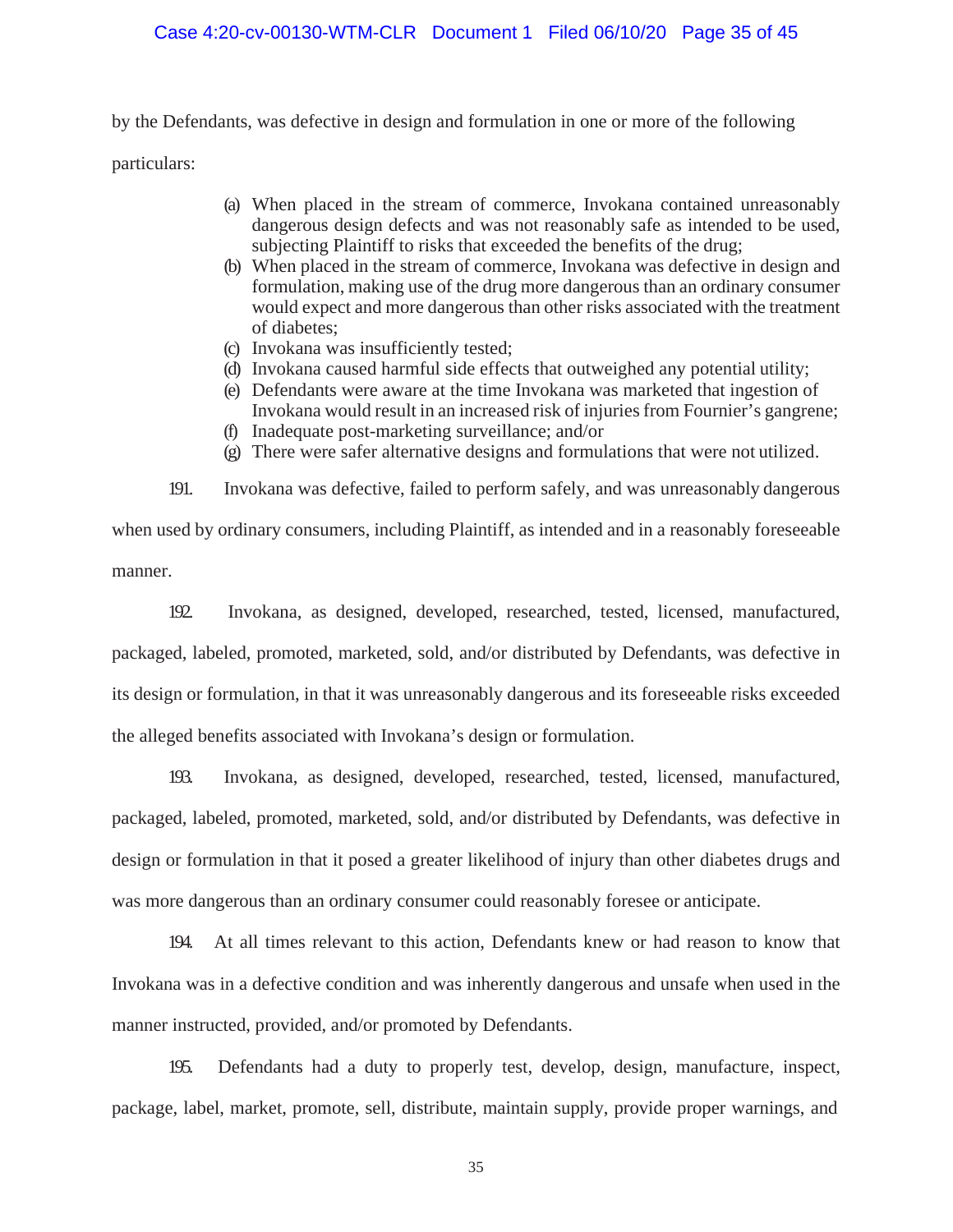# Case 4:20-cv-00130-WTM-CLR Document 1 Filed 06/10/20 Page 36 of 45

otherwise ensure that Invokana was not unreasonably dangerous for its normal, common, intended use, or for use in a form and manner instructed and provided by Defendants.

196. When Defendants placed Invokana into the stream of commerce, they knew it would be prescribed to treat diabetes, and they marketed and promoted Invokana as safe for treating diabetes.

197. Plaintiff was prescribed, purchased, and used Invokana. Plaintiff used Invokana for its intended purpose and in the manner recommended, promoted, marketed, and reasonably anticipated by Defendants.

198. Neither Plaintiff nor his health care professionals, by the exercise of reasonable care, could have discovered the defects and risks associated with Invokana before Plaintiff's ingestion of Invokana.

199. The harm caused by Invokana far outweighed its benefit, rendering Invokana more dangerous than an ordinary consumer or health care professional would expect and more dangerous than alternative products. Defendants could have designed Invokana to make it less dangerous. When Defendants designed Invokana, the state of the industry's scientific knowledge was such that a less risky design was attainable.

200. At the time Invokana left Defendants' control, there was a practical, technically feasible and safer alternative design that would have prevented the harm Plaintiff suffered without substantially impairing the reasonably anticipated or intended function of Invokana. This was demonstrated by the existence of other diabetes medications that had a more established safety profile and a considerably lower risk profile.

201. Defendants' defective design of Invokana was willful, wanton, fraudulent, malicious, and done with reckless disregard for the health and safety of users of Invokana. Defendants'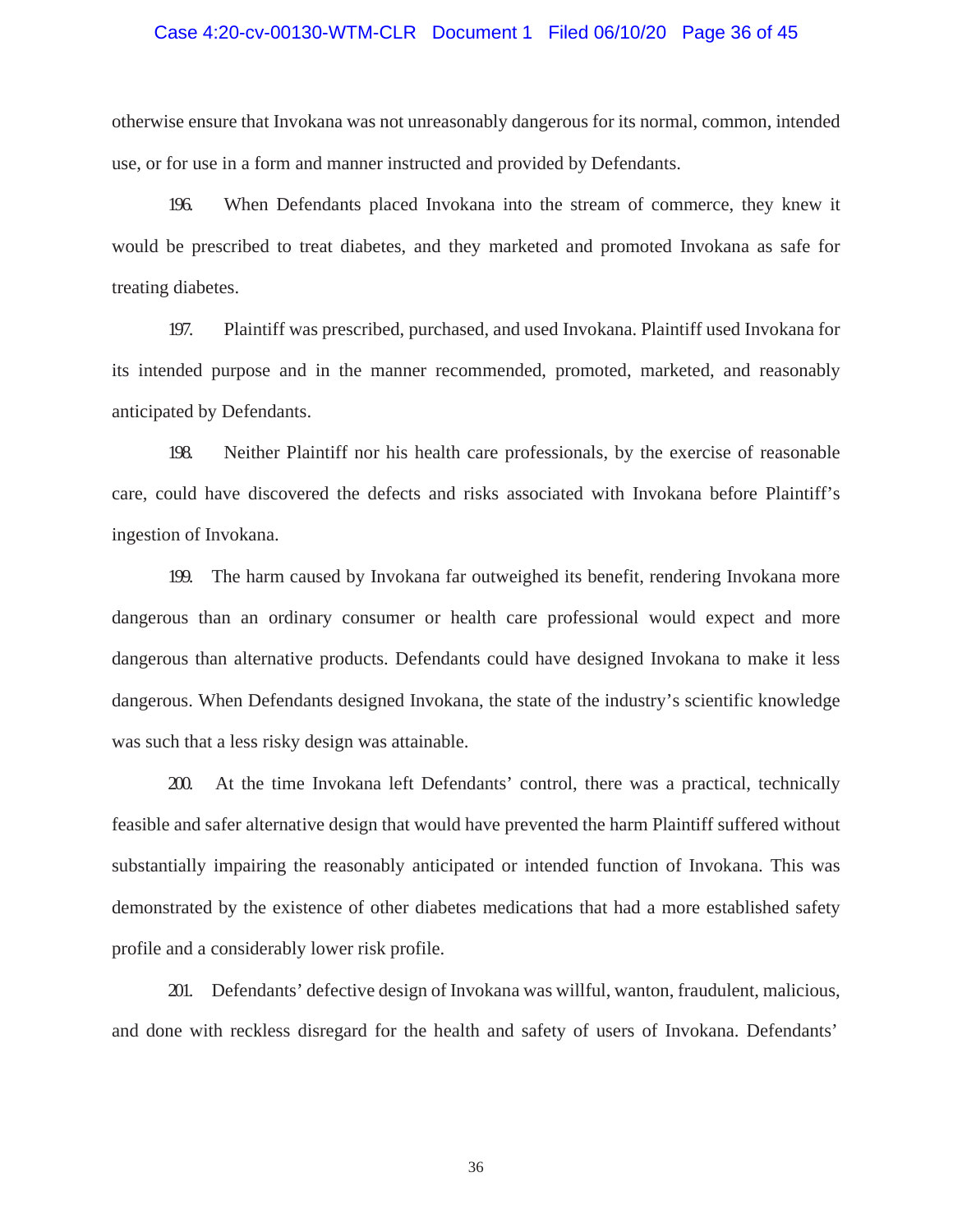# Case 4:20-cv-00130-WTM-CLR Document 1 Filed 06/10/20 Page 37 of 45

conduct was motivated by greed and the intentional decision to value profits over the safety and well-being of the consumers of Invokana.

202. The defects in Invokana were substantial and contributing factors in causing Plaintiff's injuries. But for Defendants' acts and omissions, Plaintiff would not have suffered the injuries complained of herein.

203. Due to the unreasonably dangerous condition of Invokana, Defendants are liable to Plaintiff pursuant to the Georgia Products Liability Act, O.C.G.A. § 51-1-11. Plaintiff, as a purchaser of Invokana, is within the class of persons the statutes and regulations are designed to protect and Plaintiff's injuries are the type of harm these statutes and regulations are designed to prevent.

204. Defendants' conduct, as described above, was reckless. Defendants risked the lives of consumers and users of Invokana, including Plaintiff, with knowledge of the safety problems associated with Invokana, and suppressed this knowledge from the general public. Defendants made conscious decisions not to redesign, adequately warn, or inform the unsuspecting public. Defendants' reckless conduct warrants an award of punitive damages.

205. As a foreseeable, direct, and proximate consequence of Defendants' actions, omissions, and misrepresentations, Plaintiff suffered Fournier's gangrene and other related health complications. In addition, Plaintiff requires and will continue to require healthcare and services. Plaintiff has incurred and will continue to incur medical and related expenses.

206. Plaintiff also has suffered and will continue to suffer diminished capacity for the enjoyment of life, a diminished quality of life, increased risk of premature death, aggravation of preexisting conditions, activation of latent conditions, and other losses and damages.

207. Plaintiff's direct medical losses and costs include physician care, monitoring, and treatment. Plaintiff has incurred and will continue to incur mental and physical pain and suffering.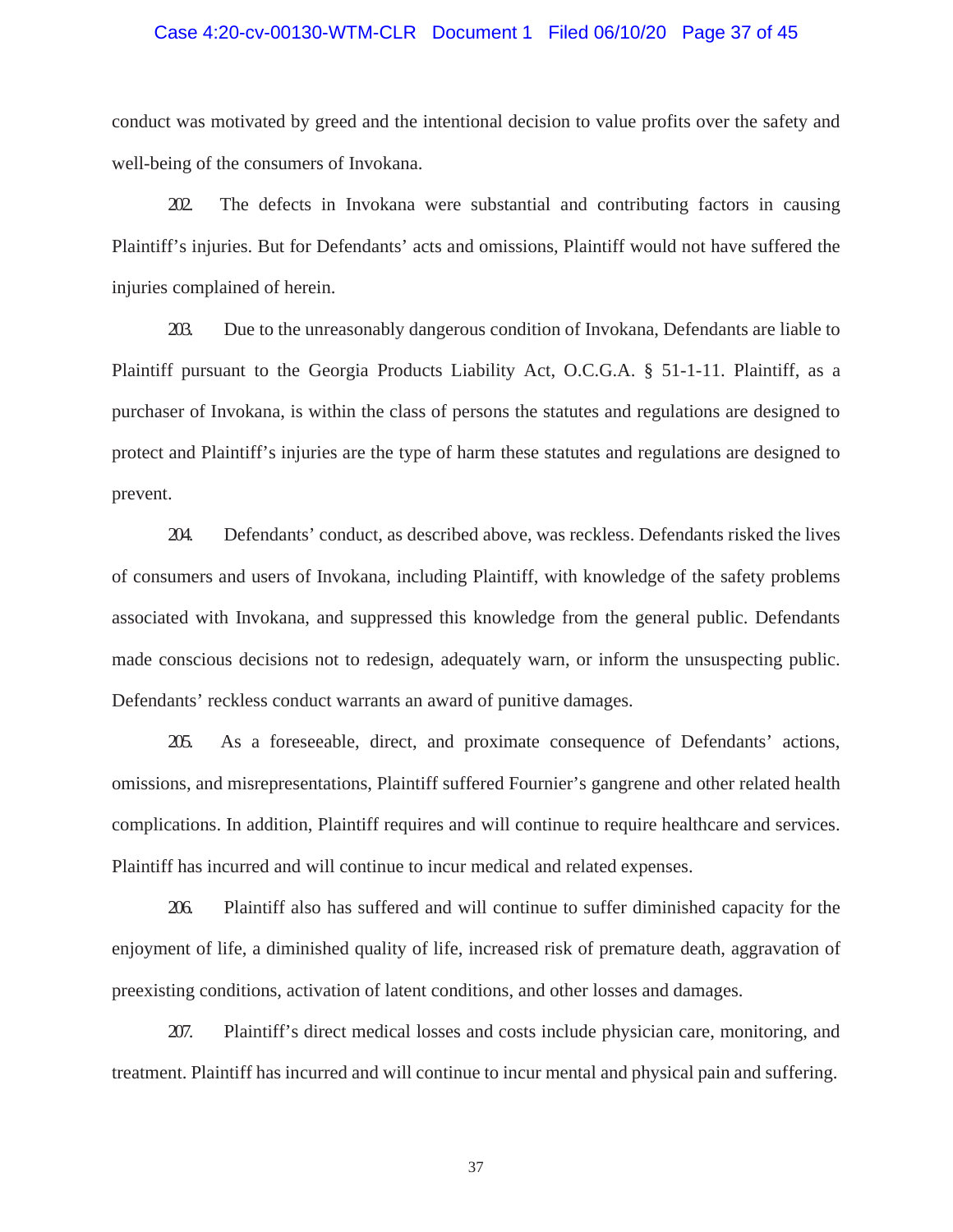### **TENTH CAUSE OF ACTION PRODUCTS LIABILITY – FAILURE TO WARN**

208. Plaintiff repeats, reiterates and realleges each and every allegation of this Complaint contained in each of the foregoing paragraphs inclusive, with the same force and effect as if more fully set forth herein.

209. Defendants have engaged in the business of designing, developing, researching, testing, licensing, manufacturing, packaging, labeling, promoting, marketing, selling, and/or distributing Invokana. Through that conduct, Defendants knowingly and intentionally placed Invokana into the stream of commerce with full knowledge that it reaches consumers, such as Plaintiff, who ingested it.

210. Defendants researched, developed, designed, tested, manufactured, inspected, labeled, distributed, marketed, promoted, sold, and otherwise released Invokana into the stream of commerce. In the course of same, Defendants directly advertised, marketed, and promoted Invokana to the FDA, health care professionals, Plaintiff, and other consumers, and therefore had a duty to warn of the risks associated with the use of Invokana including Fournier's gangrene.

211. Defendants expected Invokana to reach, and it did in fact reach, prescribing health care professionals and consumers, including Plaintiff and his prescribing health care professionals, without any substantial change in the condition of the product from when it was initially distributed by Defendants.

212. Invokana, as manufactured and/or supplied by Defendants, was defective due to inadequate warnings or instructions, which were not changed to reflect the risk of Fournier's gangrene until October 2018, and only then because FDA regulators ordered that the warning be changed.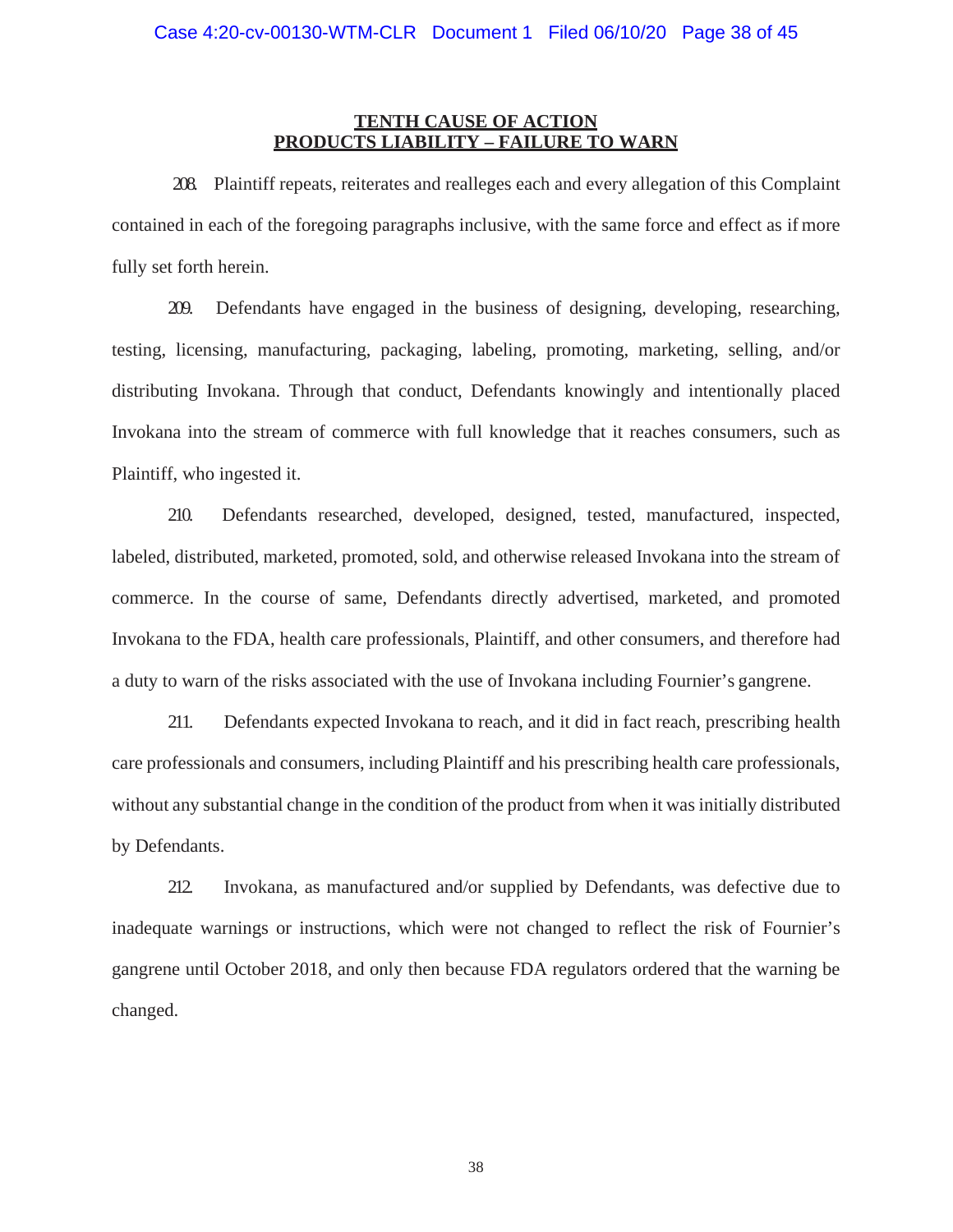#### Case 4:20-cv-00130-WTM-CLR Document 1 Filed 06/10/20 Page 39 of 45

213. Defendants knew or should have known that the product created significant risks of serious bodily harm to consumers, as alleged herein, and they failed to adequately warn consumers and/or their health care professionals of such risks.

214. Invokana was defective and unsafe such that it was unreasonably dangerous when it left Defendants' possession and/or control, was distributed by Defendants, and ingested by Plaintiff.

215. Invokana contained warnings insufficient to alert consumers, including Plaintiff, to the dangerous risks and reactions associated with Invokana, including the development of Plaintiff's injuries from Fournier's gangrene.

216. This defect caused serious injury to Plaintiff, who used Invokana for its intended purpose and in a reasonably anticipated manner.

217. At all times herein mentioned, Defendants had a duty to properly test, develop, design, manufacture, inspect, package, label, market, promote, sell, distribute, supply, warn, and take such other steps as are necessary to ensure Invokana did not cause users to suffer from unreasonable and dangerous risks.

218. Defendants negligently and recklessly labeled, distributed, and promoted Invokana.

219. Defendants had a continuing duty to warn Plaintiff of the dangers of Fournier's gangrene associated with Invokana, which they either knew or should have known about based in part on adverse events reported to the FDA as early as 2013 for similar injuries.

220. Defendants, as manufacturers, sellers, or distributors of prescription drugs, are held to the knowledge of an expert in the field.

221. Plaintiff could not have discovered any defects in Invokana through the exercise of reasonable care and relied upon the skill, superior knowledge, and judgment of Defendants.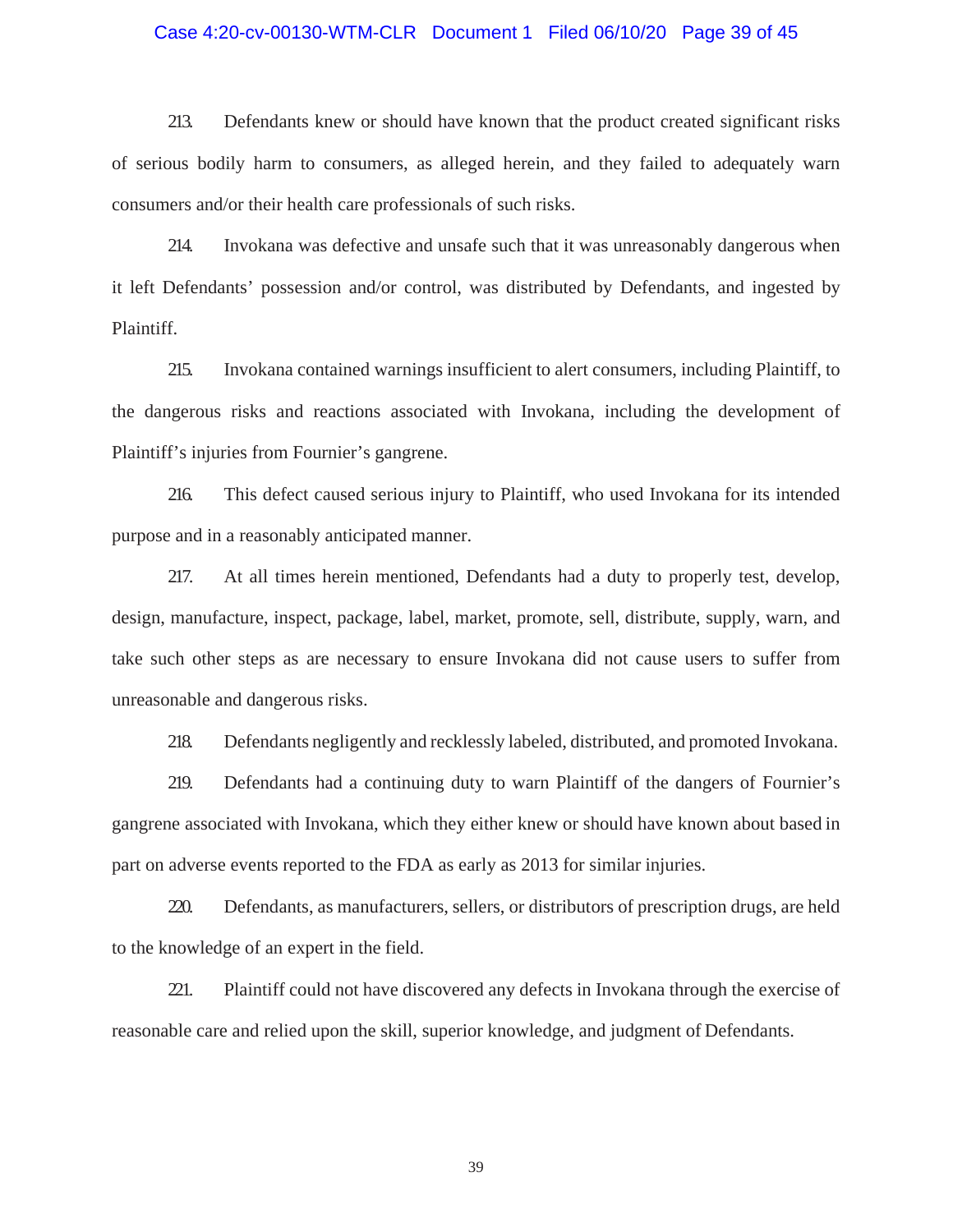#### Case 4:20-cv-00130-WTM-CLR Document 1 Filed 06/10/20 Page 40 of 45

222. Defendants were aware of the probable consequences of the aforesaid conduct. Despite the facts that Defendants knew or should have known that Invokana caused serious injuries, they failed to exercise reasonable care to warn of the severity of the dangerous risks associated with its use including Fournier's gangrene and necrotizing fasciitis to the genitals and perineum. The dangerous propensities of Invokana, as referenced above, were known to the Defendants, or scientifically knowable to them, through appropriate research and testing by known methods, at the time they distributed, supplied, or sold the product. Such information was not known to ordinary physicians who would be expected to prescribe the drug for their patients.

223. Invokana, as manufactured and/or supplied by Defendants, was unreasonably dangerous when used by consumers, including Plaintiff, in a reasonably and intended manner without knowledge of this risk of serious bodily harm.

224. Each of the Defendants knew or should have known that the limited warnings disseminated with Invokana were inadequate, but they failed to communicate adequate information on the dangers and safe use of its product, taking into account the characteristics of and the ordinary knowledge common to physicians who would be expected to prescribe the drug. In particular, Defendants failed to communicate warnings and instructions to doctors that were appropriate and adequate to render the product safe for its ordinary, intended, and reasonably foreseeable uses, including the common, foreseeable, and intended use of the product for treatment of diabetes.

225. Defendants communicated to health care professionals information that failed to contain relevant warnings, hazards, contraindications, efficacy, side effects, and precautions, that would enable health care professionals to prescribe the drug safely for use by patients for the purposes for which it is intended. In particular, Defendants: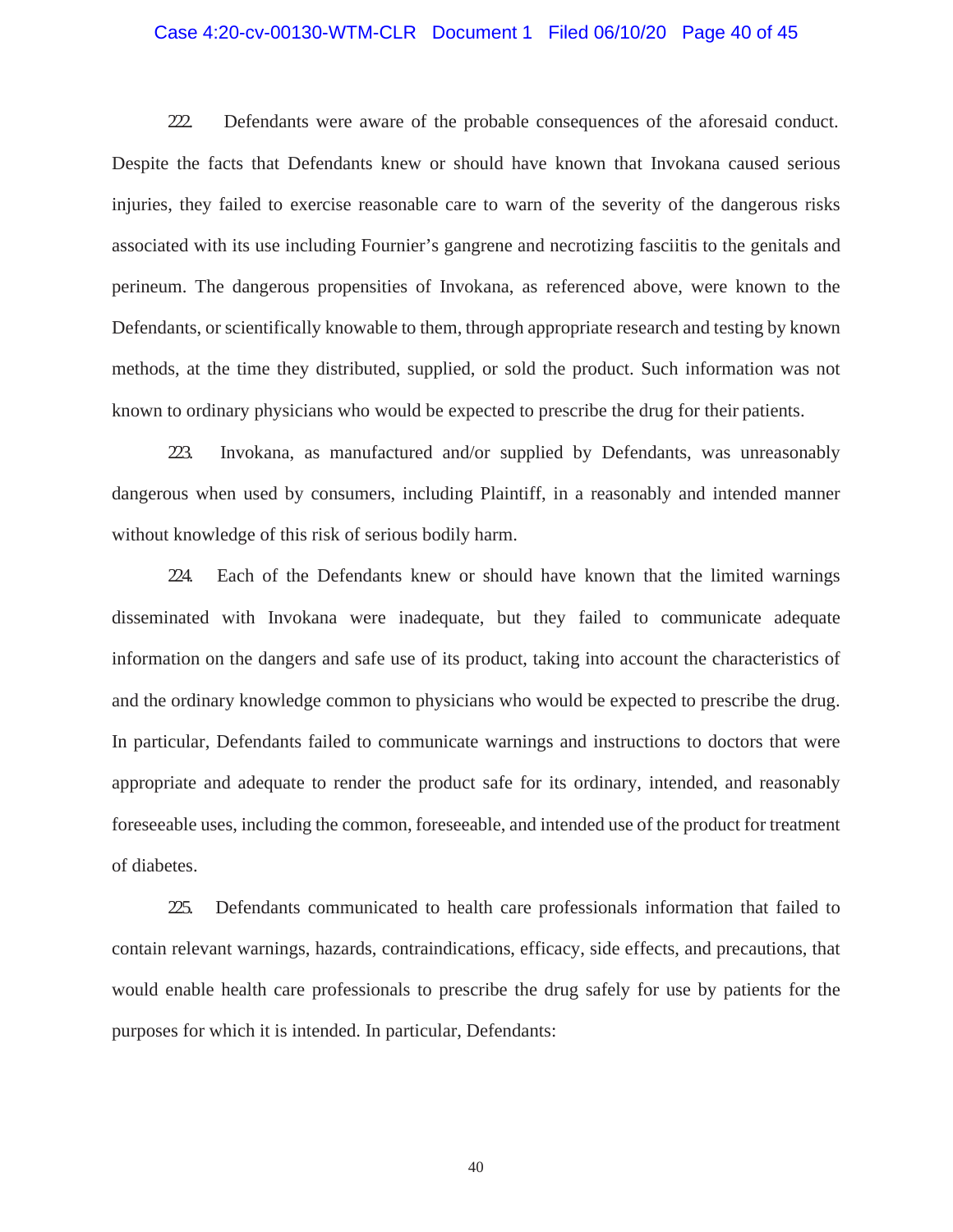- (a) disseminated information that was inaccurate, false, and misleading, and which failed to communicate accurately or adequately the comparative severity, duration, and extent of the risk of injuries with use of Invokana;
- (b) continued to aggressively promote Invokana even after Defendants knew or should have known of the unreasonable risks from use;
- (c) failed to accompany their product with proper or adequate warnings or labeling regarding adverse side effects and health risks associated with the use of Invokana and the comparative severity of such adverse effects;
- (d) failed to provide warnings, instructions or other information that accurately reflected the symptoms, scope, and severity of the side effects and health risks, including but not limited to those associated with Invokana's capacity to cause its users to suffer Fournier's gangrene;
- (e) failed to adequately warn users, consumers, and physicians about the need to monitor renal function in patients who do not already suffer from renal impairment; and
- (f) overwhelmed, downplayed, or otherwise suppressed, through aggressive marketing and promotion, the risks associated with the use of Invokana.

226. To this day, Defendants have failed to adequately and accurately warn of the true risks of injuries associated with the use of Invokana, notwithstanding the recent label change in October 2018.

227. Due to these deficiencies and inadequacies, Invokana was unreasonably dangerous and defective as manufactured, distributed, promoted, advertised, sold, labeled, and marketed by the Defendants.

228. Had Defendants properly disclosed and disseminated the risks associated with Invokana, Plaintiff would have avoided the risk of developing injuries as alleged herein.

229. Defendants are liable to Plaintiff for injuries caused by their negligent or willful failure to provide adequate warnings or other clinically relevant information and data regarding the appropriate use of Invokana and the risks associated with its use.

230. As a foreseeable, direct, and proximate consequence of Defendants' actions, omissions, and misrepresentations, Plaintiff suffered Fournier's gangrene and other related health complications. In addition, Plaintiff requires and will continue to require healthcare and services. Plaintiff has incurred and will continue to incur medical and related expenses. Plaintiff also has suffered and will continue to suffer diminished capacity for the enjoyment of life, a diminished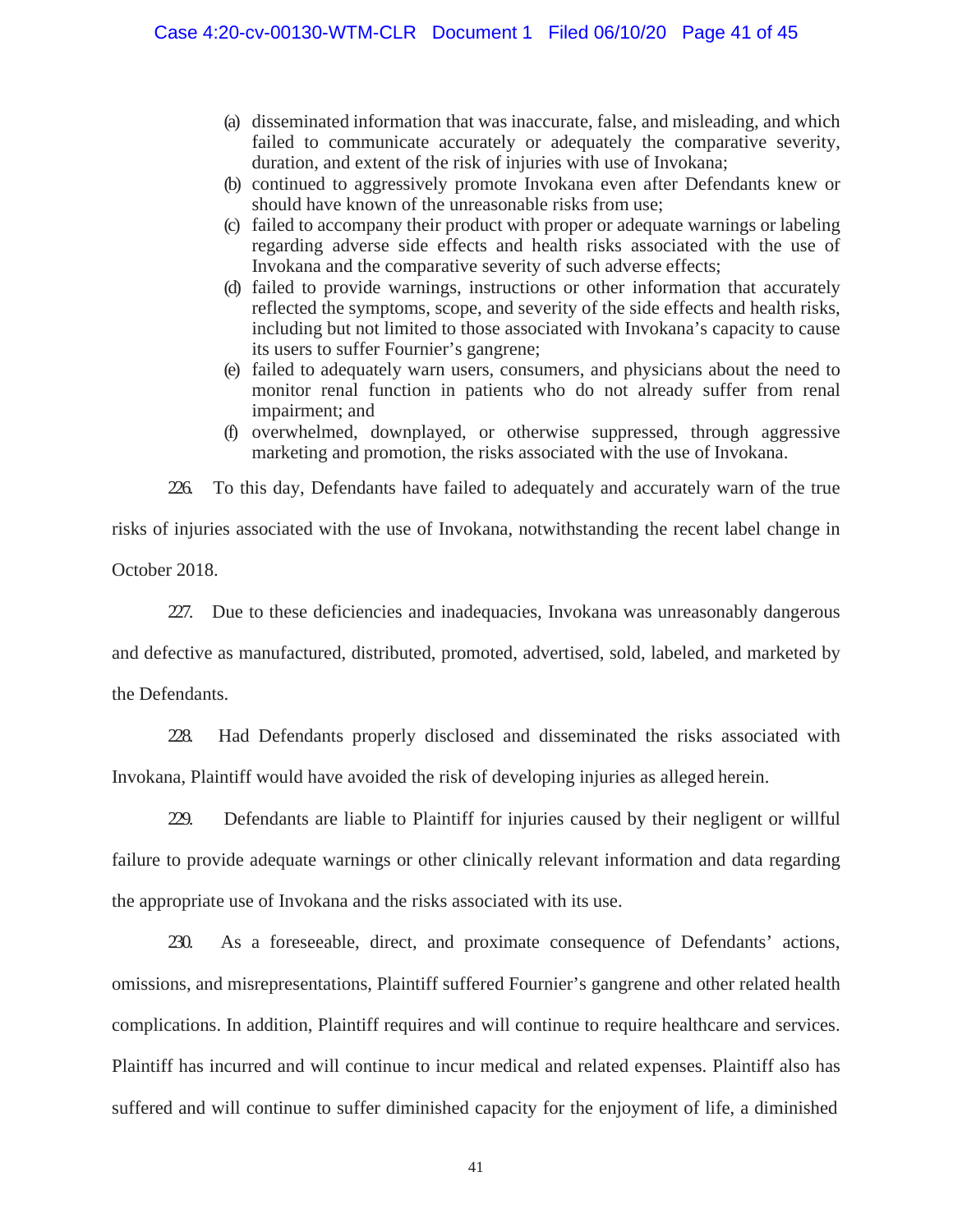### Case 4:20-cv-00130-WTM-CLR Document 1 Filed 06/10/20 Page 42 of 45

quality of life, increased risk of premature death, aggravation of preexisting conditions, activation of latent conditions, and other losses and damages. Plaintiff's direct medical losses and costs include physician care, monitoring, and treatment. Plaintiff has incurred and will continue to incur mental and physical pain and suffering.

## **ELEVENTH CAUSE OF ACTION (PRODUCT LIABILITY – MANUFACTURING DEFECT**

231. Plaintiff repeats, reiterates and realleges each and every allegation of this Complaint contained in each of the foregoing paragraphs inclusive, with the same force and effect as if more fully set forth herein.

232. At all times material to this action, Defendants were engaged in the business of designing, developing, manufacturing, testing, packaging, promoting, marketing, distributing, labeling, and/or selling Invokana.

233. At all times material to this action, Invokana was expected to reach, and did reach, consumers in the State of Georgia and throughout the United States, including Plaintiff, without substantial change in the condition in which it was sold.

234. At all times material to this action, Invokana was designed, developed, manufactured, tested, packaged, promoted, marketed, distributed, labeled, and/or sold by Defendants in a defective and unreasonably dangerous condition at the time it was placed in the stream of commerce in ways which include, but are not limited to, one or more of the following particulars:

- (a) When placed in the stream of commerce, Invokana contained manufacturing defects which rendered the product unreasonably dangerous;
- (b) The subject product's manufacturing defects occurred while the product was in the possession and control of Defendants;
- (c) The subject product was not made in accordance with Defendants' specifications or performance standards; and/or
- (d) The subject product's manufacturing defects existed before it left the control of Defendants.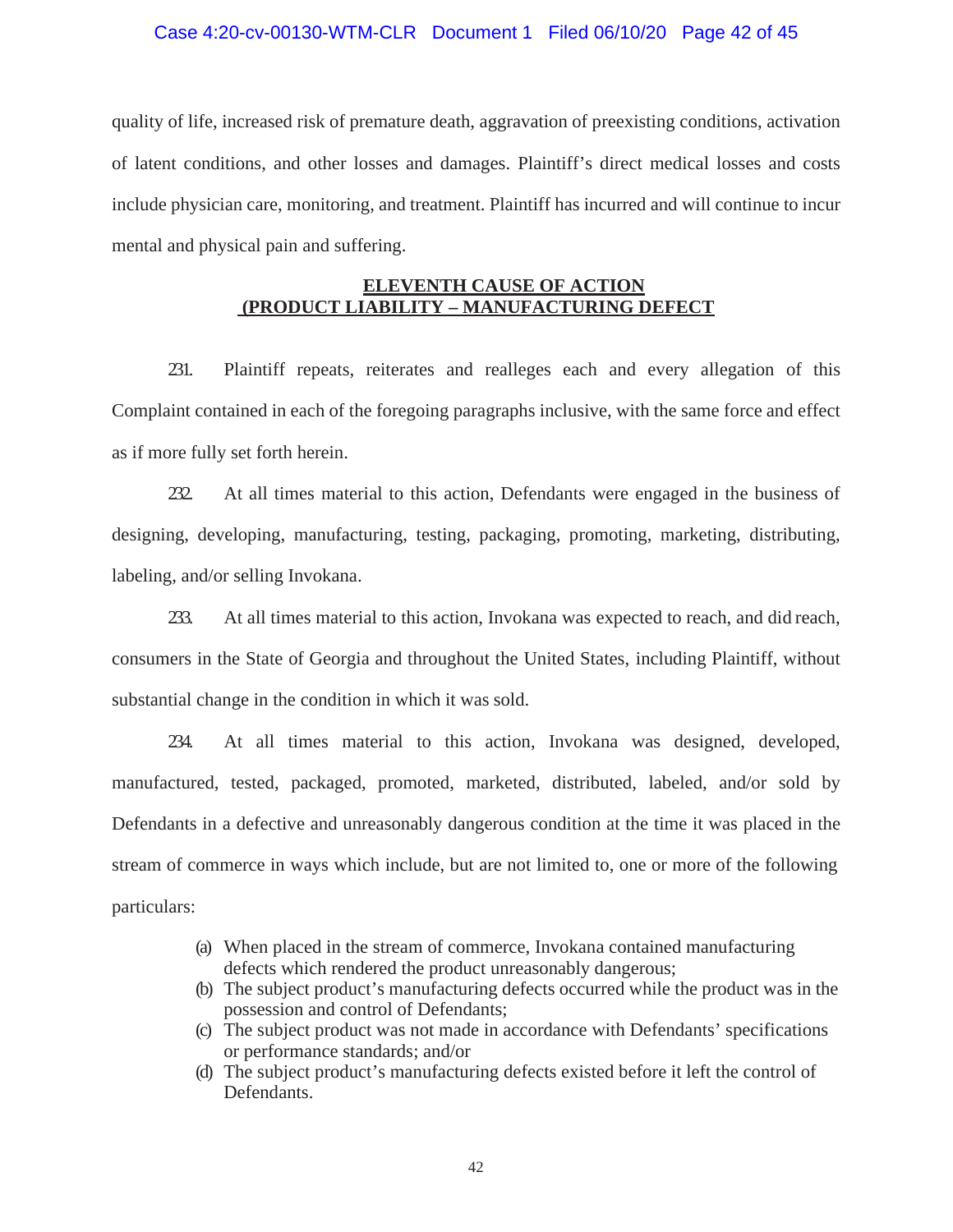#### Case 4:20-cv-00130-WTM-CLR Document 1 Filed 06/10/20 Page 43 of 45

235. As a direct and proximate result of the design defect and Defendants' misconduct set forth herein, Plaintiff has suffered and will continue to suffer serious and permanent physical and emotional injuries, has expended and will continue to expend large sums of money for medical care and treatment, has suffered and will continue to suffer economic loss, and have otherwise been physically, emotionally and economically injured.

### **TWELFTH CAUSE OF ACTION (PUNITIVE DAMAGES)**

236. Plaintiff repeats, reiterates and realleges each and every allegation of this Complaint contained in each of the foregoing paragraphs inclusive, with the same force and effect as if more fully set forth herein.

237. Plaintiff is entitled to punitive damages because Defendants misrepresented and/or withheld information and materials from the FDA, the medical community and the public at large, including the Plaintiff, concerning the safety profile, and, more specifically the serious side effects and/or complications associated with Invokana, including risk of Fournier's gangrene and necrotizing fasciitis to the genitals and perineum.

238. In respect to the FDA, physicians, and consumers, Defendant downplayed, understated or disregarded knowledge of the serious and permanent side effects and risks associated with the use of Invokana, despite available information that Invokana was likely to cause serious side effects and/or complications.

239. In respect to the FDA, physicians, and consumers, Defendant downplayed, understated or disregarded knowledge of the serious and permanent side effects and risks associated with the use of Invokana, despite available information that Invokana was likely to cause serious side effects and/or complications.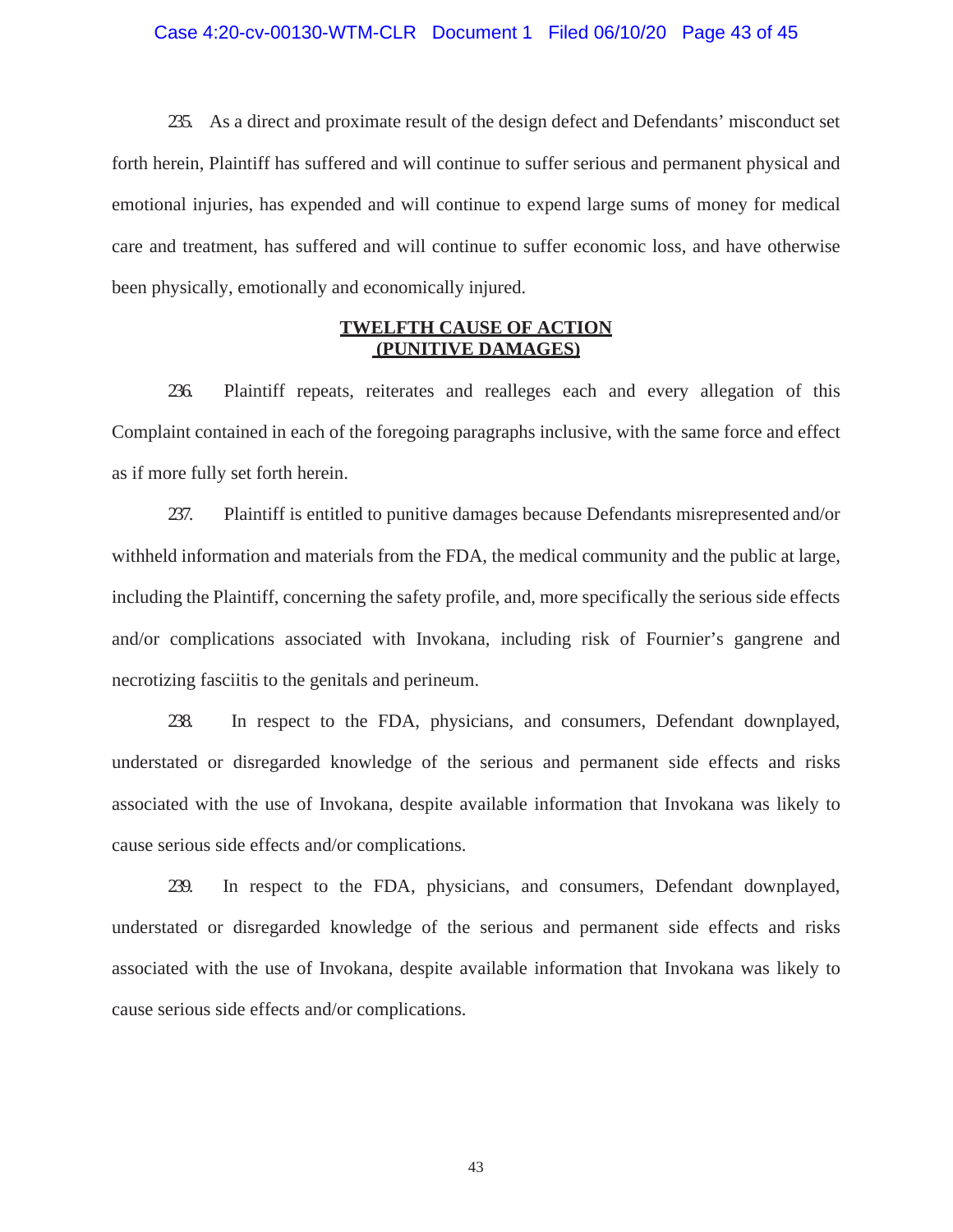#### Case 4:20-cv-00130-WTM-CLR Document 1 Filed 06/10/20 Page 44 of 45

240. Defendants' failure to provide the necessary materials and information to the FDA, as well as their failure warn physicians and consumers of the serious side effects and/or complications, was reckless and without regard for the public's safety and welfare.

241. Defendants were or should have been in possession of evidence demonstrating that Invokana causes serious side effects. Nevertheless, Defendants continued to market Invokana by providing false and misleading information with regard to safety and efficacy.

242. Defendants failed to provide the FDA, physicians and consumers with available materials, information and warnings that would have ultimately dissuaded physicians from prescribing Invokana to consumers, from purchasing and consuming Invokana, thus depriving physicians and consumers from weighing the true risks against the benefits of prescribing and/or purchasing and consuming Invokana.

## **THIRTEENTH CAUSE OF ACTION (LOSS OF CONSORTIUM)**

243. Plaintiffs incorporate herein by reference the allegations in all prior Paragraphs as if fully set forth herein.

244. As a direct and proximate result of the above described injuries sustained by Plaintiff Russell Mullis, his wife, Plaintiff Lynn Burkhalter, has suffered a loss of her husband's consortium, companionship, society, affection, services and support.

#### **PRAYER FOR RELIEF**

**WHEREFORE**, Plaintiff Russell Mullis demands judgment against the Defendants on each of the above-referenced claims and Causes of Action and as follows:

1. Awarding compensatory damages to Plaintiff for past and future damages, including but not limited to pain and suffering for severe and permanent personal injuries sustained by the Plaintiff, health care costs, medical monitoring, together with interest and costs as provided by law;

2. Punitive and/or exemplary damages for the wanton, willful, fraudulent, reckless